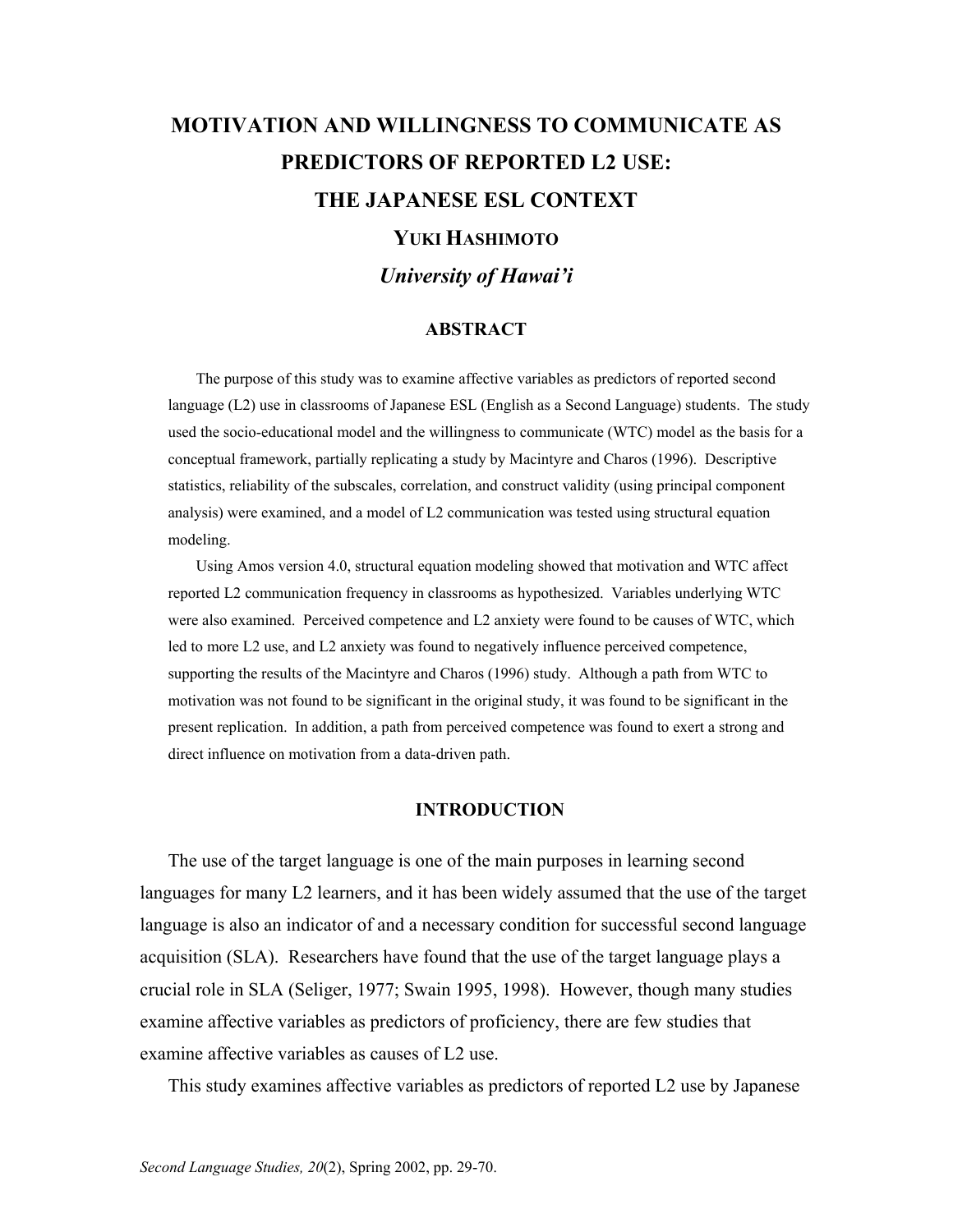ESL students in classrooms. Using the socio-educational model (Gardner, 1985) and the WTC model (Macintyre, 1994) as the basis for a conceptual framework, motivation and willingness to communicate were hypothesized to be main causes of the frequency of L2 use in classrooms. This paper will begin by examining the study of L2 motivation, since motivation is held to be a major affective variable influencing SLA. Other affective variables which may influence the frequency of L2 use will also be discussed, including willingness to communicate, L2 anxiety, and perceived competence.

#### *Gardner's Approach to Motivation*

 Gardner and Lambert (1959) developed an approach to motivation which has influenced various studies in L2 motivation to the present day. They made the distinction between integrative motivation and instrumental motivation. In their definition, integrative motivation is positive attitudes toward the target language group and a willingness to integrate into the target language community, whereas instrumental motivation refers to practical reasons for learning a language, such as to gain social recognition or to get a better job.

 Gardener (1985) established a model of motivation in second language learning called the socio-educational model. The model is concerned with the role of various individual differences in the learning of an L2. In the model, two classes of variables, integrativeness and attitudes toward the learning situation are said to contribute to the learner's level of motivation, and these three classes of variables are said to form integrative motivation.

 The Attitude/Motivation Test Battery (AMTB) was developed by Gardner (1985) to assess various individual difference variables based on the socio-educational model. Adaptations of the AMTB have been used in many studies of L2 motivation (e.g., Baker & Macintyre, 2000; Gardner, Day, & Macintyre, 1992; Gardner, Lalonde, Moorcroft, & Evers, 1987; Gardner & Macintyre, 1991; Gardner & Macintyre 1993; Gardner, Tremblay, & Masgoret, 1997; Gliksman, Gardner, & Smythe, 1982; Masgoret, Bernaus, & Gardner, 2001; Tremblay & Gardner, 1995). The AMTB is made up of over 130 items, and its reliability and validity have been supported (Gardner & Gliksman, 1982; Gardner & Macintyre, 1993).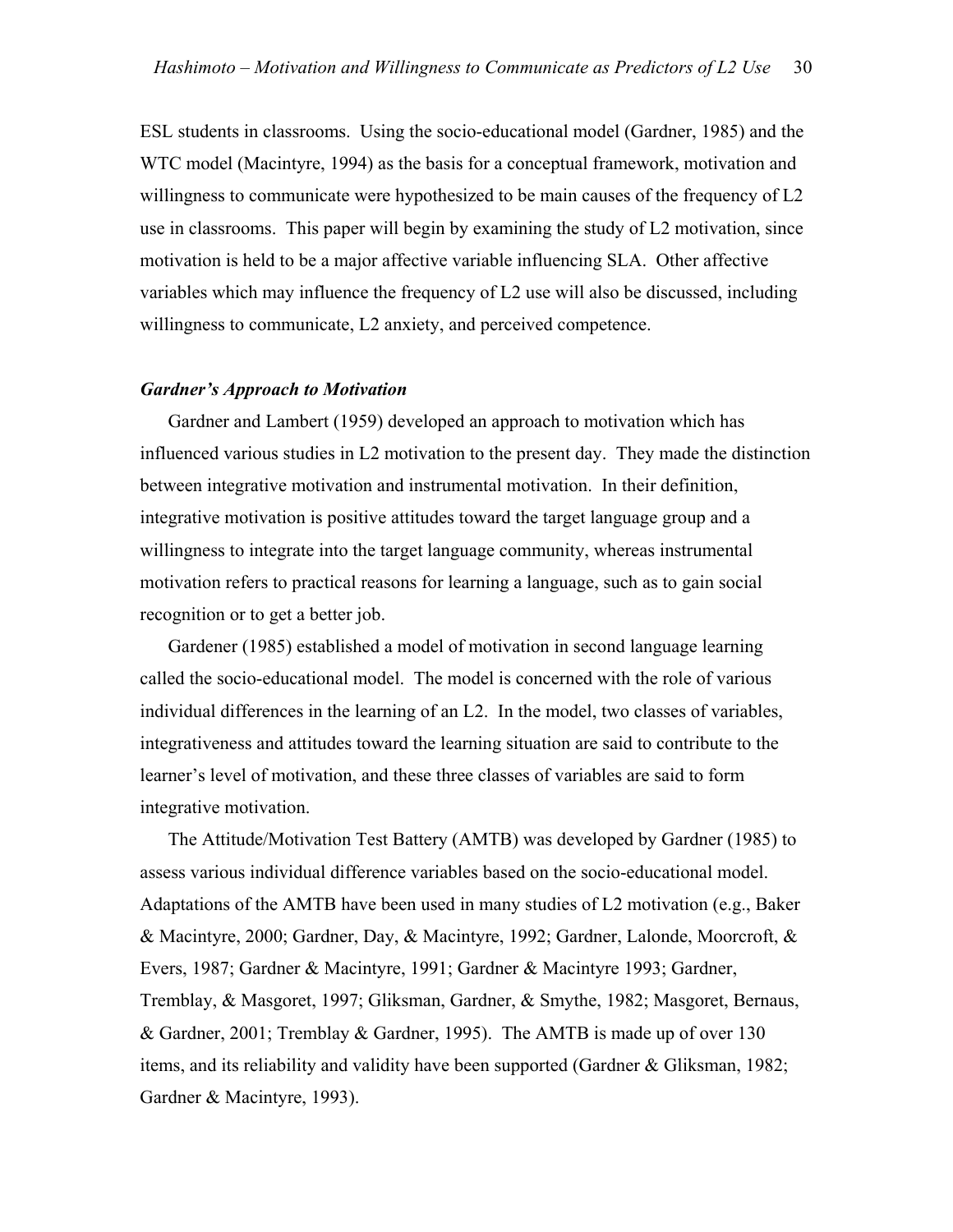The AMTB consists of 11 subtests that can be grouped into five categories (Gardner, 2001, p. 7). Three of the categories, integrativeness, attitudes toward the learning situation, and motivation have been mentioned above and included in Gardner's model. One of the remaining two is instrumental orientation which refers to an interest in learning the language for pragmatic reasons that do not involve identification with the other language community. The other is language anxiety, which involves anxiety reactions when called upon to use the second language (Gardner, 2001, p. 8). Table 1 presents a listing of the constructs assessed in the AMTB, the subtests that define each construct, and the number of items typically used in each subtest.

#### Table 1

| Constructs and Scales of the AMTB from Gardner (2001, pp. 8-9) |  |
|----------------------------------------------------------------|--|
|                                                                |  |

| <b>Construct 1:</b> | <b>Integrativeness</b>                                |
|---------------------|-------------------------------------------------------|
| Subtest 1:          | Integrative orientation (4 items)                     |
| Subtest 2:          | Interest in foreign languages (10 items)              |
| Subtest 3:          | Attitudes toward the target language group (10 items) |
| <b>Construct 2:</b> | <b>Attitudes toward the Learning Situation</b>        |
| Subtest 4:          | Evaluation of the language instructor (10 items)      |
| Subtest 5:          | Evaluation of the language course (10 tems)           |
| <b>Construct 3:</b> | <b>Motivation</b>                                     |
| Subtest 6:          | Motivation intensity (10 items)                       |
| Subtest 7:          | Desire to learn the language (10 items)               |
| Subtest 8:          | Attitudes toward learning the language (10 items)     |
| <b>Construct 4:</b> | <b>Instrumental Orientation</b>                       |
| Subtest 9:          | Instrumental orientation (4 items)                    |
| <b>Construct 5:</b> | <b>Language Anxiety</b>                               |
| Subtest $10$ :      | Language class anxiety (10 items)                     |
| Subtest 11:         | Language use anxiety (10 items)                       |

#### *Motivation Beyond Integrative/Instrumental Distinctions*

 Gardner's approach outlined above has influenced many studies in L2 motivation. Although it is clear that Gardner's theory has made a large contribution to this area, many studies calling for reconceptualization of motivation have emerged. Gardner's theory took the position that learners' attitudes toward the target language group affect their success in learning the target language (Baker & Macintyre, 2000, p. 318). Others held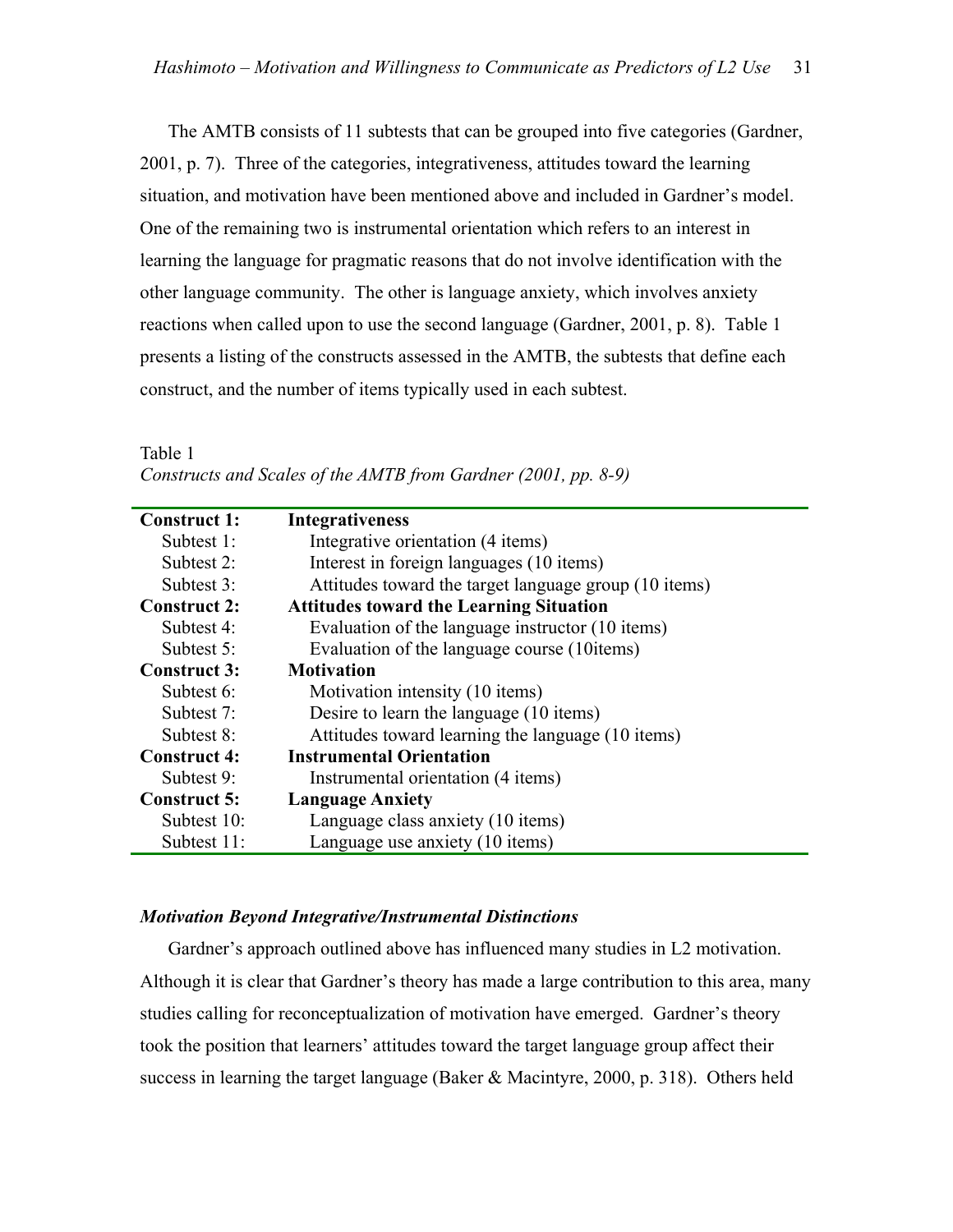that integrative motivation is more influential than instrumental motivation. In fact, instrumental motivation is discussed in very little detail, whereas integrative motivation is a key concept in the model (Macintyre, MacMaster, & Baker, 2001, p. 464). It was pointed out that Gardner's theory puts too much emphasis on the integrative and instrumental distinctions.

 In response to calls for the adoption of a wider vision of motivation, Tremblay and Gardner (1995) extended Gardner's construct of L2 motivation by incorporating other motivational variables into the model. Gardner (2001) acknowledges that there are factors other than integrative motivation that affect motivation such as instrumental motivation and attitudes toward a teacher and a course. Although the focus of the model is on integrative motivation, Gardner (2001) also maintains that there might be other factors that have direct effects on language achievement such as language learning strategies, language anxiety, and self-confidence with the language. He states that the purpose of the model is to focus attention on the role of integrative motivation, rather than attempting to show all the possible variables (p. 7). Gardner does not currently claim that integrative motivation is more influential than instrumental or any other type of motivation, but simply that those who are integratively motivated will probably be more successful in language learning than those who are not so motivated (Crookes  $\&$ Schmidt, 1991, p. 474).

 Another argument which has been raised against the Gardner model is that traditional approaches influenced by the work of Gardner have been almost exclusively socialpsychological, and they have tended to group attitudes and motivation together (Crookes & Schmidt, 1991, p. 501). Macintyre et al. (2001) provided empirical evidence that Gardner's model deals with attitudinal motivation which might be separate from action motivation. Macintyre tested for the overlap among concepts from four separate research paradigms: Gardner's socio-educational model; the model of academic motivation and learning strategies of Pintrich; the action control model of Kuhl; and McCroskey's WTC. Factor analysis revealed that all of the Gardner AMTB variables loaded heavily on a factor called attitudinal motivation, rather than on two other factors called action motivation and self-confidence (Macintyre et al., 2001, p. 482). However, Crookes and Schmidt (1991) acknowledge that language learning takes place within a social context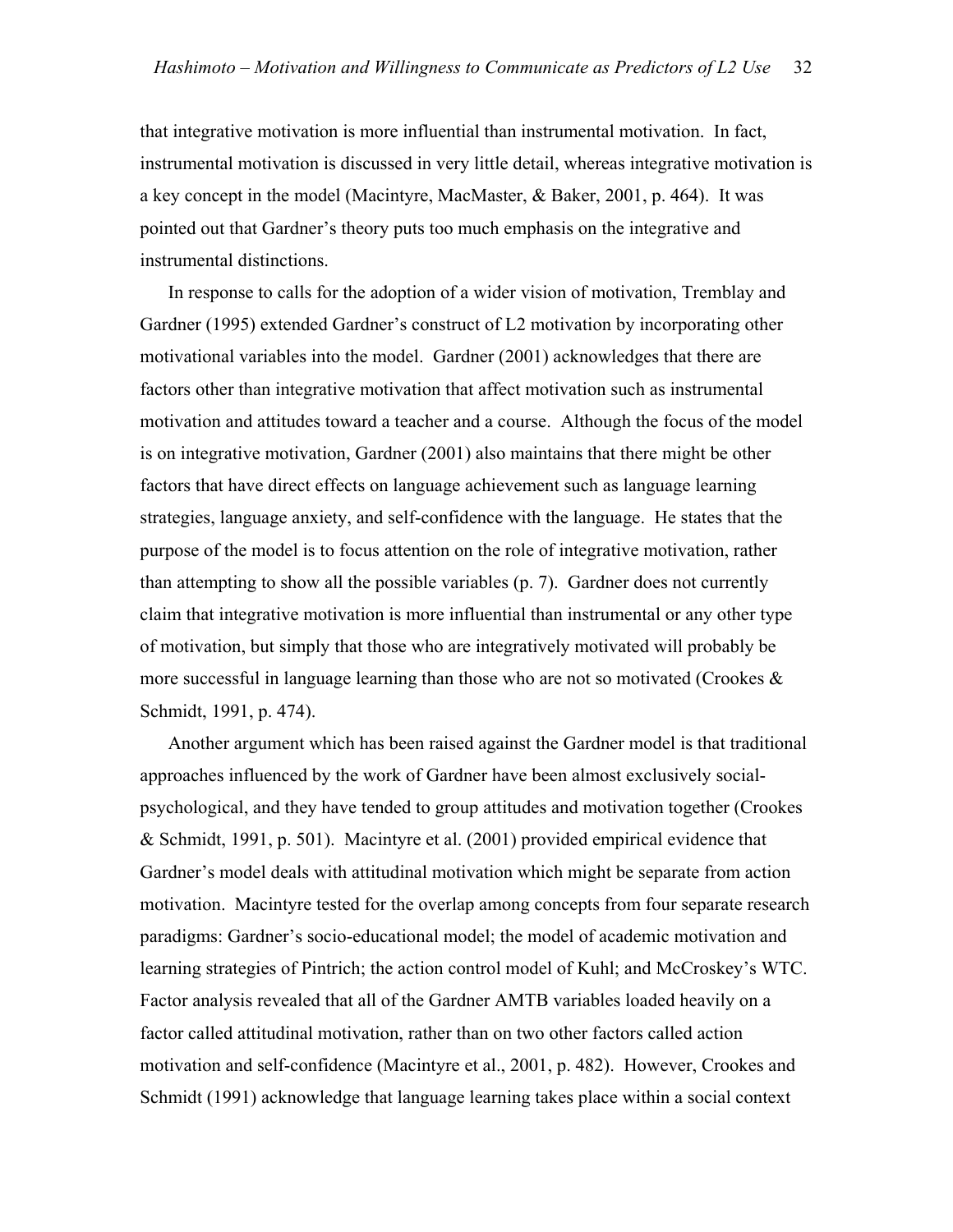and socially grounded attitudes may provide important support or lack of support for motivation (p. 501). The focus of their arguments was that Gardner's approach was so influential that alternative concepts have not been seriously considered (Crookes & Schmidt, 1991, p. 501; Dörnyei, 1994, p. 274) and that the theory was limited in terms of the range of possible influences on motivation that exist (Dörnyei, 1994, p. 274).

 Schumann's acculturation model also emphasizes the importance of socialpsychological factors influencing SLA. Schumann (1986) points out that although instrumental and integrative motivations are useful ways to think about success in second language learning, motivations are complex constructs that interact with social and other variables (p. 384). Schumann's acculturation model predicts that learners will acquire the target language to the degree they acculturate to the target language group. Motivation is seen as one of a large number of affective variables contributing to the construct of acculturation. There are arguments against the acculturation model that the degree of acculturation does not always positively correlate with the degree of success in SLA (Schmidt, 1983; Schumann, 1986) and, since the effects of individual affect may be variable and complex, it is difficult to test the model (Crookes & Schmidt, 1991, p. 477; Schumann, 1986, pp. 386-387). Since studies undertaken with regard to the acculturation model did not provide sufficient support for the model, the model is seen as only one aspect influencing SLA instead of a major causal variable in SLA (Crookes & Schmidt, 1991).

 While early studies done in connection with Gardner's theory supported the importance of the integrative over the instrumental motivation, the results found in other studies were contradictory. Oller, Baca, and Vigil (1977) found that subjects (Mexican Americans in Southeast) who were instrumentally motivated developed resentment toward the target community (in this case Anglo Americans) as they progressed in the target language (in this case English). The authors attributed the anti-integrative motivation of the subjects to the situation in which colonized minority of Mexican Americans have been oppressed by a powerful political system (p. 182). There are several other studies which have found negative correlations between attitudes and language proficiency (e.g., Chihara & Oller, 1978; Oller, Hudson, & Liu, 1977; Teitelbaum, Edwards, & Hudson, 1975). Gardner (1980) responds to these counter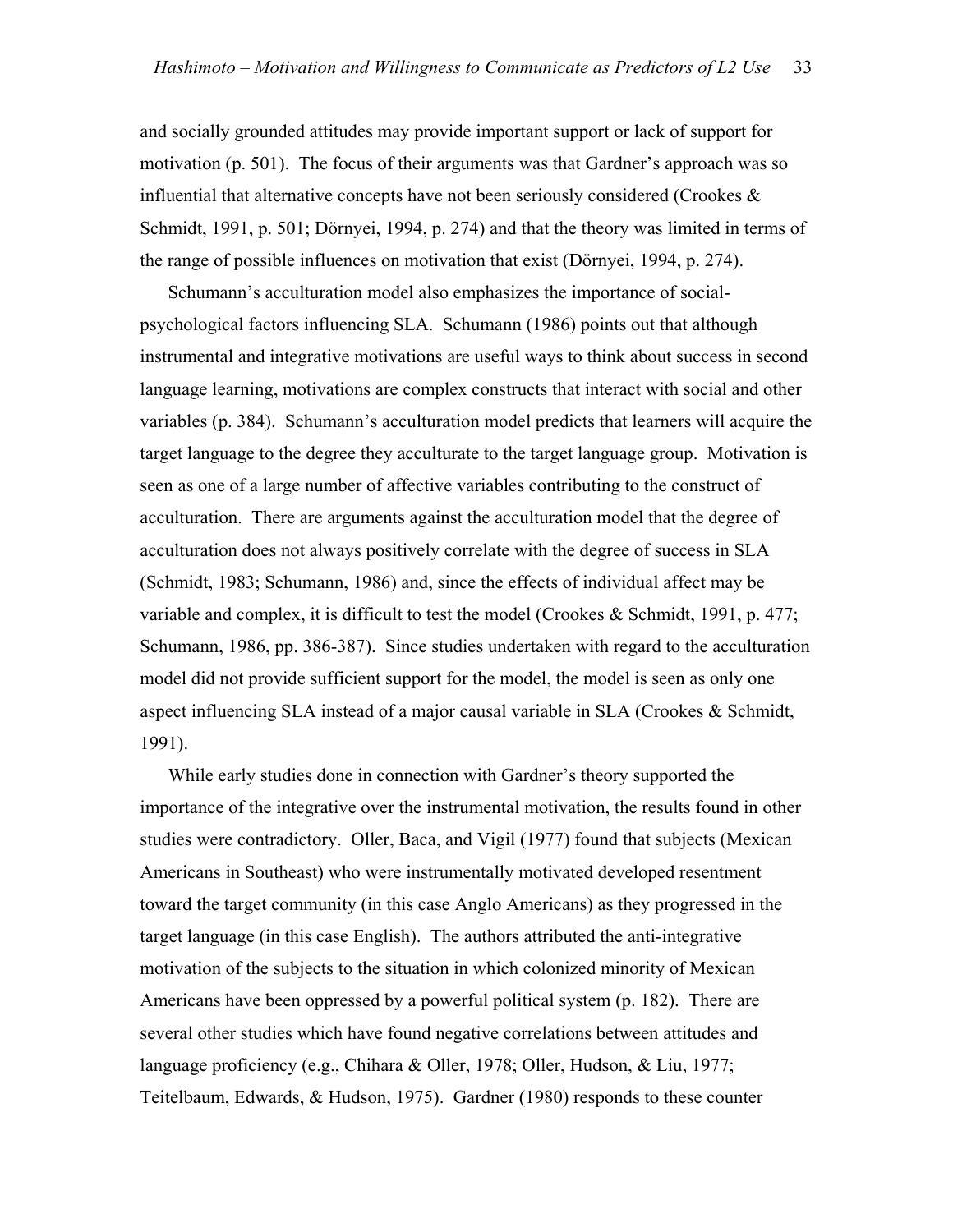arguments by stating that the inconsistencies are mainly due to statistical, contextual, and conceptual factors such as statistical exceptions, sociocultural differences, and differences in how the affective factors are viewed and measured (pp. 264-268).

 Clément and Kruidenier (1983) proposed that contradictory results could be traced to two factors. First, it is difficult to draw a clear line between instrumental and integrative motivation, and second the relationship between orientations and achievement in a second language might vary depending on the context in which the learning takes place (pp. 274-278). In addition to instrumental orientation, they proposed three other orientations (the acquisition of knowledge, travel, and friendship) in their study based on factor analysis suggesting that these four orientations should be considered as independent orientations in future research in place of the integrative/instrumental distinction (pp. 286-288). Although these four orientations might have extended integrative and instrumental distinctions to some extent, it seems these categorizations still do not address the dynamic and variable nature of motivation. In fact, Gardner and Macintyre themselves acknowledge that since motivation is dynamic, it is too static and restricted to employ the old characterization of motivation represented by instrumental/integrative distinctions (Dörnyei, 1994, p. 274).

#### *Qualitative Approaches to Motivation*

 Several studies have emerged which directed studies of L2 motivation to focus more on social context and social identity. Norton Peirce (1995) introduced the conception of investment, building on Bourdieu's notion of "cultural capital." She argues that the instrumental and integrative distinction does not capture the complex relationship among power, identity, and language learning. Instead, the notion of investment attempts to capture the relationship of the language learner to the changing social world (p. 17). She argues that in the field of SLA, artificial distinctions are drawn between the individual language learner and the social world. However, motivation must be understood with reference to social context and in relation to the multiple changing and contradictory identities of language learners across time and space (p. 26). The term investment refers to the socially and historically constructed relationship of learners to the target language and their sometimes ambivalent desire to learn and practice it (Norton, 1997, p. 411).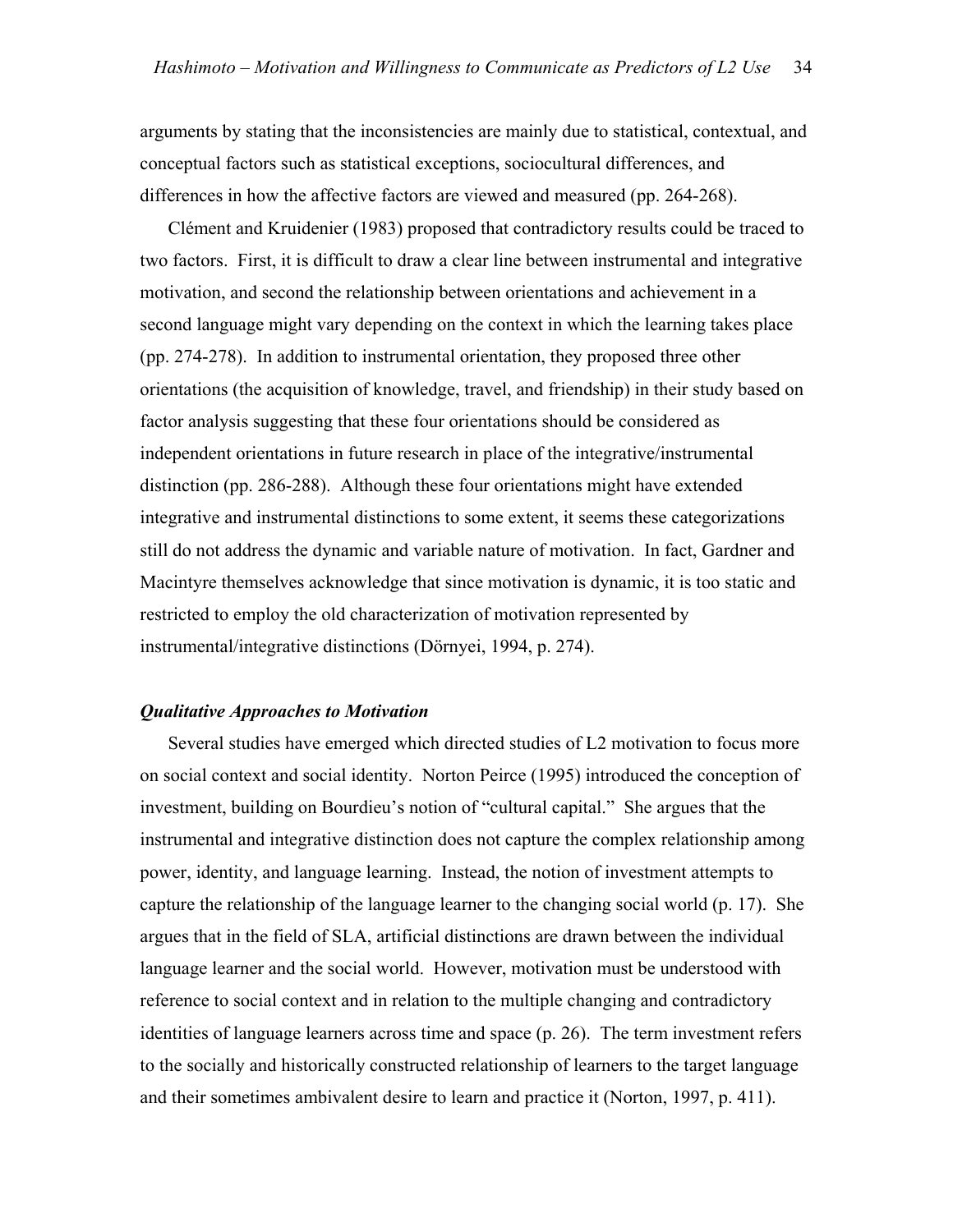Syed (2001) also argues that the notions of multiple and socially constructed identity need to be addressed in the study of motivation (p. 129). Other researchers also saw the need for more qualitative approaches to complement the largely quantitative tradition of research on L2 motivation (Crookes & Schmidt, 1991; Dörnyei, 2001; Ushioda, 2001). Although L2 motivation research can benefit from the use of qualitative techniques, they are not without disadvantages in terms of their reliability and generalizability.

 Many researchers have questioned the use of self-report questionnaires in studies of L2 motivation on the ground that they do not always elicit true responses from participants and they are vulnerable to extraneous influences. Self-reported attitude measures may also be under the influence of extraneous factors such as the desire to look good in one's own eyes (self-flattery), or in the eyes of others (the approval motive), or simply to be consistent in responding to questions of related content (response set). Further, it has been suggested that subjects must understand the questions in an attitude survey in order for them to give self-flattering, socially desirable, and consistent responses. Therefore, if the questions are phrased in the subject's native language, they become a test of intelligence and a rather direct test of first language proficiency. If the questions on the other hand are phrased in the target language, they become a target language proficiency measure (Oller, 1981; Oller & Parkins, 1978a; Oller & Parkins, 1978b). Gardner responded that all such claims are based on speculation and lack empirical support (Gardner, 1980; Gardner & Gliksman, 1982).

#### *Factors Affecting Frequency of the L2 Use*

 The use of the target language is an end in itself for many L2 learners, and it is generally believed to be an indicator of and a necessary condition for successful second language acquisition. In Seliger's (1977) research with adults studying ESL in the United States, it was found that students who participate more and thereby elicit more teacher input exhibit greater gains in L2 proficiency compared to students who play a passive role in language interaction. Swain (1995, 1998) also emphasized the role of output (i.e., production or use) in L2 learning, stating that output is necessary for the development of production (talking and writing) as input develops only listening and reading comprehension. According to Swain (1998), output has three functions in L2 learning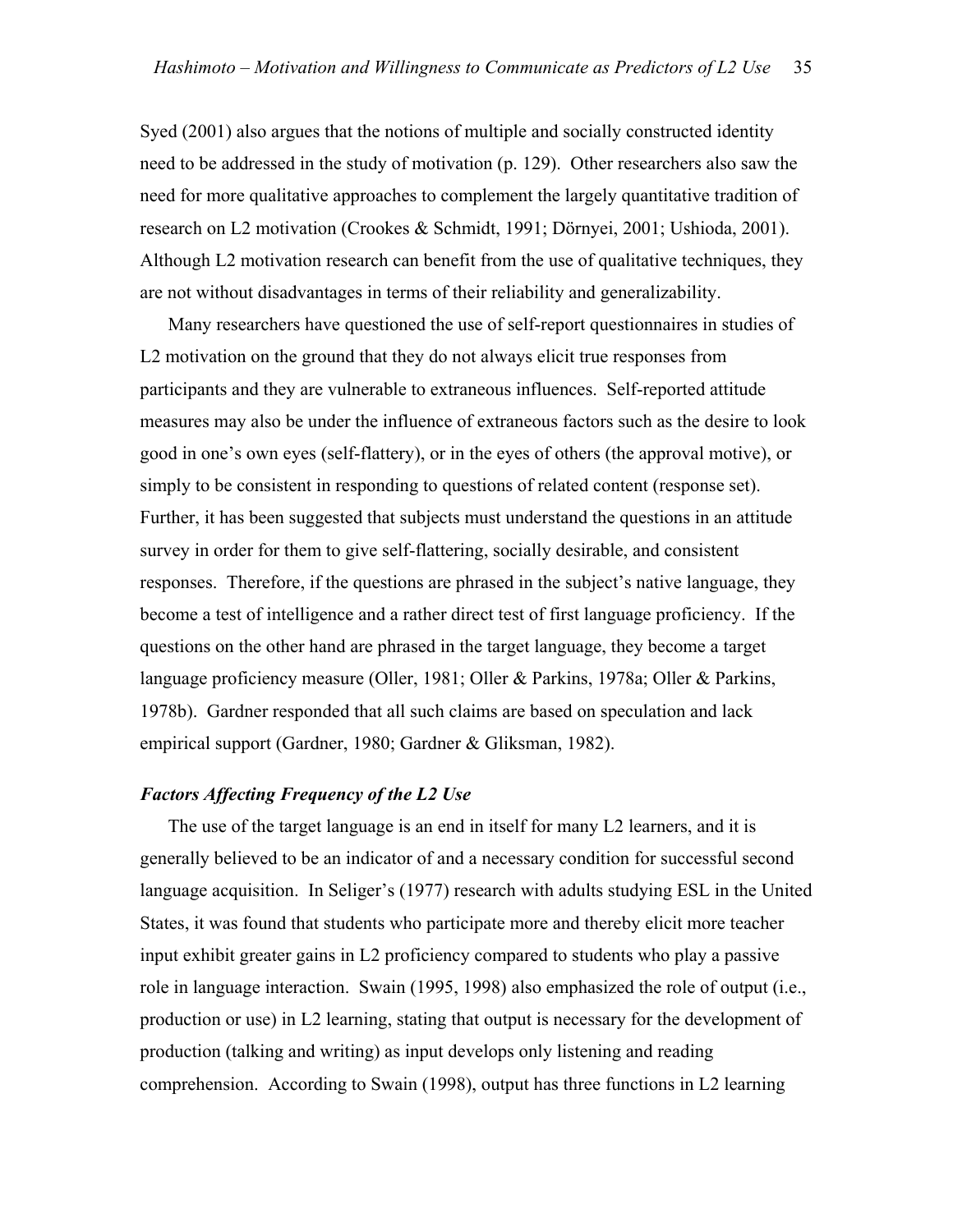which are noticing, hypothesis testing, and metalinguistic functions. By producing output, learners notice the gap between the target language and their own interlanguage, or what they want to say and what they cannot say which may prompt learners to recognize their linguistic problems. In addition, learners use their output as a way to test hypotheses about the second language by way of experimenting with new structures and forms to modify their L2. Finally, output produces metatalk which is language used in problem solving and for cognitive purposes. Using metatalk, learners become more aware of noticing, hypothesis testing, and other language learning processes. In contrast, Day (1984) did not find that the voluntary classroom participation of adult ESL students in the U.S. was significantly related to proficiency. Although the use of the target language may not be the only factor affecting the acquisition of the target language, it is clearly an important condition for successful target language acquisition.

 Various affective variables influence the use of the target language in classrooms. Ely (1986) tested the effects of language class discomfort, language class risktaking, language class sociability, and strength of motivation, as well as attitude toward the language class, concern for grade, and language learning aptitude on the classroom participation of students enrolled in first year university Spanish classes. Data on classroom participation were collected by classroom observation and other data were gathered by surveys. Ely hypothesized that the strength of motivation as well as language class risktaking positively influence classroom participation. On the other hand, it was posited that language class discomfort has a direct negative influence on classroom participation as well as an indirect influence through reducing language class risktaking and language class sociability. It was found that language class risktaking is a significant positive predictor of classroom participation and language classroom discomfort influenced classroom participation only indirectly. Other variables did not have a significant effect on classroom participation.

 Several studies have suggested that integrative motivation has a positive influence on the frequency of the L2 use which in turn affects second language proficiency. In two investigations (Gardner, Smythe, Clément, & Gliskman, 1976; Gliksman et al., 1982), the effects of integrative motivation on the frequency of L2 use in classroom were examined by administering a motivational questionnaire and conducting classroom observation.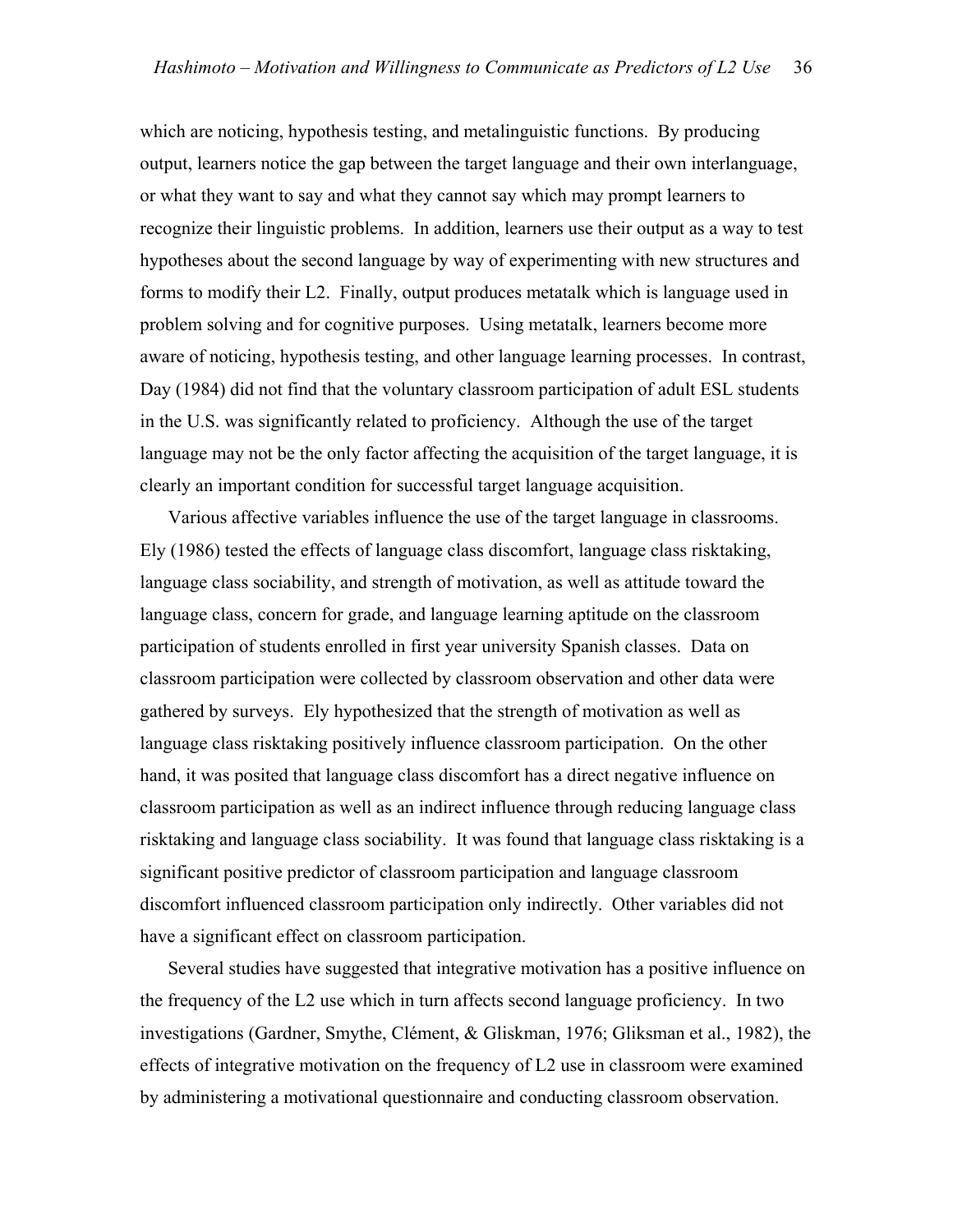Both studies examined secondary school students in Canada who were enrolled in French classes. It was hypothesized that integratively motivated students would take every opportunity to perfect their second-language skills, and they would use the classroom as an opportunity to use their L2. It was found that integratively motivated students, in contrast with those not integratively motivated, exhibited a significantly greater number of several classroom behaviors, including volunteering to answer questions and making more correct responses. Gardner et al. (1987) employed self-report questionnaires instead of classroom observations to examine the frequency of the L2 use of secondary school students who are enrolled in French classes. The findings support the above studies in that the integrative motivation plays a role in the frequency of the L2 use, and the frequency of L2 use contributes to individual differences in proficiency (p. 42).

 It has been shown that, in addition to attitudes and motivation, anxiety has a large impact on second language learning (Horwitz, 1986; Horwitz, 2001; Horwitz, Horwitz, & Cope, 1986; Horwitz & Young, 1991; Macintyre & Gardner, 1989; Macintyre & Gardner, 1991). Horwitz et al. (1986) identified foreign language anxiety as a situation specific anxiety which is distinct from other anxieties. The Foreign Language Classroom Anxiety Scale (FLCAS) developed by Horwitz et al. (1986) is designed to assess three components of anxiety: communication apprehension, test anxiety, and fear of negative evaluation. It has been shown that the FLCAS has satisfactory reliability and validity (Horwitz, 1986). Language anxiety has been shown to correlate negatively with achievement measures such as language course final grades (Horwitz, 1986) and performance on a vocabulary learning tasks (Macintyre & Gardner, 1989). Gardner and Macintyre (1993) found that among attitudes, motivation, and anxiety, measures of both classroom anxiety and language use anxiety showed the strongest correlations with several language production measures including a cloze test, a composition task, and an objective proficiency measure. Gardner and Macintyre (1993) found language anxiety correlates more highly with the self-ratings of proficiency than with actual performance on the tests of ability. It was found that anxious students tend to underestimate their ability and less anxious students tend to overestimate their ability (Macintyre, Noels,  $\&$ Clément, 1997). Communication apprehension has also been widely studied, not only in the field of language education, but also in the field of speech communication (Daly,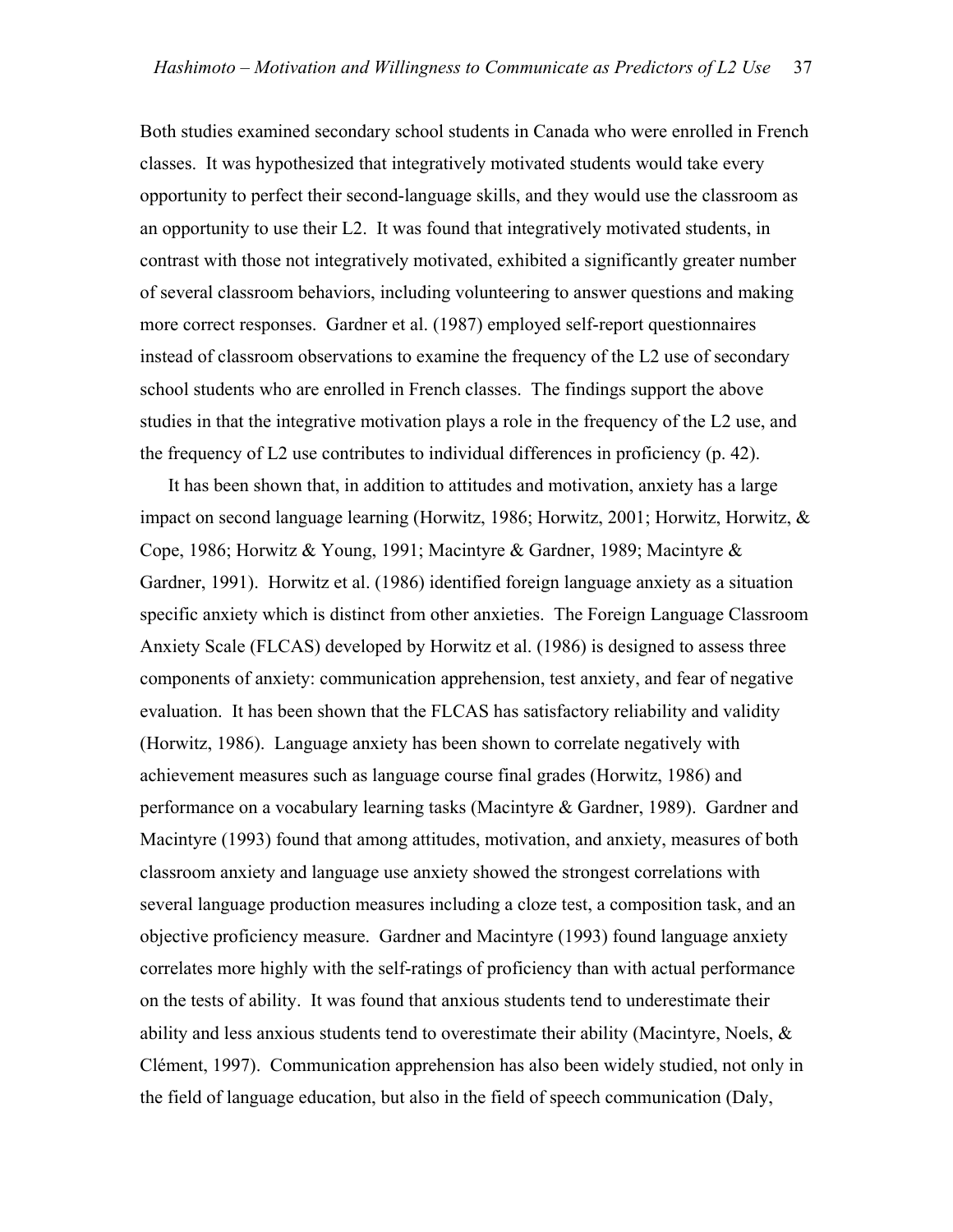1991). Although communication apprehension refers to first language anxiety, it is said that it is conceptually similar to language anxiety in that they both refer to anxiety about communicating (Daly, 1991; Horwitz et al., 1986).

 Much of the research discussed above has demonstrated the influence of affective variables on achievement and other behavioral measures. A recent addition to the affective variables coming from the field of speech communication is "willingness to communicate" (WTC). McCroskey and associates employed the term to describe the individual's personality based predisposition toward approaching or avoiding the initiation of communication when free to do so (McCroskey, 1992, p. 17). WTC was originally introduced with reference to L1 communication, and it was considered to be a fixed personality trait that is stable across situations, but when WTC was extended to L2 communication situations, it was proposed that it is not necessary to limit WTC to a traitlike variable, since the use of an L2 introduces the potential for significant situational differences based on wide variations in competence and inter-group relations (Macintyre, Clément, Dörnyei, & Noels, 1998). Macintyre et al. (1998) conceptualized WTC in an L2 in a theoretical model in which social and individual context, affective cognitive context, motivational propensities, situated antecedents, and behavioral intention are interrelated in influencing WTC in an L2 and in L2 use (Figure 1).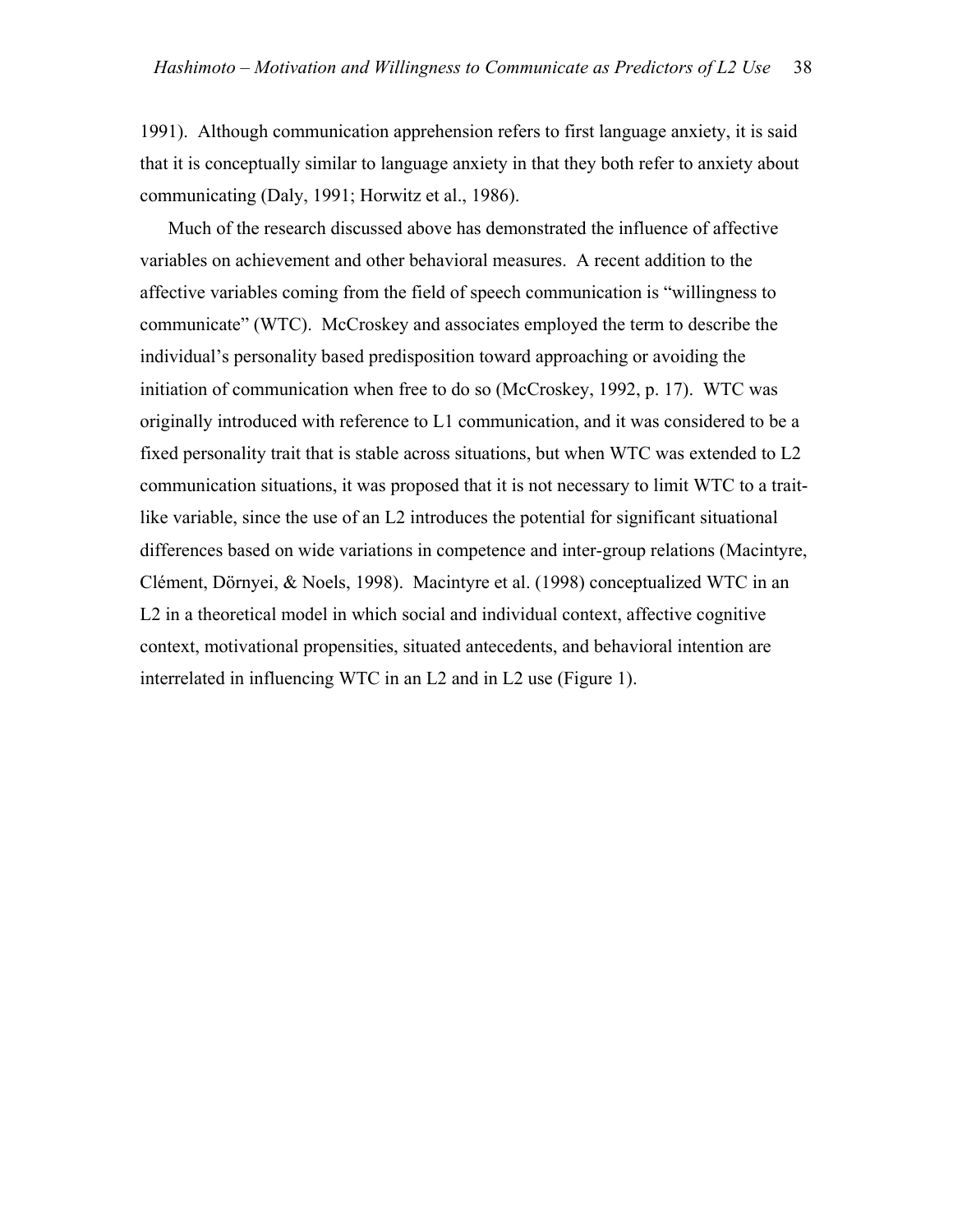

*Figure 1.* Heuristic model of variables influencing WTC ( Macintyre, Clément, Dörnyei, & Noels, 1998, p. 547)

 Macintyre (1994) developed a path model that postulates that WTC is based on a combination of greater perceived communicative competence and a lower level of communication apprehension. The model also postulates that anxiety influences the perception of competence. Baker and Macintyre (2000) examined the effects of an immersion versus a non-immersion program on various dependent variables including perceived competence, WTC, self-reported frequency of communication, communication anxiety, and motivation of students who have English as their L1 and are studying French as their L2. It was found that anxiety and perceived competence were key factors in predicting WTC and self-reported frequency of communication.

 Macintyre and Charos (1996) tested a hybrid of Gardner's socio-educational model (1985) and Macintyre's (1994) WTC model to predict the frequency of using the second language in the daily interactions of Anglophone students taking introductory level conversational French at adult evening classes. All the paths that were derived from the Gardner and Macintyre models were replicated. The results confirmed that students who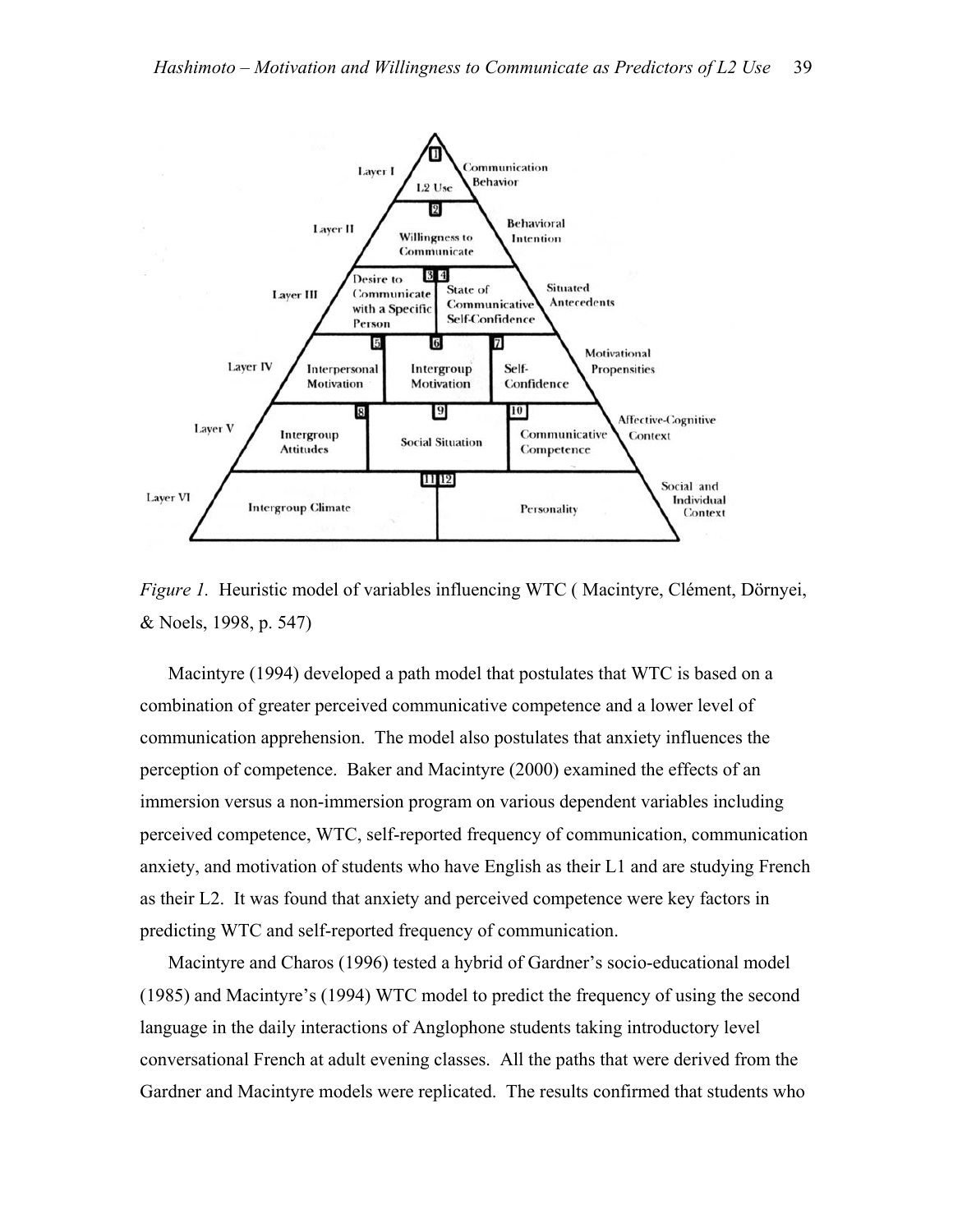have greater motivation for language learning report using the language more frequently and students who are more willing to communicate are more likely to do so. The hypothesized variables underlying WTC were also tested. Both language anxiety and perceived competence influenced WTC, and the predicted effect of anxiety on perceived communicative competence was also supported. It was shown that perceived communicative competence has a strong and direct influence on the L2 communication frequency from a data-driven path. A path from WTC to motivation was also hypothesized but was not found to be significant.

 In the Macintyre and Charos model, it was also hypothesized that personality traits and social context have an indirect effect on L2 communication frequency through attitudes, motivation, language anxiety, and perceived competence. Their hypothesis was based on a study by Lalonde and Gardner (1984) which concluded that personality traits have an effect on second language achievement indirectly, through motivation and attitudes. Personality traits were measured using a scale of the "Big-Five" which assesses five global personality traits: extroversion, agreeableness, conscientiousness, emotional stability, and intellect. These personality traits influenced motivation and WTC which in turn affected L2 communication frequency. Social context was measured by a self-report of the relative concentration of L1 and L2 at home and at work. It was found that having more opportunities for interaction in L2 affects frequency of L2 use directly and also indirectly through perceived competence and WTC. These findings support the suggestions by Macintyre et al. (1998) that context and personality are among the variables influencing the WTC.

 Yashima (2002) investigated variables underlying the WTC in a Japanese English as a foreign language context using Macintyre's WTC model and Gardner's socioeducational model. Since there is little daily contact with native speakers of English in the Japanese EFL context, frequency of communication was not included in this model. Instead, L2 proficiency, attitude toward the international community, confidence in L2 communication, and L2 learning motivation were hypothesized to affect the WTC in the L2. The hypothesized causes of WTC were replicated. It was shown that a lower level of anxiety and a higher level of perception of L2 communication competence led to a higher level of WTC, thus supporting the results of the Macintyre and Charos (1996)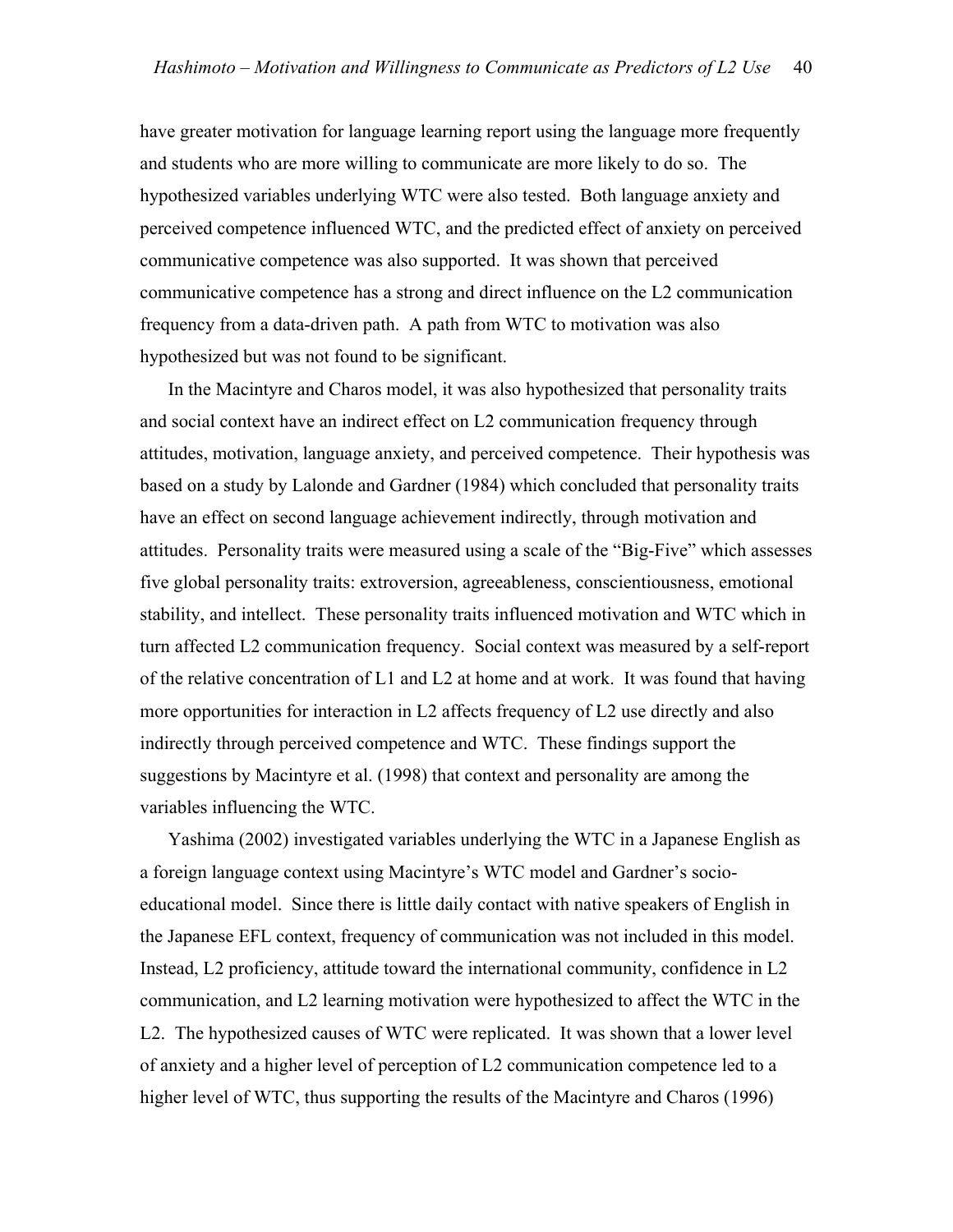study. In this model, a combination of relative lack of anxiety and perceived competence was hypothesized to form the latent variable self-confidence in L2 communication based on Clément's model (Clément & Kruidenier, 1985). A data-driven path from motivation to confidence in L2 communication was significant. A hypothesized direct path from motivation to WTC was not significant.

#### *Purpose of the Study*

 The purpose of the present study is to examine the relationships among L2 learning and L2 communication variables using the WTC model and the socio-educational model as the basis for a framework and to extend the models by testing their ability to predict language use in the Japanese ESL formal (classroom) context. Six research questions motivate the present study:

- 1. How is the reported willingness to communicate of Japanese ESL students, as measured by the WTC scale, related to reported frequency of L2 use in classrooms?
- 2. How is the reported motivation of Japanese ESL students, as measured by the mini-AMTB, related to reported frequency of L2 use in classrooms?
- 3. How is the reported perceived competence of Japanese ESL students related to reported frequency of L2 use in classrooms?
- 4. To what degree are perceived competence and communication apprehension causes of WTC, as hypothesized by Macintyre (1994) and found by Macintyre and Charos (1996)?
- 5. To what degree is communication apprehension a cause of perceived competence, as hypothesized by Macintyre (1994) and found by Macintyre and Charos (1996)?
- 6. To what degree is WTC related to motivation, as hypothesized by Macintyre and Charos (1996)?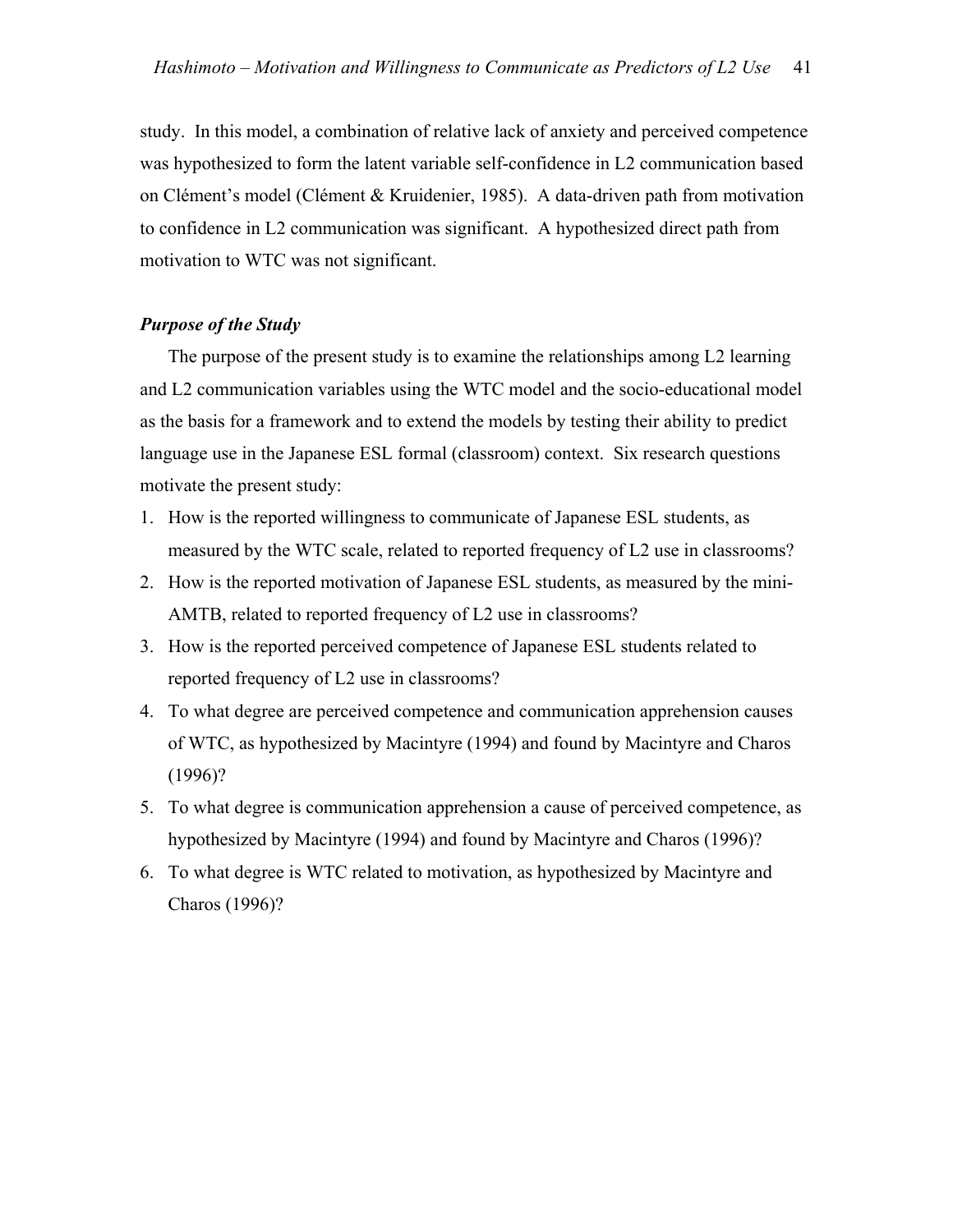#### **METHOD**

# *Participants*

 The participants were 56 Japanese undergraduate and graduate students attending the University of Hawaii at Manoa (UHM) in Honolulu. All of the participants spoke English as their second language and Japanese as their first language. To enter undergraduate programs at the UHM, students must have a TOEFL score of at least 500. Some graduate students are required to have TOEFL scores as high as 620. Since this study was done anonymously, gender, major, and class standing were not classified.

#### *Materials*

*Measures of language learning affect.* A short version of the Attitude/Motivation Test Battery (the mini-AMTB) was employed. The mini-AMTB has recently been introduced to reduce administration time while maintaining the basic conceptual structure of the original version. This "Guilfordstyle" instrument measured the eleven variables in the original AMTB (see Table 1) using single-item indicators each on a 7-point rating scale. Several studies have successfully employed the mini-AMTB (e.g., Baker  $\&$ Macintyre, 2000; Gardner & Macintyre, 1993; Macintyre & Charos, 1996; Macintyre & Noels, 1996; Masgoret et al., 2001). In spite of the potential problems with single-item measures, Gardner and Macintyre (1993) have shown that this instrument has acceptable concurrent and predictive validity. Since the original AMTB was written with regard to attitudes toward learning French and French Canadians, it was modified to refer to attitudes toward learning English and English speakers. The five subscales on this measure are as follows:

- 1. Integrativeness ( $\alpha$  = .86 in Macintyre & Charos, 1996). This measures the degree to which respondents were learning English for the purpose of interacting and communicating with members of the second language community. Integrativeness was measured with three single-item measures of integrative orientation, attitude toward the target language group, and interest in foreign languages.
- 2. Attitudes toward learning situation ( $\alpha$  = .89 in Macintyre & Charos, 1996). This was measured by two items, attitude toward the language teacher and attitude toward the course.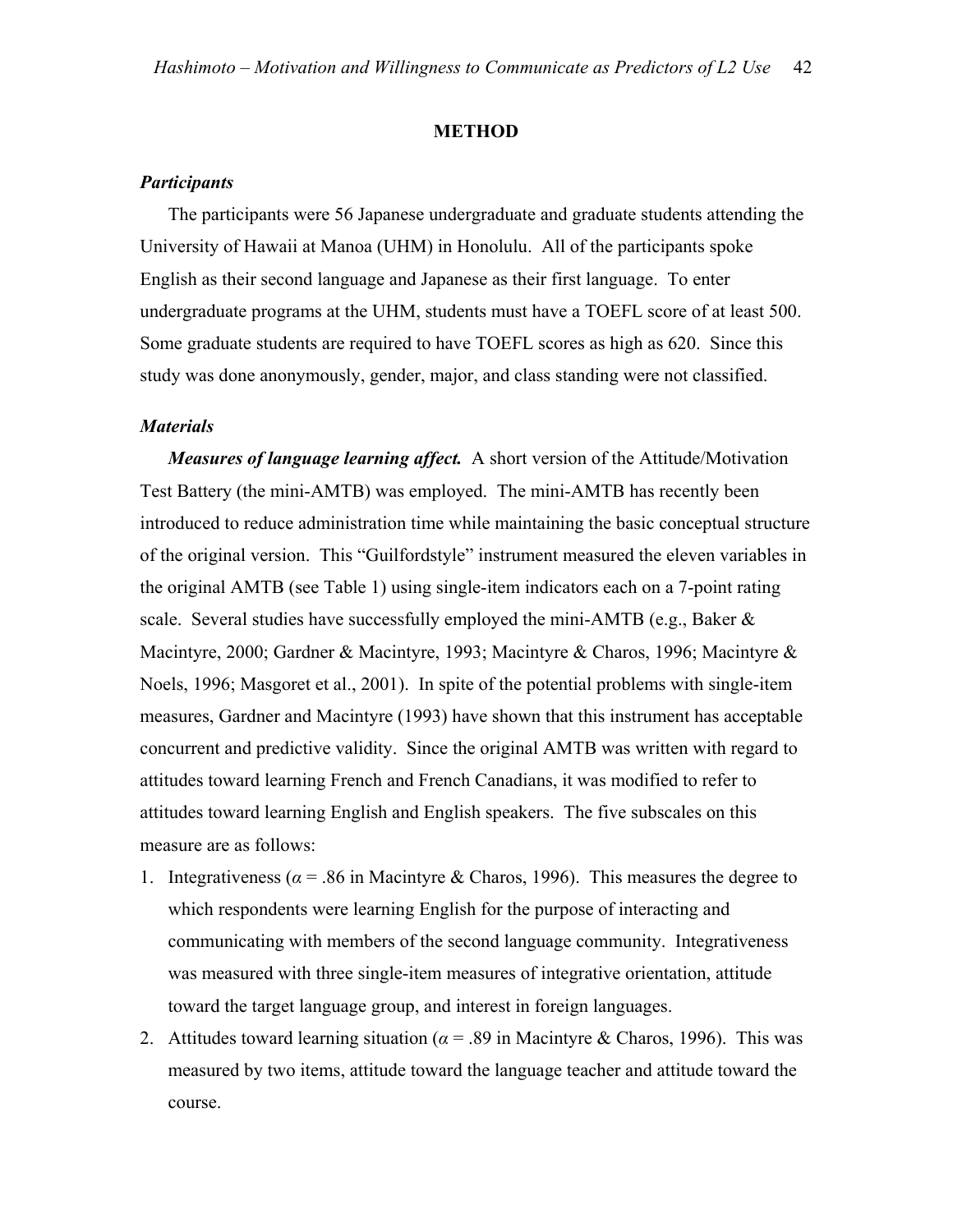- 3. Motivation ( $\alpha$  = .65 in Macintyre & Charos, 1996). Motivation was measured with three single-item measures of the desire to learn English, motivational intensity, and attitude toward learning English.
- 4. Instrumental orientation. This was measured by one item of instrumental orientation.
- 5. Language anxiety ( $\alpha$  = .48 in Macintyre & Charos, 1996). This was measured by two items, one assessing English classroom anxiety and the other measuring English use anxiety.

*Communication-related variables.* The following four measures were adapted to refer to communication using English. Each of the measures presents 12 communication contexts involving four communication contexts: (a) public speaking, (b) formal meetings, (c) small groups, and (d) dyads, and each of these is applied to three types of receivers (strangers, acquaintances, and friends).

- 1. Willingness to communicate in English ( $\alpha$  = .97 in Macintyre & Charos, 1996). This study used the WTC scale from McCroskey (1992). Twenty items assessed the percentage of time respondents would choose to communicate in each type of situation (when completely free to do so) using a probability estimate scale between 0% and 100%. Eight of the items are fillers (items 1, 2, 5, 7, 10, 13, 16, and 18), and 12 items are scored as part of the scale (McCroskey, 1992). A few changes were made in the questionnaire to make it more appropriate for the respondents in this study. This instrument was shown to have strong content validity, and there is some support for its construct and predictive validity (McCroskey & Richmond, 1990, p. 73).
- 2. Perceived competence in English ( $\alpha$  = .98 in Macintyre & Charos, 1996). Twelve items from Macintyre and Charos (1996) assessed the average percentage of time (ranging from 0% to 100%) that respondents felt competent in using English to speak in 12 situations. This instrument was modified to refer to classroom contexts in this study.
- 3. Frequency of communication in English ( $\alpha$  = .97 in Macintyre & Charos, 1996). Items from the perceived competence scale were adapted to measure the frequency of communication in English for each of the 12 situations using a 7-point scale.
- 4. Communication anxiety in English ( $\alpha$  = .92 in Yashima, 2002). The 12 items for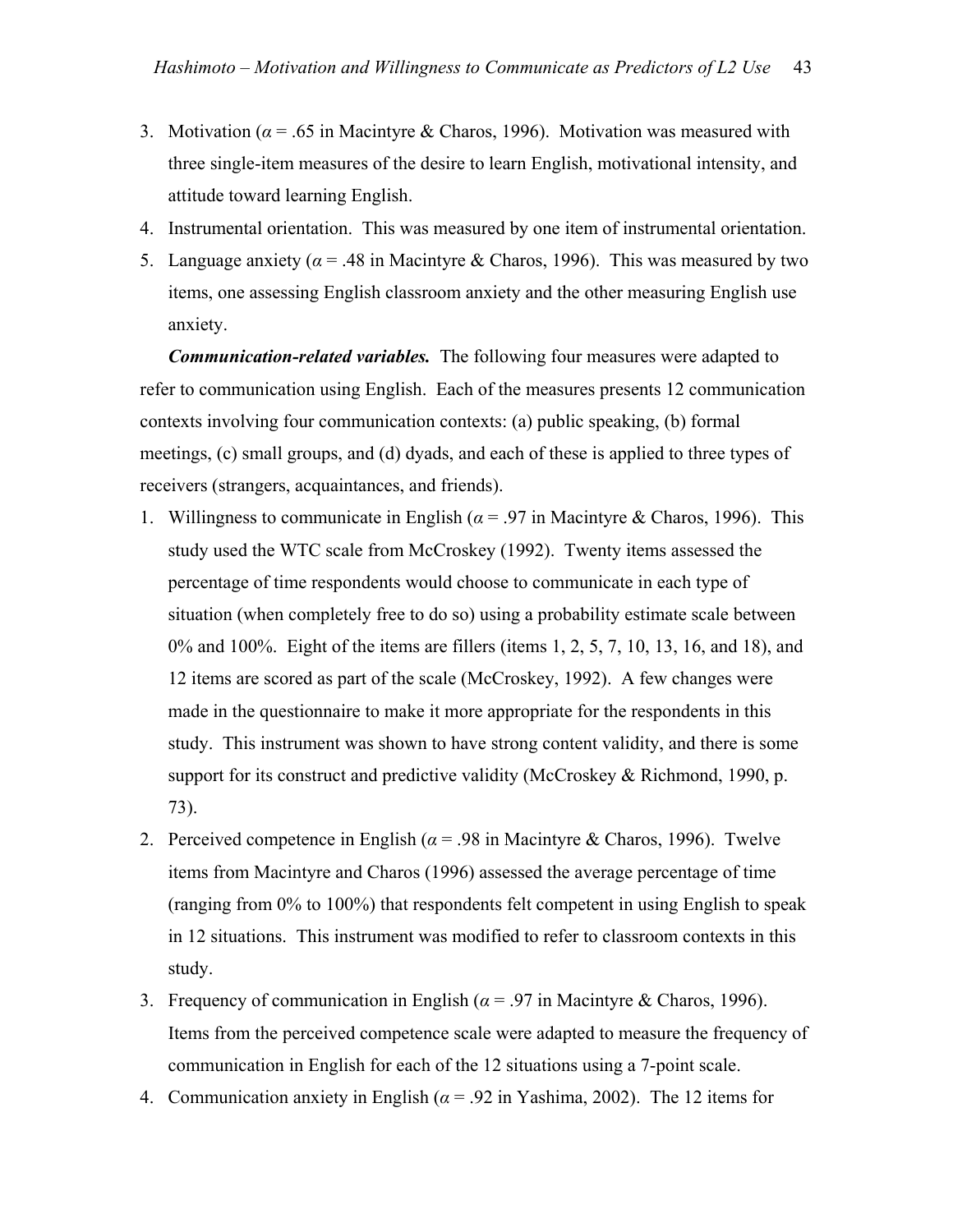communication apprehension or anxiety used by Yashima (2002) assessed the average percentage of nervousness (ranging from 0% to 100%) that respondents felt in communicating in English in 12 situations. This instrument was modified to refer to classroom contexts in this study.

 Items regarding instrumental orientation and communication anxiety in English were not included in the Macintyre and Charos (1996) study, but they were added in the present study. Instrumental orientation was added because it plays an important role in the socio-educational model, and it was included in the original mini-AMTB by Gardner and Macintyre (1993). Macintyre and Charos (1996) used two language anxiety items from the mini-AMTB to measure L2 anxiety, but here, it seemed more appropriate to assess L2 anxiety with more items on a separate instrument. Therefore, in this study, L2 anxiety was measured with 12 communication anxiety items. All scales were translated into Japanese. Back-translation was used to ensure the accuracy of the translation. The English version of the questionnaire is shown in Appendix.

#### *Procedures*

 Students participated in this study voluntarily and received a movie ticket as compensation for their participation. They were presented with a consent form and told that the data would be collected anonymously and kept confidential. Respondents were given as much time as required to complete the questionnaire.

#### **RESULTS**

 The SPSS version 11.0 statistical program was used to analyze descriptive statistics and reliability, and to do principal components analysis. Amos version 4.0 was used to test the hypothesized model using structural equation modeling.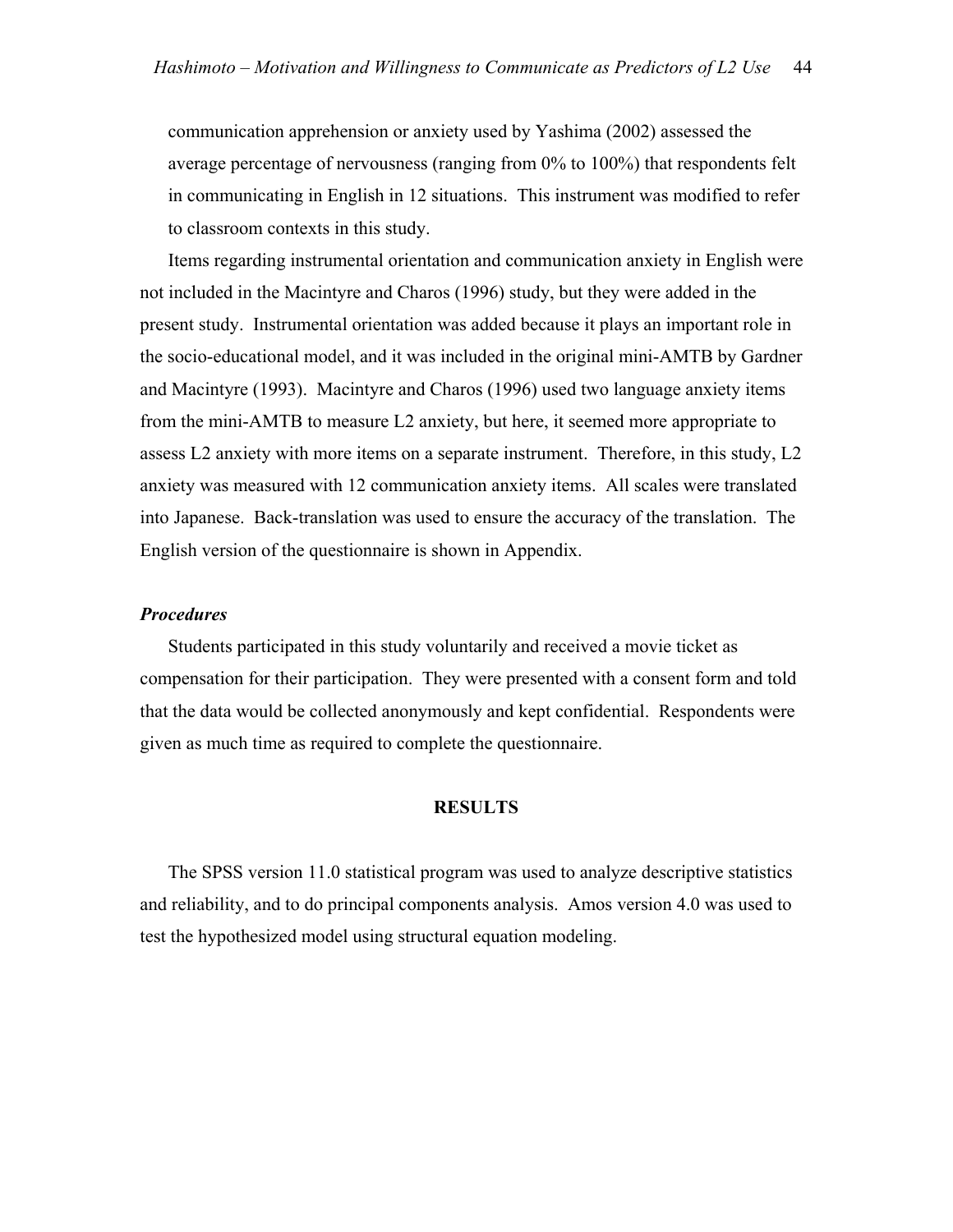#### *Descriptive Statistics*

 Descriptive statistics are numerical representations of how participants performed on a test or questionnaire (Brown, 1996). These descriptive statistics are averages for each participant of all the items in the corresponding measures. The variable labels represent each of the measures as follows. AMTB represents a brief version of the Attitude/Motivation Test Battery, WTC is the willingness to communicate scale, PC is perceived competence, ANXIET refers to communication anxiety, and FREQ is frequency of communication. The statistics include the number of participants (*N*), number of items (*k*), mean (*M*), standard deviation (*SD*), minimum (MIN), and maximum (MAX), Median (MDN), mode (MODE), and skewness (SKEW). It should be noted that AMTB and FREQ are based on a 7-point scale, whereas other measures are based on a probability estimate scale ranging from 0% to 100%.

Table 2 *Descriptive Statistics* 

| VARIABLE      |     |  |  | N k M SD Min Max Mdn Mode              |  | <i><b>Skew</b></i> |
|---------------|-----|--|--|----------------------------------------|--|--------------------|
| AMTB          | 56. |  |  | 11 5.31 .79 3.36 6.64 5.41 5.36        |  | $-61$              |
| <b>WTC</b>    | 56. |  |  | 12 54.75 16.79 17.50 89.17 53.33 48.33 |  | .00                |
| PC            | 56. |  |  | 12 66.15 18.42 12.92 94.17 69.38 45.83 |  | $-.59$             |
| <b>ANXIET</b> | 56. |  |  | 12 43.59 18.07 6.25 95.83 42.92 23.33  |  | .68                |
| FREQ          | 56  |  |  | 12 4.42 1.09 1.25 7.00 4.42 4.83       |  | $-32.$             |

 The mean, median, and mode are indicators of the central tendency of the scores. The standard deviation, as well as the minimum and maximum scores, are indicators of the dispersion of scores around the mean. In these measures the dispersion appears to be fairly broad in all cases. Skewness characterizes the degree of asymmetry of a distribution around its mean (Brown, 1997). If a distribution of scores is skewed, that means it is probably non-normal because of a high number of high or low scores. In such cases, the skewness statistic will vary widely from .00 with a positive value indicating the possibility of a positively skewed distribution or with a negative value indicating the possibility of a negatively skewed distribution. Values of 2 standard errors of skewness (*ses*) or more are considered to be skewed to a significant degree (Brown, 1997; Brown,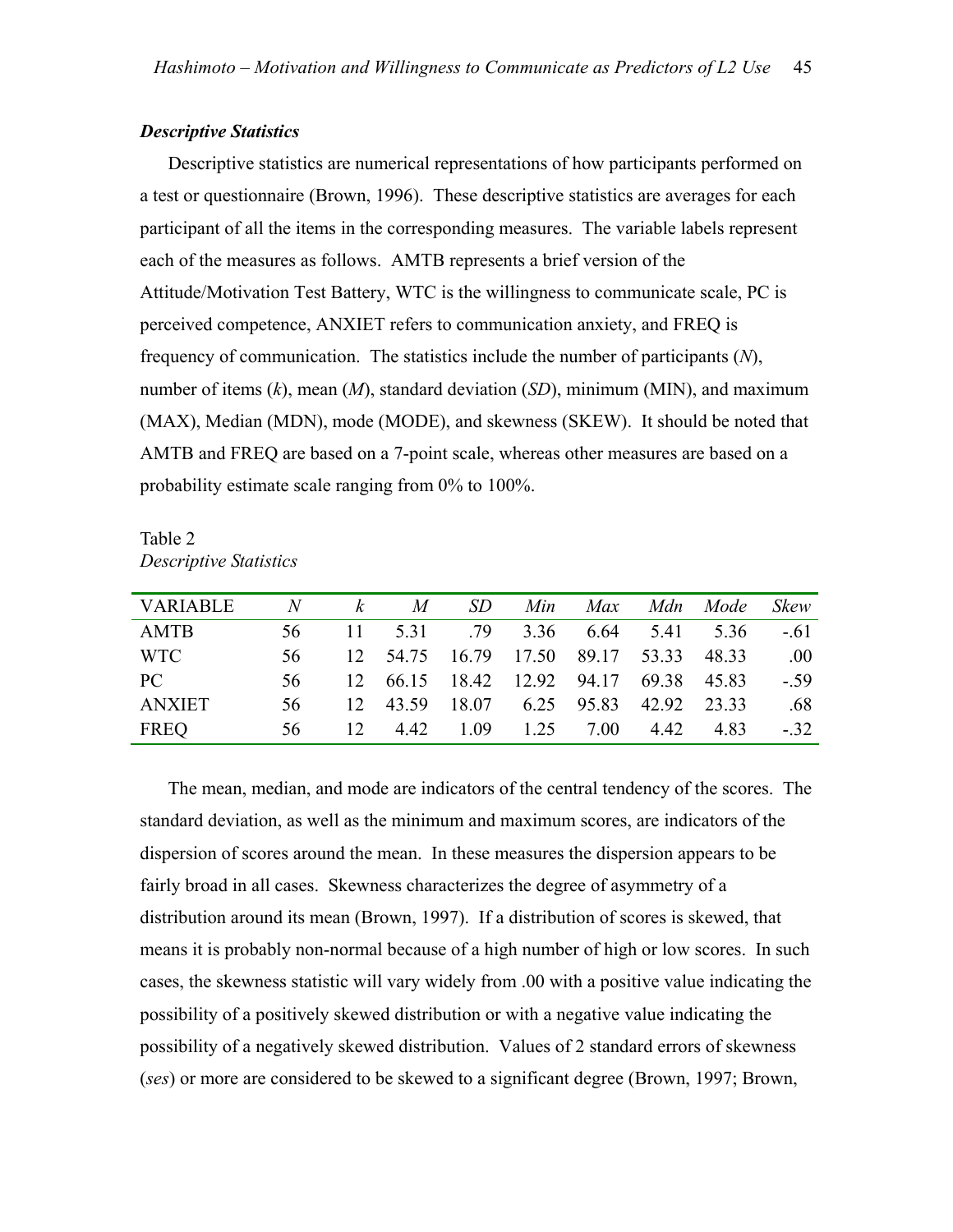#### Cunha, Frota, & Ferreira, 2001, p. 263).

 Since the *ses* in this study is .327, two times the standard error of the skewness is .654. As the skewness statistic for ANXIET is .68, which is slightly higher than .654, it can be assumed that the distribution of communication anxiety scale is significantly skewed. Since the sign of the skewness statistic is positive, the distribution is positively skewed. In other words, for the Japanese students involved here, the distribution for ANXIET was not normal, but instead, was somewhat positively skewed, which means there was a high number of low scores on the measure of communication anxiety. Other skew statistics fell within the range between  $-.654$  and  $+ .654$  which indicates that there are no other significant skewness problems.

#### *Reliability*

 The reliability coefficients indicate the degree to which the results on a scale can be considered internally consistent, or reliable (Brown, 1996, p. 192). The Cronbach alpha was used in this study. It can range from .00 to 1.00.

#### Table 3

*Cronbach's Coefficient Alpha Reliability Estimates and Standard Error of Measurement* 

| Variable      | k            | Alpha | sem  |
|---------------|--------------|-------|------|
| <b>AMTB</b>   | 11           | .83   | .33  |
| <b>WTC</b>    | 12           | .85   | 6.50 |
| PC.           | 12           | .95   | 4.12 |
| <b>ANXIET</b> | 12           | .90   | 5.71 |
| <b>FREQ</b>   | $12^{\circ}$ | .92   | 31   |

 Table 3 shows that all the Cronbach alpha estimates are reasonably high. They can be interpreted as the percent of consistent variance in the students' answers. For example, the reliability of .83 for the AMTB can be said to indicate that the scale is 83% consistent, or reliable (Brown et al., 2001, p. 264). Another way of looking at the consistency of a set of scores is called the standard error of measurement (*sem*). The *sem* can be interpreted as a band around a student's score within which that student's score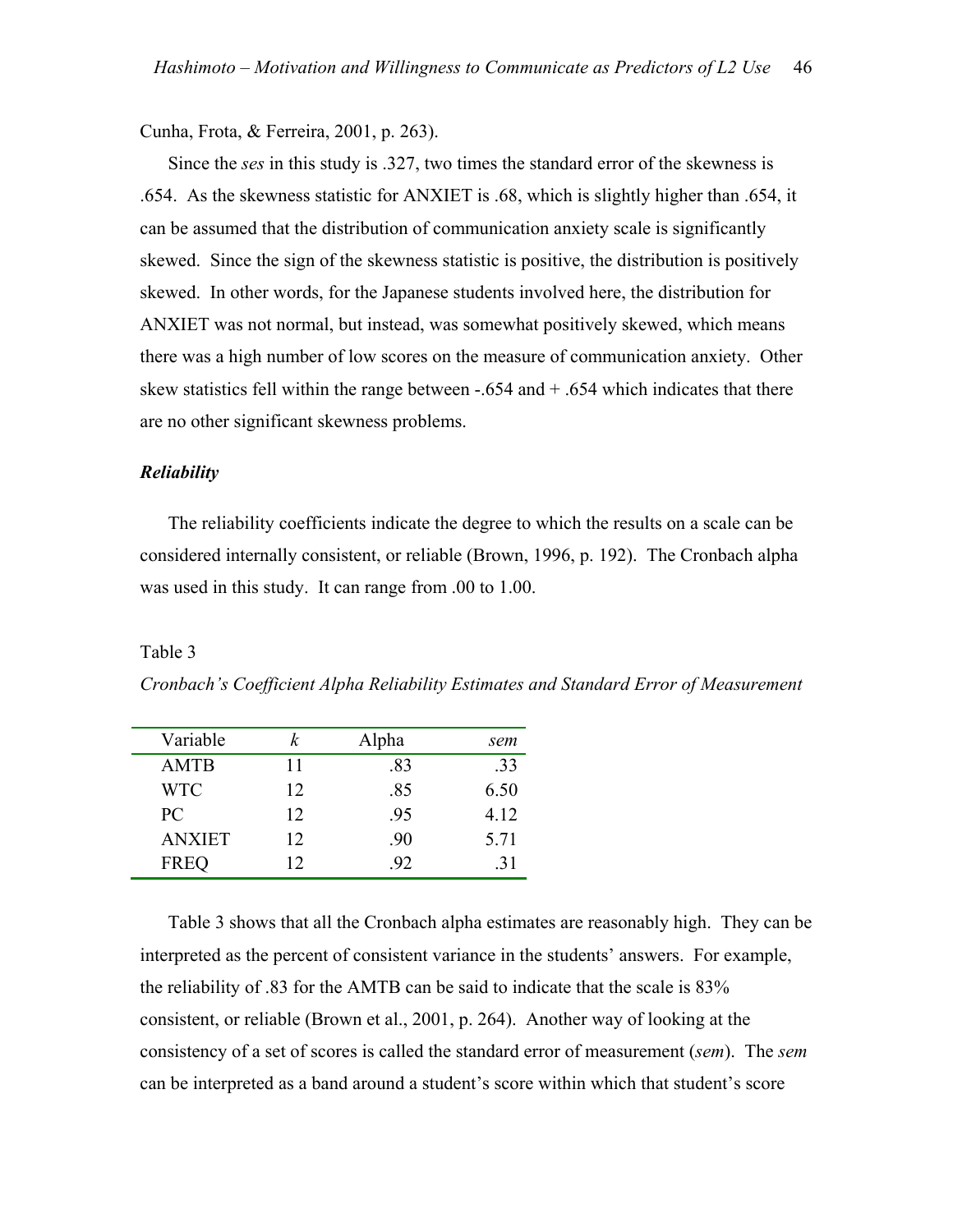would be expected to fall repeatedly if they were to fill out the instrument repeatedly (Brown, 1996, p. 206; Brown et al., 2001, p. 265). For instance, the *sem* of 6.50 for the WTC indicates that a participant who has a total score of 50 on that scale can be expected to score within a band of one *sem* plus (50+6.50 = 56.50) or minus (50-6.50 = 43.5) 68 % of the time if the participant were to fill out the instrument time and again. The *sem* may be easier to interpret than a reliability coefficient because it is expressed in terms of raw score bands rather than percent-of-reliability terms. A scale that has a small *sem* is more consistent than one with a large *sem* (Brown, 1996, p. 208). Considering that AMTB and FREQ are on a 7-point scale and other scales are based on a probability estimate scale, the *sem* can be said to be fairly narrow for all five scales.

#### *Correlation*

 Table 4 shows a correlation matrix for the five main variables in this study: AMTB, WTC, PC, ANXIET and FREQ. All correlations except that between ANXIET and WTC were significant at  $p < 0.05$ . As expected, FREQ correlated significantly with the other four variables. It was expected that ANXIET would correlate significantly with WTC, but there was no significant correlation. There was a significant negative correlation between ANXIET and PC and between ANXIET and AMTB suggesting that lower L2 anxiety is associated with higher L2 perceived competence and higher motivation. The AMTB was positively correlated with WTC and PC indicating that higher motivation is related to higher willingness to communicate and higher perceived competence.

#### Table 4

|                   | <b>AMTB</b> | <b>WTC</b> | PC     | <b>ANXIET</b> | <b>FREQ</b> |
|-------------------|-------------|------------|--------|---------------|-------------|
| <b>AMTB</b>       | 1.00        |            |        |               |             |
| <b>WTC</b>        | $.39*$      | 1.00       |        |               |             |
| PC                | $.59*$      | $.26*$     | 1.00   |               |             |
| <b>ANXIET</b>     | $-.33*$     | $-.05$     | $-46*$ | 1.00          |             |
| <b>FREQ</b>       | $.50*$      | $.36*$     | $.38*$ | $-.27*$       | .00         |
| $\star$ $\sim$ 05 |             |            |        |               |             |

#### *Correlation Matrix*

\* *p* < .05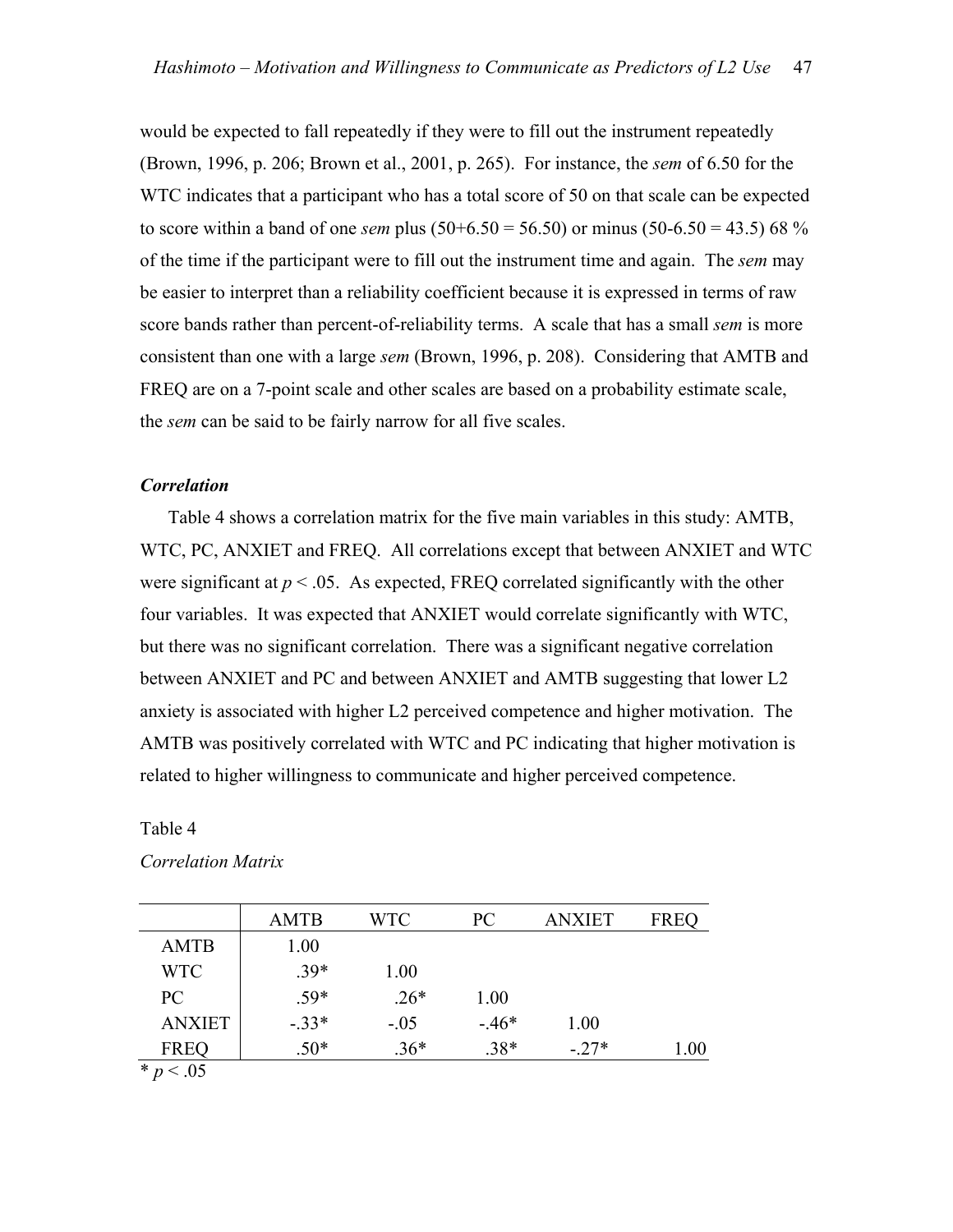# *Validity*

*Construct validity.* Principal components analysis was performed (with VARIMAX rotation) on the responses to the five scales to investigate the degree to which the instrument was measuring what it claims to measure. Examining the Eigen values above 1.00, the scree plot, theory, and the interpretability of the rotated factors, a six factor solution was determined to be best. These six factors accounted for 62% of the variance. The loadings for each of the variables on six factors are shown in Table 5. The asterisks indicate loadings of .30 or higher, and the bold-faced type indicates the highest loading for each variable. Communalities are presented in the column furthest to the right. The communalities indicate the total proportion of variance that the six factors account for in each variable (Brown, Robson, & Rosenkjar, 2001). At the bottom of the table, a row is presented which indicates the proportion of variance in the overall solution accounted for by each factor. For example, the proportion of variance accounted for by the first factor is .15, which represents 15% of the variance in the overall solution.

#### Table 5

| <b>Variable / Components</b> |        | $\boldsymbol{2}$ | 3       | $\overline{\mathbf{4}}$ | 5      | 6      | h <sup>2</sup> |
|------------------------------|--------|------------------|---------|-------------------------|--------|--------|----------------|
| <b>Motivation</b>            |        |                  |         |                         |        |        |                |
| AMTB1                        | $.38*$ | $.44*$           | $-.01$  | .11                     | .04    | .24    | .41            |
| AMTB2                        | .21    | .22              | .05     | $-.04$                  | $.31*$ | $.50*$ | .45            |
| AMTB3                        | $.48*$ | $.31*$           | $-.10$  | .16                     | .14    | $.36*$ | .51            |
| AMTB4                        | .07    | .16              | .03     | $.45*$                  | $-.04$ | $.40*$ | .39            |
| AMTB5                        | .04    | .26              | .00     | .19                     | .20    | $.48*$ | .38            |
| AMTB6                        | $.43*$ | .10              | .00     | .06                     | .14    | $.52*$ | .49            |
| AMTB7                        | .22    | $.31*$           | .03     | .12                     | $-.02$ | $.55*$ | .46            |
| AMTB8                        | $.39*$ | .08              | .19     | .14                     | $.41*$ | .22    | .44            |
| AMTB9                        | .25    | $.40*$           | $-.08$  | .13                     | $-22$  | $.51*$ | .55            |
| AMTB10                       | $.35*$ | .07              | $-.36*$ | .08                     | .11    | $-.11$ | .29            |
| AMTB11                       | $.46*$ | .17              | $-37*$  | $-.24$                  | .27    | $-.07$ | .51            |

#### *VARIMAX Rotation of the Six Factor Solution*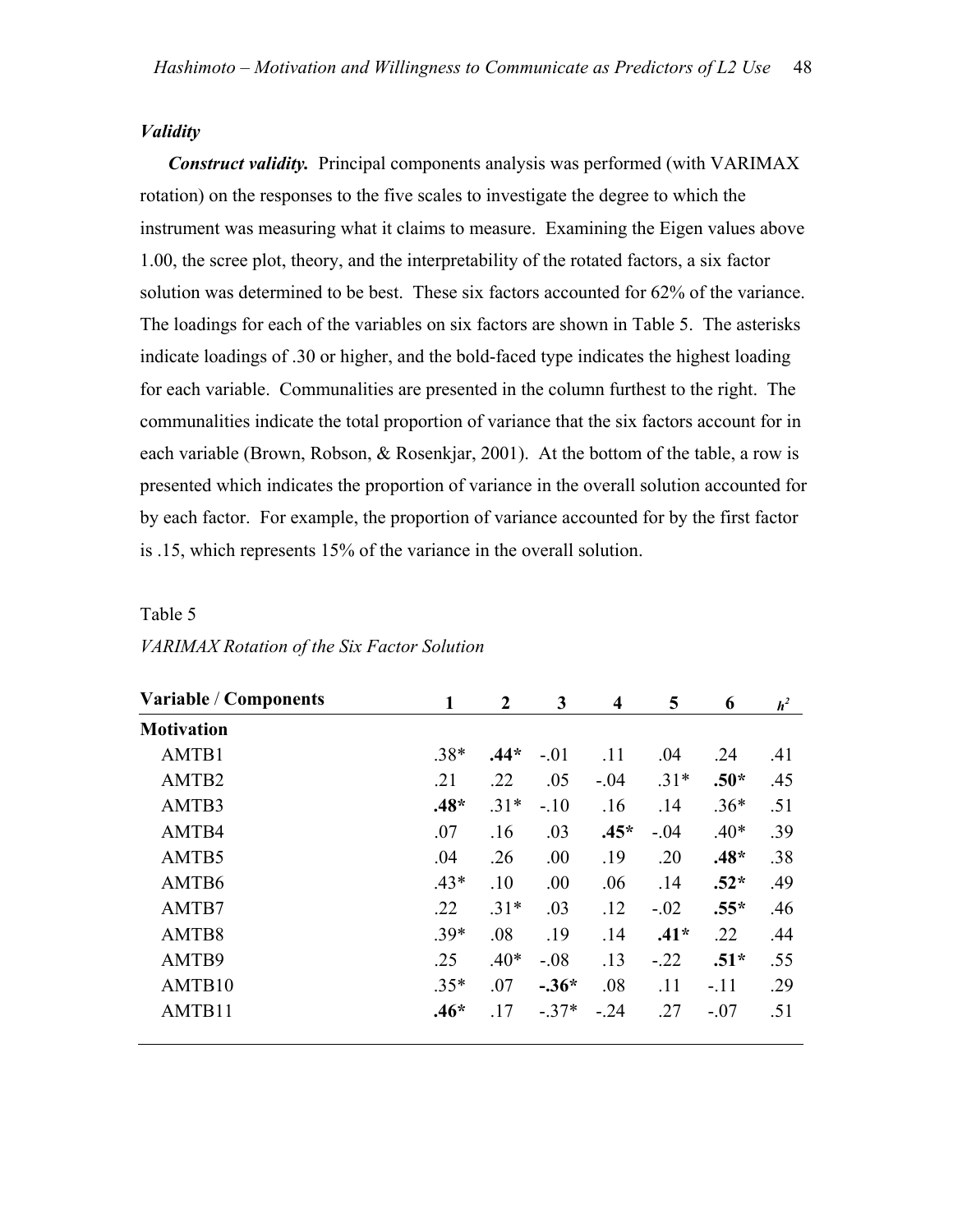| <i><b>De Winnghess to Communicate</b></i> |         |        |         |             |        |         |     |
|-------------------------------------------|---------|--------|---------|-------------|--------|---------|-----|
| WTC3                                      | .00     | .03    | .12     | $-15$       | $.84*$ | .10     | .75 |
| WTC4                                      | .25     | .25    | $-.06$  | $.63*$      | .01    | .14     | .55 |
| WTC6                                      | .11     | .04    | $-16$   | $.69*$      | .28    | .08     | .59 |
| WTC8                                      | .29     | .15    | $-15$   | .25         | $.52*$ | $-.11$  | .47 |
| WTC9                                      | .16     | .01    | $-.04$  | $.72*$      | $-.06$ | .20     | .59 |
| WTC11                                     | .16     | .11    | $-.05$  | $.75*$      | $.39*$ | .07     | .76 |
| WTC12                                     | .10     | $.54*$ | $-.06$  | .03         | .23    | $-.01$  | .35 |
| WTC14                                     | $-.10$  | .13    | .09     | .13         | $.82*$ | .16     | .75 |
| WTC15                                     | .06     | .10    | $-.15$  | $.65*$      | $.38*$ | $-.08$  | .62 |
| WTC17                                     | .06     | .14    | $-.15$  | $.30*$      | $.55*$ | $-18$   | .47 |
| WTC19                                     | .12     | .06    | $-.04$  | $.84*$      | .06    | $-13$   | .74 |
| WTC20                                     | $-.02$  | .10    | .17     | .19         | $.83*$ | .13     | .78 |
| <b>L2 Perceived Competence</b>            |         |        |         |             |        |         |     |
| PC <sub>1</sub>                           | $.61*$  | $-.15$ | $-.25$  | $-.38*$     | .27    | $.30*$  | .76 |
| PC <sub>2</sub>                           | $.78*$  | .26    | $-16$   | .16         | .08    | $.30*$  | .82 |
| PC3                                       | $.79*$  | .10    | $-16$   | .29         | .07    | .11     | .76 |
| PC4                                       | $.83*$  | .20    | $-.27$  | .11         | $-.06$ | .10     | .83 |
| PC5                                       | $.78*$  | .07    | $-.12$  | .27         | .08    | $-.07$  | .72 |
| PC <sub>6</sub>                           | $.78*$  | .25    | $-.20$  | .15         | .12    | .14     | .76 |
| PC7                                       | $.80*$  | .26    | $-.21$  | .07         | $-.11$ | .09     | .79 |
| PC8                                       | $.61*$  | .09    | $-.29$  | $-.06$      | $-.05$ | $.58*$  | .80 |
| PC <sub>9</sub>                           | $.79*$  | .17    | $-.17$  | $.34*$      | $-.10$ | .10     | .82 |
| <b>PC10</b>                               | $.79*$  | .13    | $-.23$  | $-.10$      | $-.03$ | .02     | .70 |
| PC11                                      | $.76*$  | .01    | $-19$   | $.33*$      | $-.06$ | $-0.06$ | .73 |
| PC12                                      | $.68*$  | .07    | $-0.25$ | $-14$       | .06    | $.48*$  | .78 |
| <b>L2 Anxiety</b>                         |         |        |         |             |        |         |     |
| <b>ANXIET1</b>                            | .14     | .17    | $.54*$  | $.52*$      | $-.08$ | $-41*$  | .78 |
| <b>ANXIET2</b>                            | $-.35*$ | $-15$  | $.64*$  | $-.05$      | $-.04$ | .02     | .56 |
| <b>ANXIET3</b>                            | $-.06$  | $-.26$ | $.78*$  | $-.24$      | .09    | $-.11$  | .75 |
| ANXIET4                                   | $-16$   | $-.08$ | $.75*$  | .05         | .10    | .06     | .62 |
| <b>ANXIET5</b>                            | $-.24$  | $-.06$ | $.70*$  | $-.20$      | .14    | $-.09$  | .61 |
| ANXIET6                                   | $-.17$  | $-.18$ | $.81*$  | $-13$       | $-.11$ | $-.11$  | .77 |
| <b>ANXIET7</b>                            | $-.27$  | $-.02$ | $.55*$  | .12         | .16    | .16     | .44 |
| <b>ANXIET8</b>                            | .12     | $-.10$ | $.47*$  | $.36*$      | .04    | $-.51*$ | .64 |
| ANXIET9                                   | $-0.25$ | $-.10$ | $.78*$  | $-18$       | $-.06$ | $-.06$  | .72 |
| ANXIET10                                  | $-21$   | .04    | $.72*$  | .15         | $-.02$ | .03     | .58 |
| ANXIET11                                  | $-15$   | $-13$  |         | $.68*-.32*$ | .14    | $-18$   | .65 |

# **L2 Willingness to Communicate**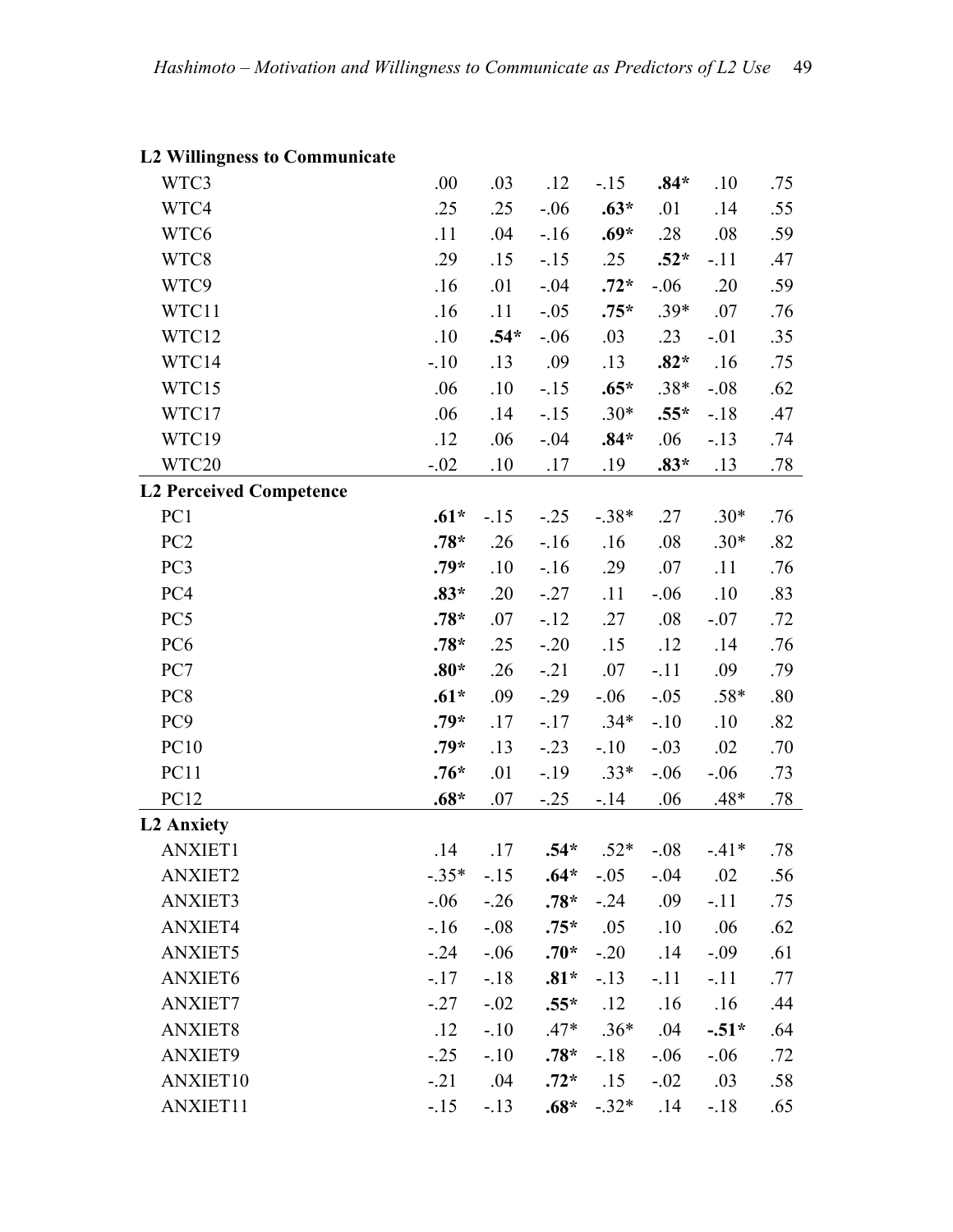| ANXIET12                          | $-.01$ | $-.10$ | $.53*$ | $.45*$ | $-.11$ | $-49*$ | .75 |
|-----------------------------------|--------|--------|--------|--------|--------|--------|-----|
| <b>L2 Communication Frequency</b> |        |        |        |        |        |        |     |
| FREQ1                             | .00.   | $.76*$ | $-.06$ | $-.13$ | .25    | .14    | .69 |
| FREQ2                             | .24    | $.59*$ | $-.09$ | .07    | $-.04$ | .24    | .48 |
| FREQ3                             | .18    | $.72*$ | .03    | .25    | $-.09$ | .14    | .64 |
| FREQ4                             | .27    | $.63*$ | $-.15$ | .28    | .02    | $-.08$ | .57 |
| FREQ5                             | .20    | $.61*$ | $-.05$ | .21    | $-.25$ | $.30*$ | .62 |
| FREQ6                             | .15    | $.73*$ | $-.08$ | .25    | .06    | .23    | .68 |
| FREQ7                             | .08    | $.69*$ | $-.20$ | $-17$  | .16    | $-24$  | .63 |
| FREQ8                             | $-.03$ | $.67*$ | $-.01$ | $-.02$ | .11    | $.32*$ | .56 |
| FREQ9                             | .08    | $.75*$ | $-.12$ | .05    | .04    | .09    | .59 |
| FREQ10                            | .20    | $.72*$ | $-.02$ | $-.11$ | .14    | $-.26$ | .65 |
| FREQ11                            | .10    | $.67*$ | $-.17$ | .29    | $-19$  | .20    | .65 |
| FREQ12                            | $-.02$ | $.69*$ | $-14$  | .03    | .25    | .23    | .61 |
| Proportion of Variance            | .15    | .13    | .11    | .10    | .07    | .07    | .62 |

\* loadings above .30

**[bold]** highest loading for each variable

 Examining Table 5, you will notice that all of the items for L2 perceived competence load most heavily on component one, the items for L2 communication frequency loads most heavily on component two, and that all the items for L2 anxiety except for ANXIET 8 load most heavily on component 3. Two other scales (motivation and L2 willingness to communicate) present more complex patterns of loadings. Six of the items (WTC 4, 6, 9, 11, 15, and 19) of WTC load most heavily on component four, and five of the items (WTC 3, 8, 14, 17, and 20) load most heavily on component five. Three items (WTC 11, 15 and 17) load on both components four and five. When items loading most heavily on component four are closely examined, it appears that they are all about communicating in informal situations. For example, WTC 9, which loads most heavily on component four, asked participants' willingness to communicate with a friend while standing in line. In contrast, the four items loading most heavily on component five (WTC 3, 14, 17, and 20) appear to be about communication in formal situations. For instance, WTC 3 asks participants' willingness to speak in public to a group of strangers. WTC 8, which loads most heavily on component five, asks about participants' willingness to communicate in a small group of strangers. It seems that the interpretation of WTC 8 as formal or informal can differ depending on the context. Interestingly, WTC 12, which asks about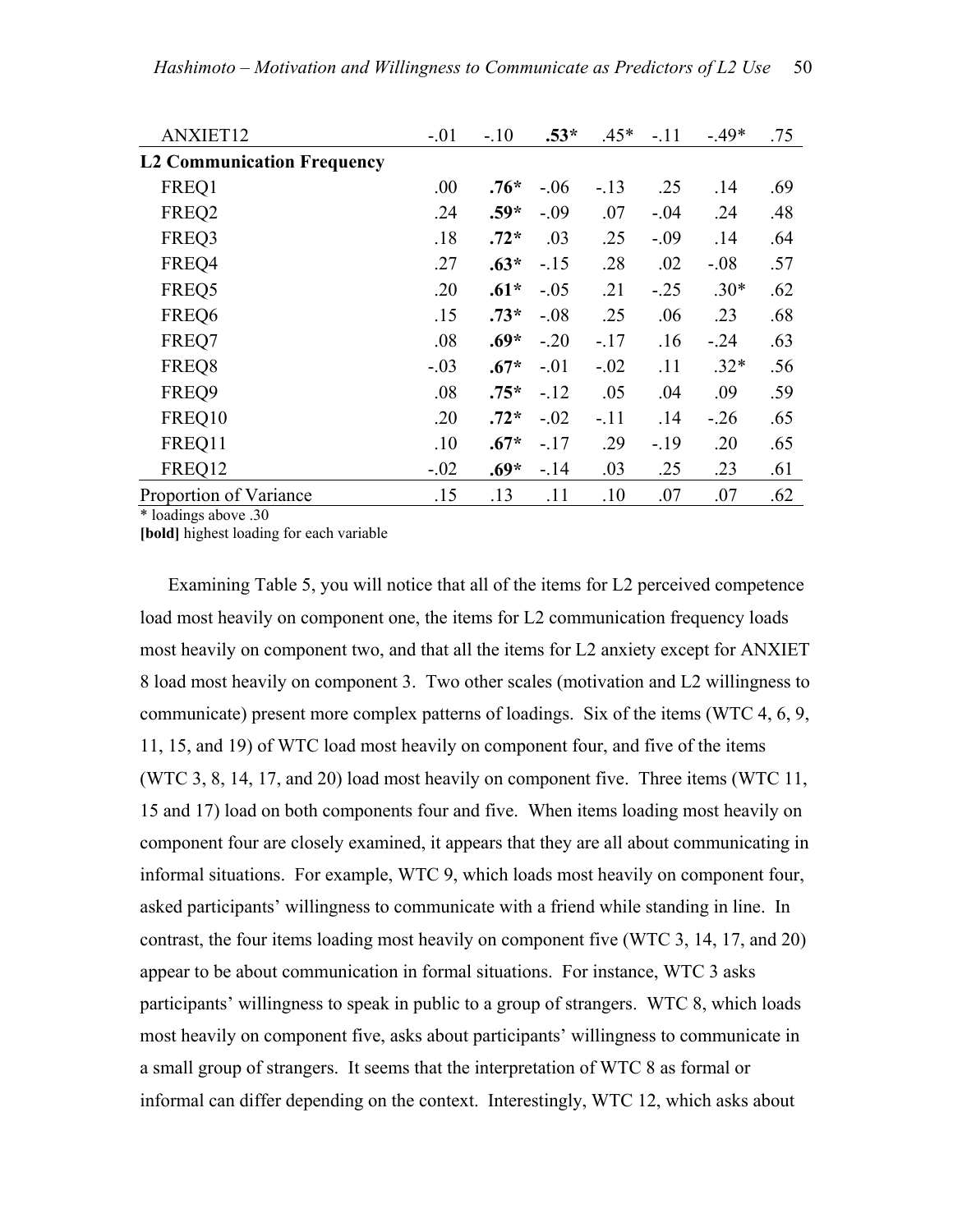willingness to talk with a stranger while standing in line, does not load on either component four or five. It appears that WTC 12 is measuring something different from other items on the WTC.

 The AMTB has the most complex patterns of loadings. Five items (AMTB 2, 5, 6, 7, and 9) of the AMTB load most heavily on component six. AMTB 10 loads most heavily on component three, an L2 anxiety component, and also loads heavily on component one, a perceived competence component. These loadings can easily be interpreted because AMTB 10 asks about language class anxiety. Similarly, AMTB 11 loads most heavily on component one and also loads heavily on component three. These loadings can easily be explained because AMTB 11 asks about language use anxiety. It is clear that these two items of the motivational scale are more closely related to perceived competence and L2 anxiety than to motivation. The loadings for AMTB 1, AMTB 3, AMTB 4, and AMTB 8 are not so easily interpretable. AMTB 1, which asks about integrative orientation, loads most heavily on an L2 communication frequency component and also loads heavily on an L2 perceived competence component. AMTB 3, which asks about attitudes toward the target language group, also loads on both an L2 perceived competence component and an L2 communication frequency component along with a motivation component. Since both AMTB 1 and AMTB 3 are subscales of a construct called integrativeness, this pattern might suggest that integrativeness is related to L2 perceived competence and communication frequency. AMTB 4, which asks about the evaluation of a language instructor, loads heavily on both informal willingness to communicate and motivational components. AMTB 8, which asks about attitudes toward learning a language, loads heavily on L2 perceived competence and formal willingness to communicate components. These loadings are interpretable since the attitudes toward learning a language would involve L2 perceived competence and willingness to communicate in formal situations. These complex patterns of loadings probably may simply indicate that motivation is a complex variable which is influenced by other variables.

## *Structural Equation Modeling*

 Structural equation modeling (SEM) is also known as analysis of covariance structures, or causal modeling (Arbuckle & Wothke, 1999). SEM is a statistical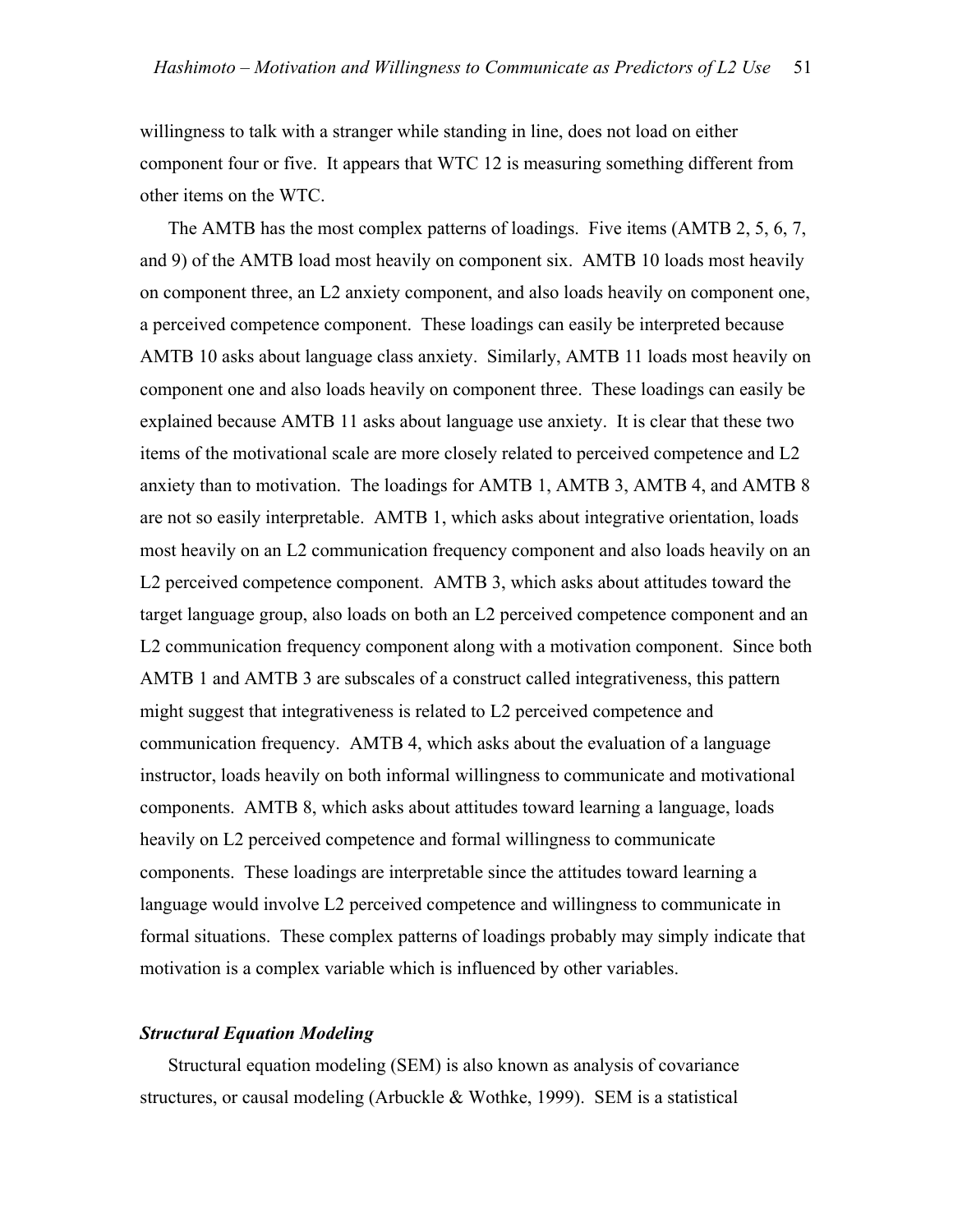methodology that takes a confirmatory hypothesis-testing approach to the analysis of a structural theory. The hypothesized model can be tested statistically to determine the extent to which it is consistent with the data. If goodness of fit is adequate, the model argues for the plausibility of assumed relations among variables, but if the goodness of fit is not adequate, the tenability of such relations is rejected (Byrne, 2001). Amos is short for Analysis of Moment Structures, and it is one of the widely used programs for SEM. The models were tested using Amos version 4.0 in this study. Figure 2 is a portion of the model from Macintyre and Charos (1996). The figure describes the relationships among L2 learning and L2 communication variables in French as a second language context in Canada.



*Figure 2.* Model of L2 communication applied to French as a second language situation in Canada (Macintyre & Charos, 1996, p. 12)

 The major elements of Gardner's (1985) model and Macintyre's (1994) model are shown in this model. The model shows that language anxiety reduces perceived communicative competence, and both of these variables influence willingness to communicate. Both willingness to communicate and L2 motivation contribute to the extent of the L2 communication frequency. A path from willingness to communicate to motivation is proposed based on Clément's (1980) model. In Figure 2, the path from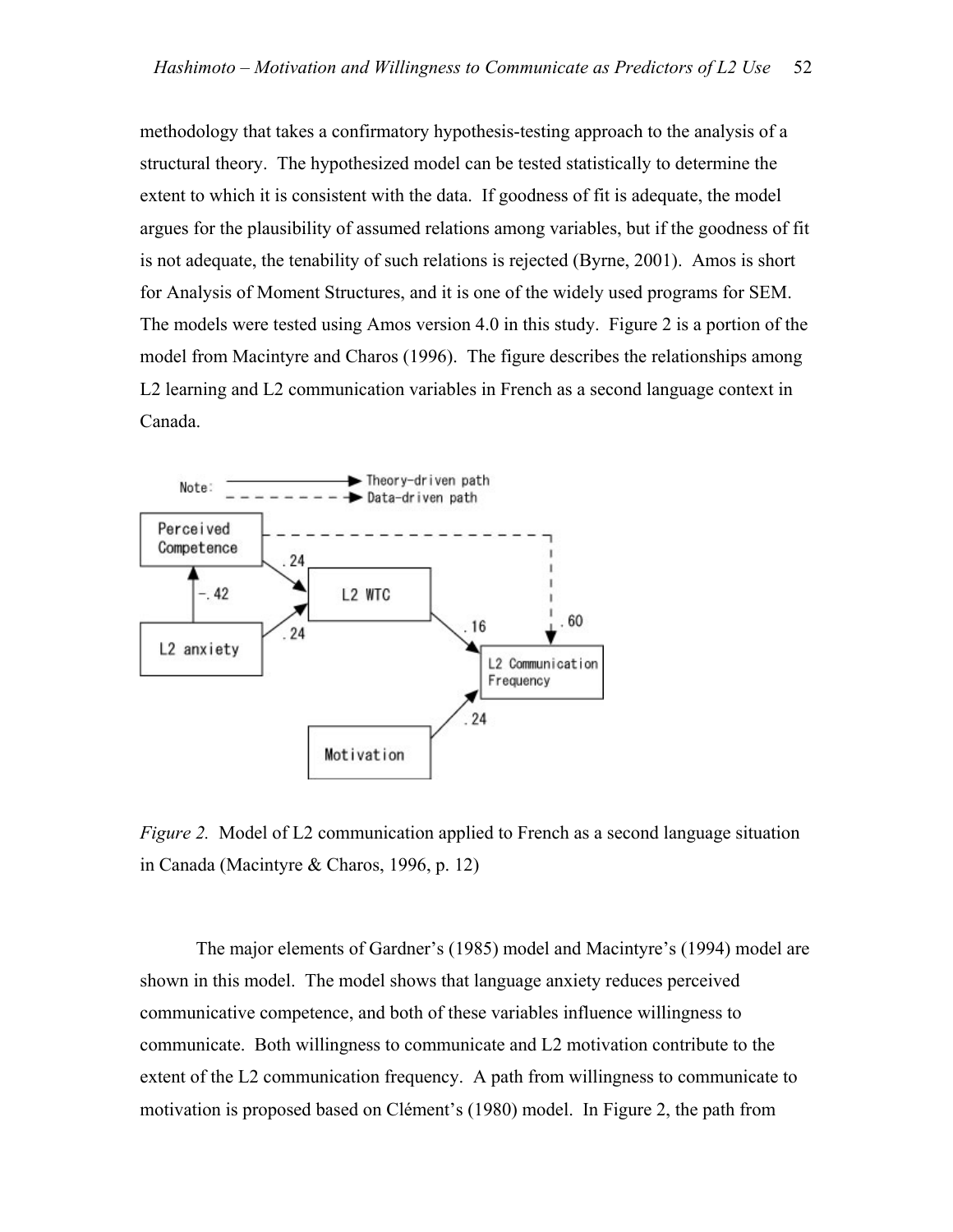willingness to communicate to motivation has been deleted, since it was not significant. This path was based on speculations about the relations among the variables and had not been tested before. The dotted path from perceived competence to L2 communication frequency is a data-driven path and therefore considered to be tentative. Solid paths indicate originally hypothesized paths.

 Figure 3 presents the process of in this study of revising the model of L2 communication applied to a Japanese ESL classroom context. The base model is a replication of Macintyre and Charos's model. To determine the goodness-of-fit between the hypothesized model and the sample data, in other words, to test the appropriateness of the model, the goodness-of-fit statistics in Amos are examined.

 Looking at Table 6, chi-square for base model was 20.76 with 3 degrees of freedom which was significant. In this case, a non-significant finding is an indication of goodness-of-fit. Other fit indexes are also provided since chi-square is considered to be of limited value especially with small samples (Byrne, 2001, p. 81). GFI indicates goodness-of-fit index and AGFI indicates adjusted goodness-of-fit index with values close to 1.00 being indicative of good fit. The AGFI differs from the GFI in that it adjusts for the number of degrees of freedom in the specified model (Byrne, 2001, p. 82). As shown in Table 6, for the base model, both GFI (0.89) and AGFI (0.44) are indicative of a poor fit of the model to the data. For the fit index labeled CFI (comparative fit index), values larger than .95 are considered representative of a good-fitting model. RMSEA represents the root mean square of approximation. Values less than .05 indicate a good fit. The expected cross-validation index (ECVI) has no determined appropriate range of values, but the model having the smallest ECVI value demonstrates the best fit. Table 6 shows that CFI (0.69), RMSEA (0.33), and ECVI (0.81) are indicative of an illfitting model. Therefore, all the fit statistics indicate poor fit for the base model. Note that there are other fit statistics but only those mentioned above are presented in the table.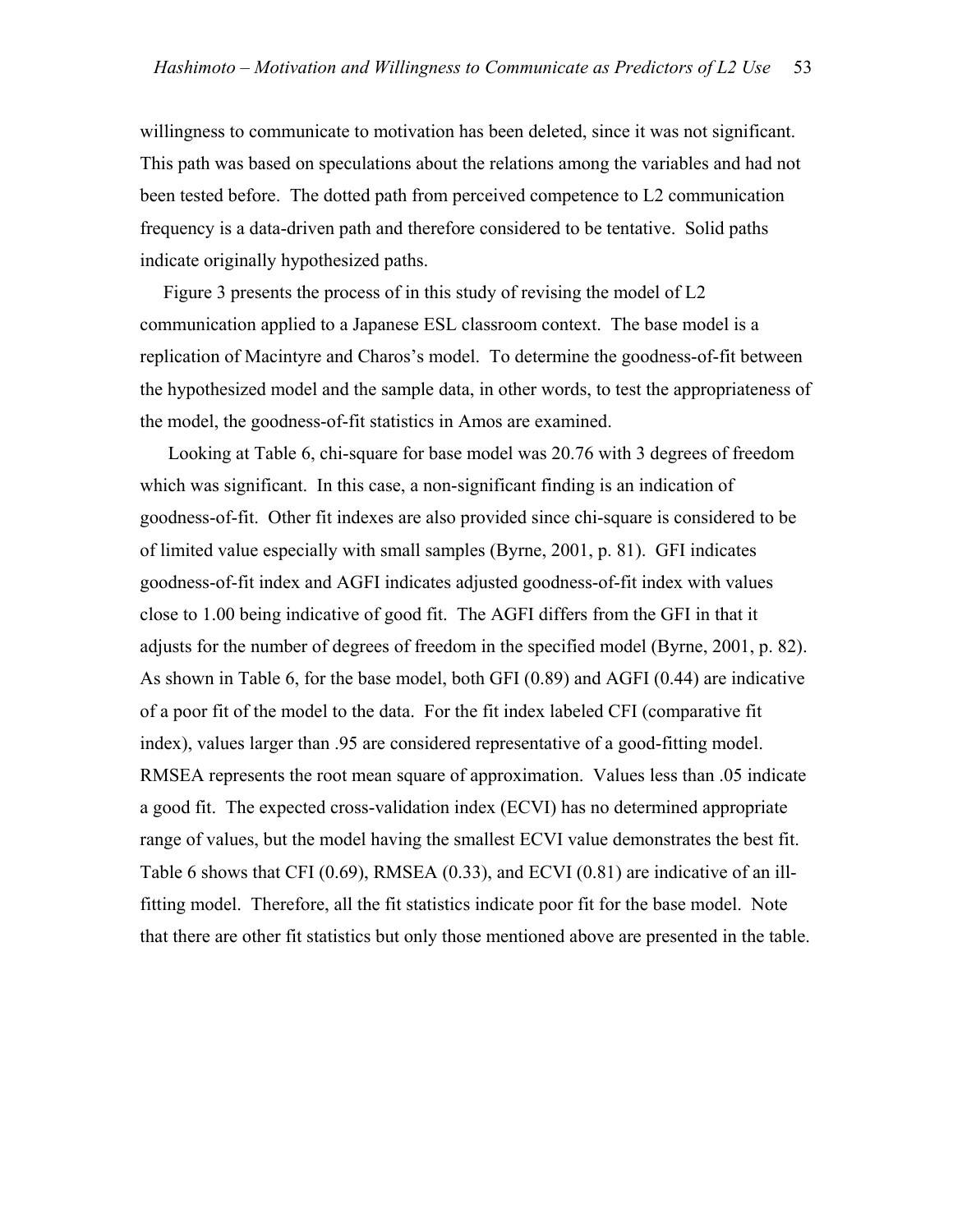# Base Model



Revision 1



# Revision2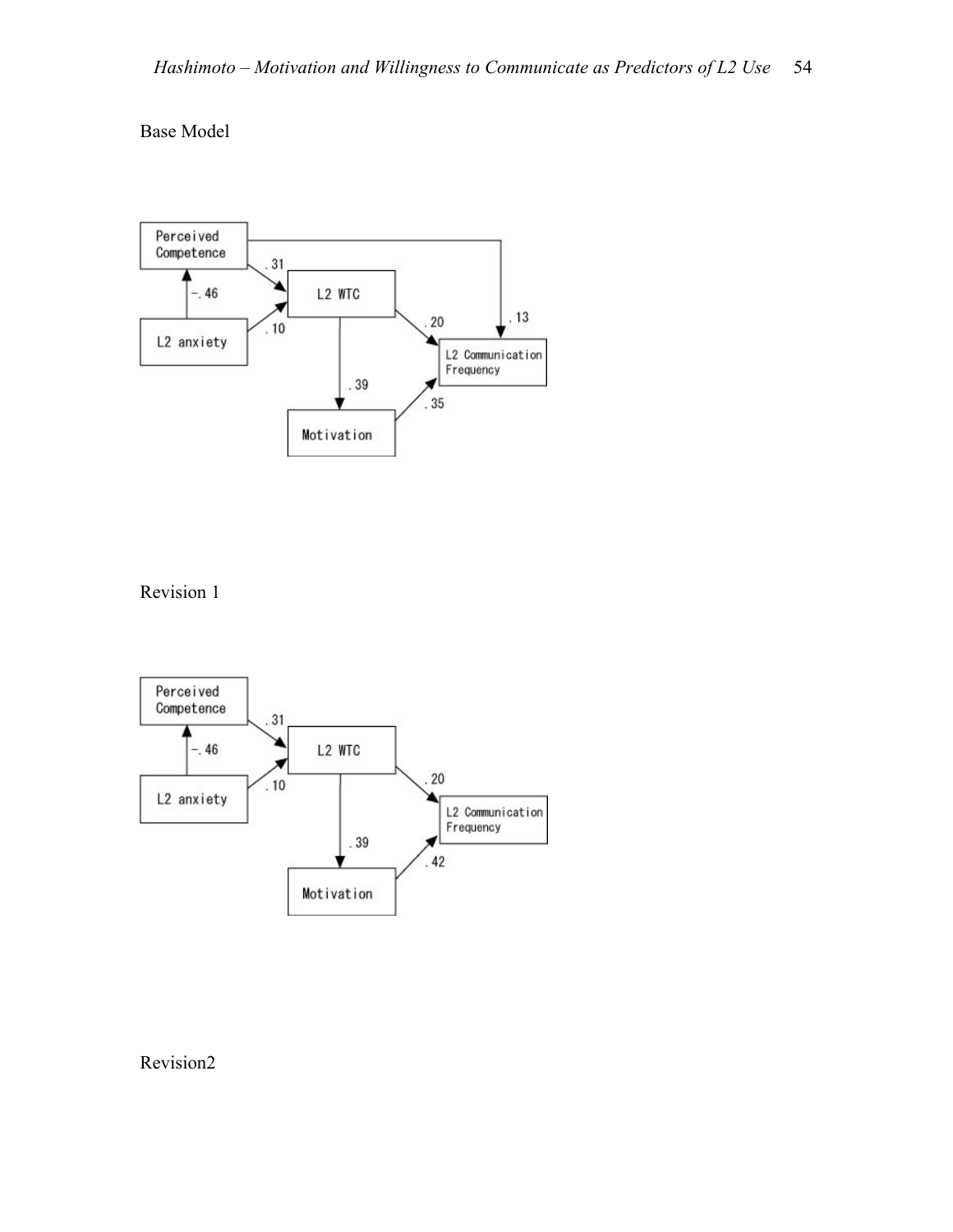

*Figure 3.* The process of revising the model of L2 communication applied to Japanese ESL classroom context

#### Table 6

*Step-By-Step Procedure for Revising the Model to Add and Delete Data-Driven Paths* 

| <b>Model</b>                 | $\mathbf{v}^2$ | $\chi^2$ df |     | <b>GFI AGFI</b> |     | <b>CFI RMSEA ECVI</b> |     |
|------------------------------|----------------|-------------|-----|-----------------|-----|-----------------------|-----|
| Base model                   | 20.76          | 6.92        | .89 | .44             | .69 | .33                   | .81 |
| Revision 1: Delete path from |                |             |     |                 |     |                       |     |
| perceived competence to      |                |             |     |                 |     |                       |     |
| frequency of                 |                |             |     |                 |     |                       |     |
| communication                | 21.56          | 5.39        | .89 | .57             | .69 | .28                   | .80 |
| Revision 2: Add path from    |                |             |     |                 |     |                       |     |
| perceived competence to      |                |             |     |                 |     |                       |     |
| Motivation                   | 2.31           |             | -99 | -92             | 100 | .00                   |     |

 In Revision 1, shown in Figure 3 and Table 6, a data driven path from perceived competence to L2 communication frequency has been deleted. Perceived competence was found to exert a direct and strong influence on the frequency of communication with beginning French as a second language students in Canada by Macintyre and Charos (1996). In the base model, perceived competence influenced L2 communication frequency weakly with a standardized regression weight of .13. Since this path was data driven, which is exploratory and tentative, the path was deleted. Examining Table 6, chisquare for Revision 1 is 21.56 with 4 degrees of freedom which is significant. Other fit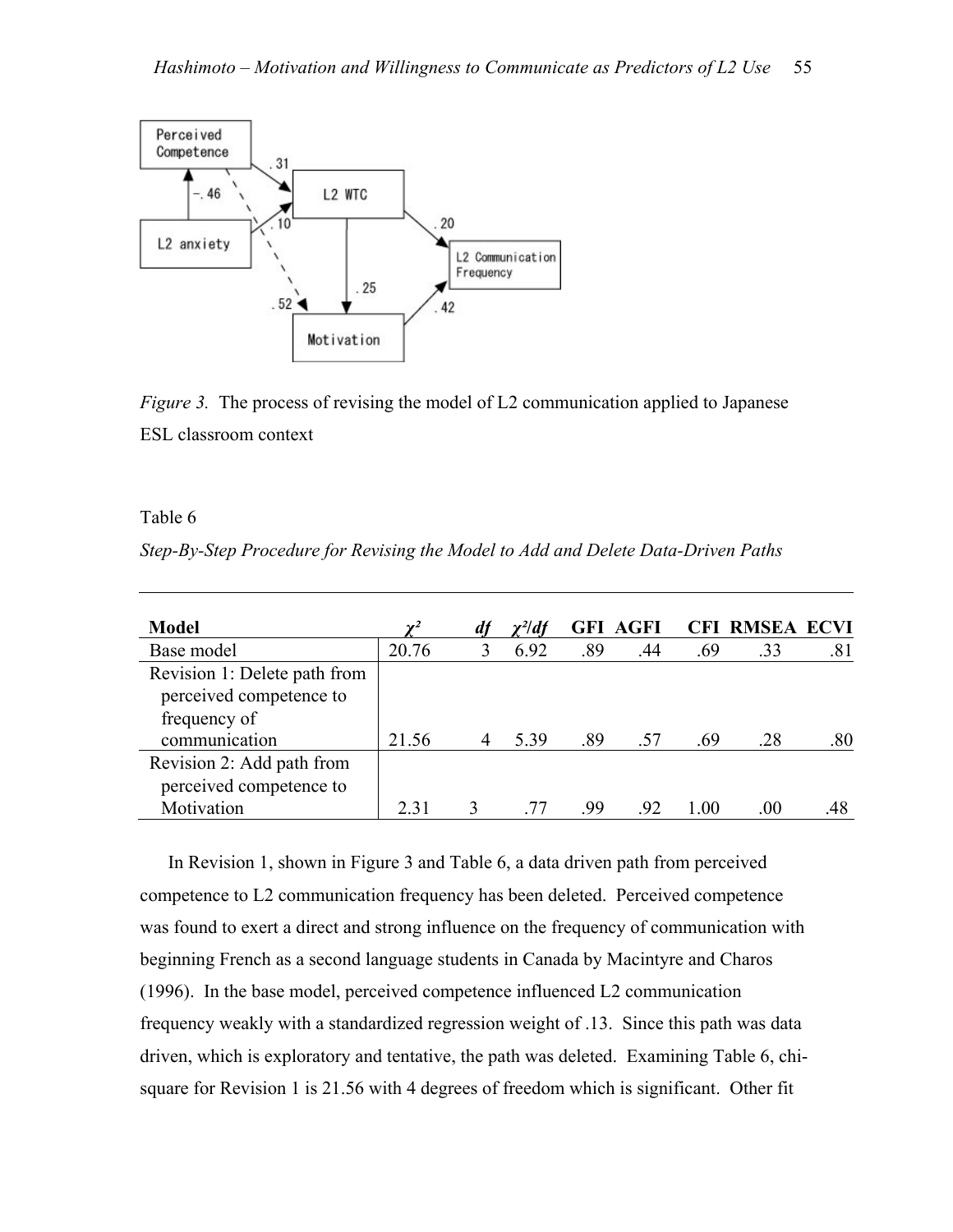statistics also indicate a poor fit of the model to the data.

 Areas of misfit in the model can be identified by examining two types of information which are standardized residuals and the modification indexes. The essence of SEM is to determine the fit between the hypothesized model and the sample and any discrepancy between the two is captured by the residual covariance matrix (Byrne, 2001, p. 88). The matrix of standardized residuals gives estimates of the number of standard deviations the observed residuals are from the zero residuals that would exist if model fit were perfect; values larger than 2.58 are considered to be large (Byrne, 2001, p. 89). In examining the standardized residual values of Revision 1, a residual value of 3.567 was found for the covariance between perceived competence and motivation. This was the only value that exceeded the cut point of 2.58. From this, it can be said that the only statistically significant discrepancy lies in the covariance between these two variables.

 The modification indexes (MIs) are another way to detect model misspecification. The MIs can be conceptualized as a chi-square statistic with one degree of freedom and the value of the MIs indicate the extent to which chi-square would be reduced by adding an additional path having the highest modification index value (Byrne, 2001, p. 90). In reviewing the regression weights section, the MI value between motivation and perceived competence was 15.115 with an expected parameter change value of 0.021. Based on the standardized residuals and the modification indexes of Revision 1, a path from perceived competence to motivation was added which resulted in Revision 2. Table 6 shows that chi-square for Revision 2 is 2.31 at 3 degrees of freedom, which was not significant. Other fit statistics also indicate a very good fit of the model with a GFI of .99, a CFI of 1.00, and an RMSEA of 0.00. Therefore, Revision 2 represents the final model in this study.

#### **DISCUSSION**

 Significant positive paths were obtained leading from willingness to communicate and motivation to L2 communication frequency. These paths indicate that students who have greater motivation for language learning and who are more willing to communicate report using the language more frequently in the classroom. Although a path from perceived competence to L2 communication frequency was found to be significant by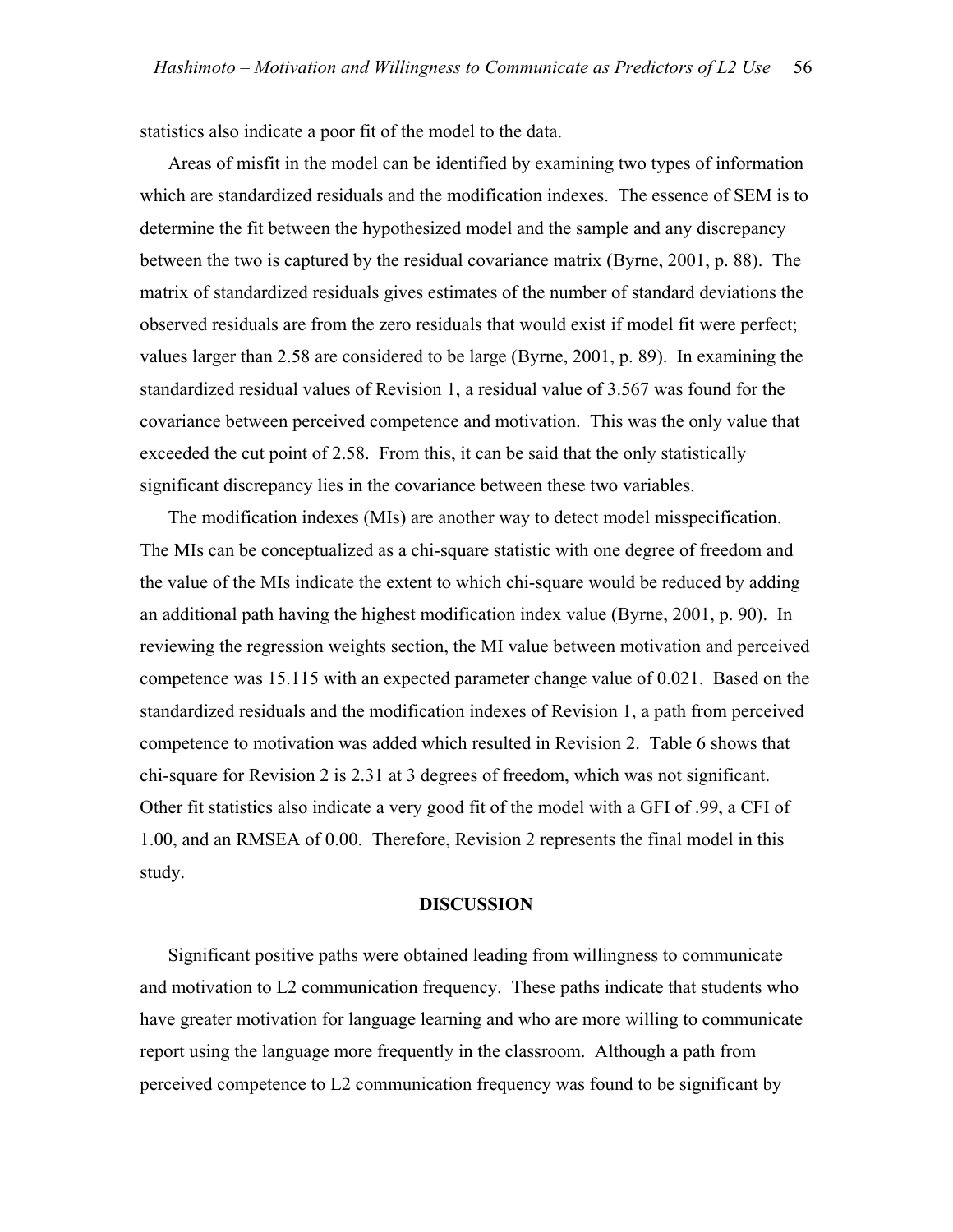Macintyre and Charos (1996), the path was not significant with these particular Japanese ESL students even though it was expected that higher perceived competence would lead to more frequent L2 use in classroom. The Macintyre and Charos study was conducted with beginning students whose actual proficiency was low; perhaps perceived competence did not influence L2 use as much with more advanced students. This suggests that merely perceiving that one has the ability to communicate can affect the frequency of L2 use with beginning students but not with more advanced students. Perceived competence and L2 anxiety were found to be causes of WTC supporting a hypothesis proposed in Macintyre (1994) and supported in the study by Macintyre and Charos (1996). L2 anxiety was found to exert a strong and direct negative influence on perceived competence, supporting the Macintyre (1994) hypothesis and results found in the Macintyre and Charos (1996) study. Although a path from L2 WTC to motivation was not found to be significant by Macintyre and Charos, it was found to be significant in this study indicating that willingness to communicate has motivational properties. The largest single effect was obtained from perceived competence to motivation. This path suggests that increased perceived competence will lead to increased motivation which in turn affects frequency of L2 use in the classroom. This suggests that perceived competence or self-confidence in an L2 is a positive indicator of motivation. Since adding additional paths is regarded as exploratory, and data-driven, this path needs to be replicated and should be further investigated.

 There are several limitations to this study. First of all, the sample size was limited (*n* = 56). In addition, the frequency of communication was measured using self-report questionnaires. As discussed earlier, there are some problems involved in the use of selfreport questionnaires in L2 motivational studies. Also, this study may be generalizable only to Japanese students.

 Nonetheless, this study has some implications for teachers. One is that by increasing perceived competence and reducing language anxiety, the willingness to communicate may lead to more language use in the classroom increases. Creating a less threatening atmosphere to reduce anxiety and encouraging students to increase perceived competence may be effective in increasing willingness to communicate and frequency of L2 use in classrooms with Japanese ESL students. Perceived competence had a direct and strong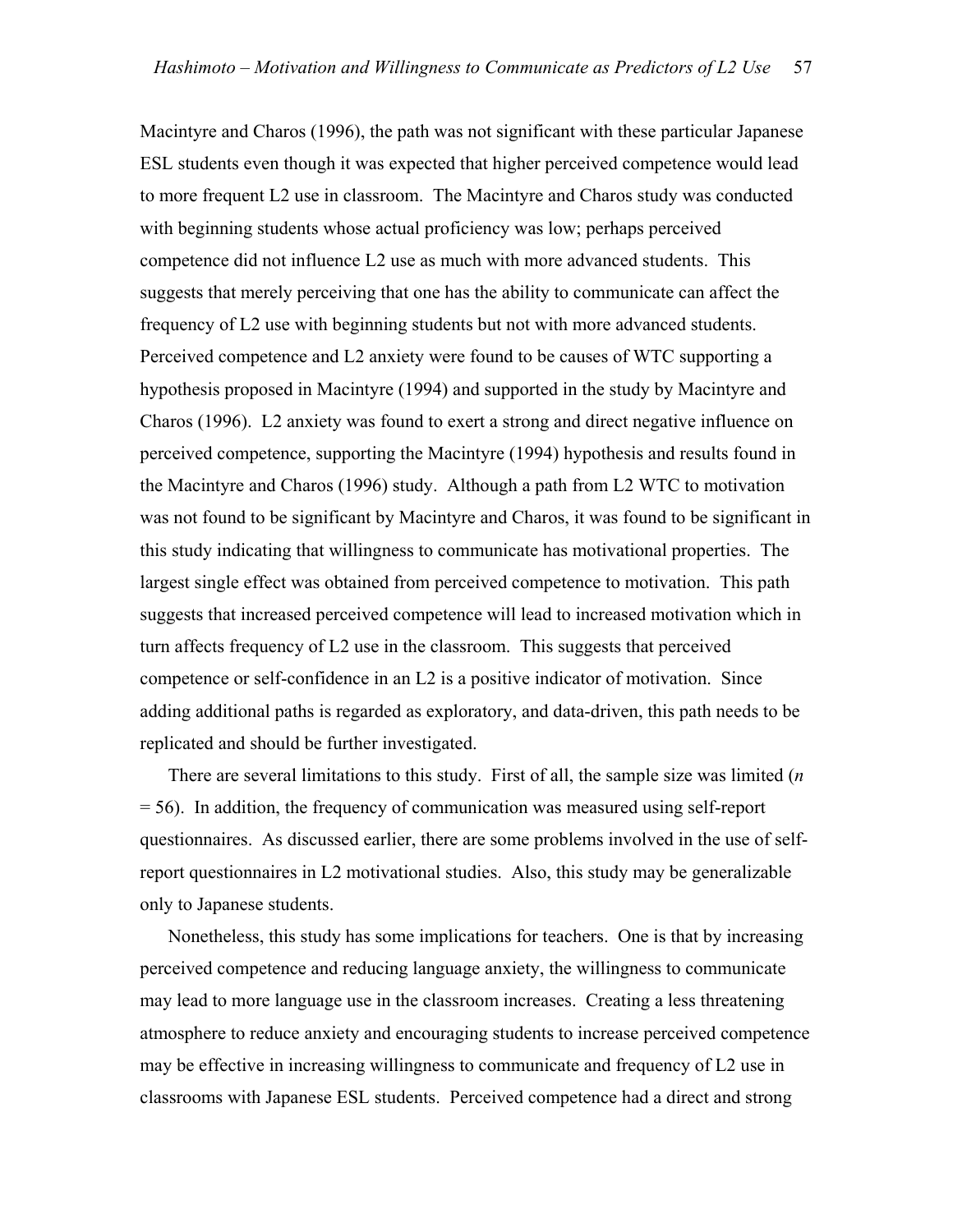influence on motivation, which in turn affected L2 communication frequency in the classroom. It may be especially important with the Japanese ESL students to increase perceived competence.

The following questions may prove useful for future research in line with this study:

- 1. What relationships would be found in comparisons between intention to behave and actual behavior?
- 2. Would similar results be obtained if frequency of L2 use were extended to use outside of classroom context?
- 3. Would similar results be obtained if this study were replicated with Japanese ESL students at different levels of proficiency?
- 4. How would other factors such as gender, personality, and context affect the frequency of L2 use with Japanese ESL students?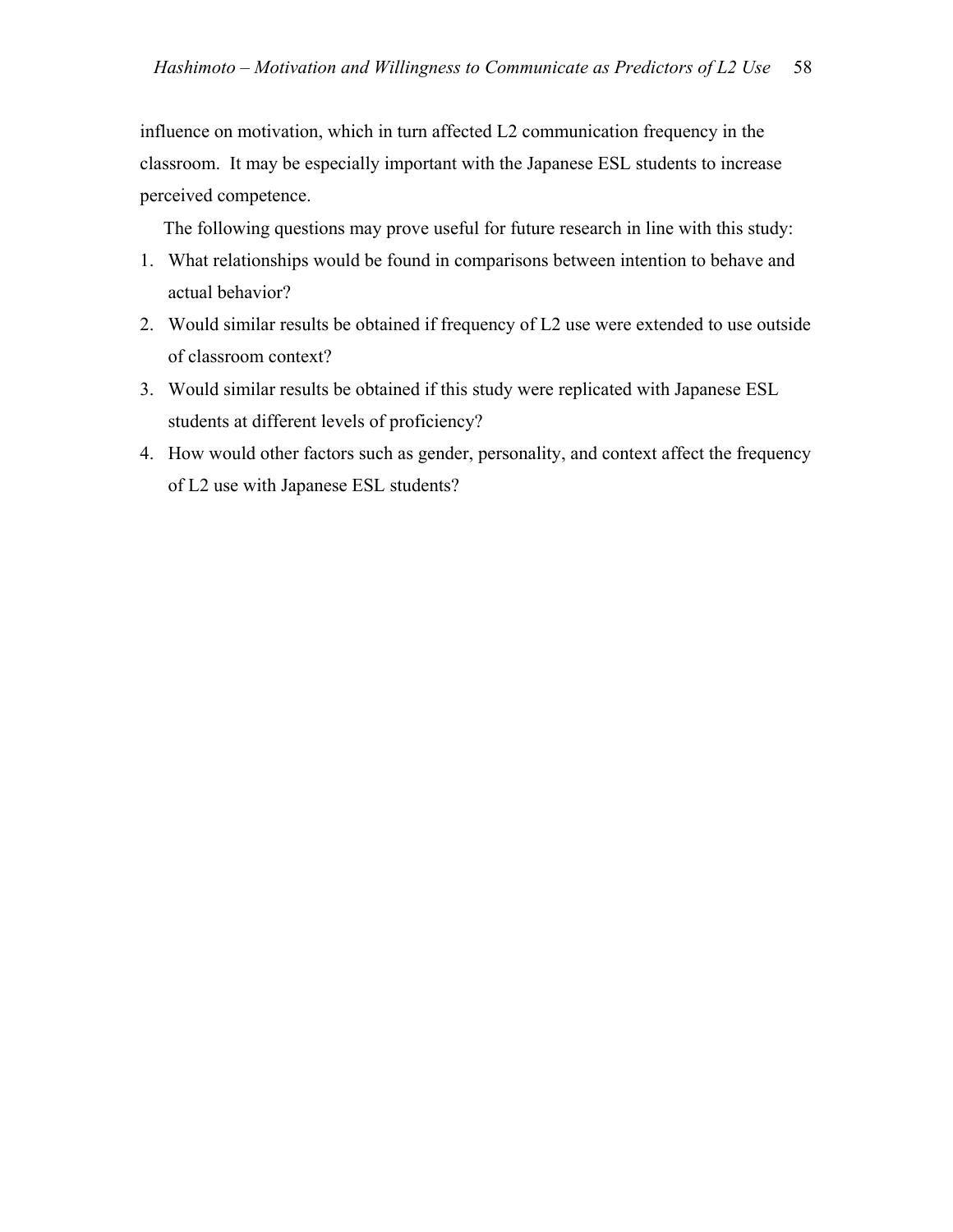#### **REFERENCES**

- Arbuckle, J. L., & Wothke, W. (1999). *Amos 4.0 user's guide.* Chicago: Small Waters.
- Baker, S. C., & Macintyre, P. D. (2000). The role of gender and immersion in communication and second language orientations. *Language Learning, 50*(2), 311- 341.
- Barraclough, R. A., Christophel, D. M., & McCroskey, J. C. (1988). Willingness to communicate: A cross-cultural investigation. *Communication Research Reports, 5*, 187-192.
- Brown, J. D. (1997). Questions and answers about language testing statistics: Skewness and kurtosis. *Shiken: JALT Testing & Evaluation SIG Newsletter, 1*(1), 16-18.
- Brown, J. D. (1996). *Testing in language programs.* Upper Saddle River, NJ: Prentice Hall Regents.
- Brown, J. D., Cunha, M. I. A., Frota, S. de F. N., & Ferreira, A. B. F. (2001). The development and validation of a Portuguese version of the motivated strategies for learning questionnaire..In Z. Dörnyei & R. Schmidt (Eds.), *Motivation and second language acquisition* (Technical Report #23, pp. 257-275). Honolulu: University of Hawaii, Second Language Teaching and Curriculum Center.
- Brown, J. D., Robson, G., & Rosenkjar, P. R. (2001). Personality, motivation, anxiety, strategies, and language proficiency of Japanese students. In Z. Dörnyei & R. Schmidt (Eds.), *Motivation and second language acquisition* (Technical Report #23, pp. 361-398). Honolulu: University of Hawaii, Second Language Teaching and Curriculum Center.
- Byrne, B. M. (2001). *Structural equation modeling with Amos: Basic concepts, applications, and programming*. Mahwah, NJ: Lawrence Erlbaum Associates.
- Chan, B., & McCroskey, J. C. (1987). The WTC scale as a predictor of classroom participation. *Communication Research Reports, 4*, 47-50.
- Chihara, T., & Oller, J. W. (1978). Attitudes and attained proficiency in EFL: A sociolinguistic study of adult Japanese speakers. *Language Learning, 28*, 55-68.
- Clément, R., Gardner, R. C., & Smythe, P. C. (1980). Social and individual factors in second language acquisition. *Canadian Journal of Behavioural Science, 12*, 293-302.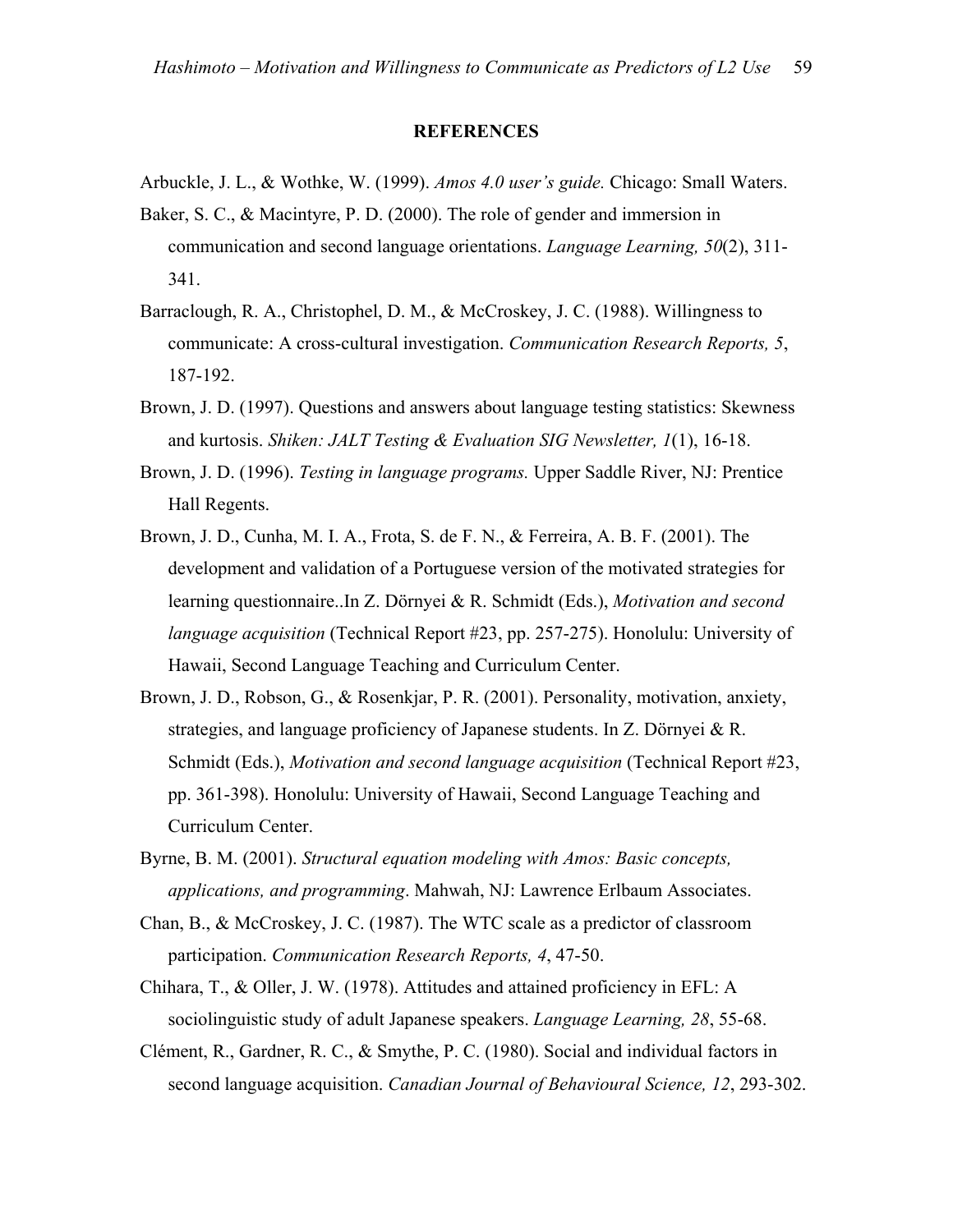- Clément, R., & Kruidenier, B. G. (1983). Orientations on second language acquisition: The effects of ethnicity, milieu, and their target language on their emergence. *Language Learning, 33*, 273-291.
- Clément, R., & Kruidenier, B. G. (1985). Aptitude, Attitude, and motivation in second language proficiency: A test of Clément's model. *Journal of Language and Social Psychology, 4*, 21-37.
- Crookes, G. & Schmidt, R. (1991). Motivation: Reopening the research agenda. *Language Learning, 41*(4), 469-512.
- Daly, J. (1991). Understanding communication apprehension: An introduction for language educators. In E. K. Horwitz & D. J. Young (Eds.), *Language anxiety: From theory and research to classroom implications* (pp. 3-13). Englewood Cliffs, NJ: Prentice Hall.
- Day, R. R. (1984). Student participation in the ESL classroom or some imperfections in practice. *Language Learning, 34*(3), 69-102.
- Dörnyei, Z. (1990). Conceptualizing motivation in foreign language learning. *Language Learning, 40*, 45-78.
- Dörnyei, Z. (1994). Motivation and motivating the foreign language classroom. *The Modern Language Journal, 78*(3), 266-272.
- Dörnyei, Z. (2001). *Teaching and researching motivation*. Harlow, England: Pearson Education.
- Ely, C. M. (1986). An analysis of discomfort, risktaking, sociability, and motivation in the L2 classroom. *Language Learning, 36*(1), 1-25.
- Gardner, R. C., & Lambert, W. E. (1959). Motivational variables in second language acquisition. *Canadian Journal of Psychology, 13*, 266-272.
- Gardner, R. C. (1980). On the validity of affective variables in second language acquisition: Conceptual, contextual, and statistical consideration. *Language Learning, 30*, 255-270.
- Gardner, R. C. (1985). *Social psychology and second language learning: The role of attitudes and motivation.* London: Edward Arnold.
- Gardner, R. C. (2001). Integrative motivation and second language acquisition. In Z. Dörnyei & R. Schmidt (Eds.), *Motivation and second language acquisition*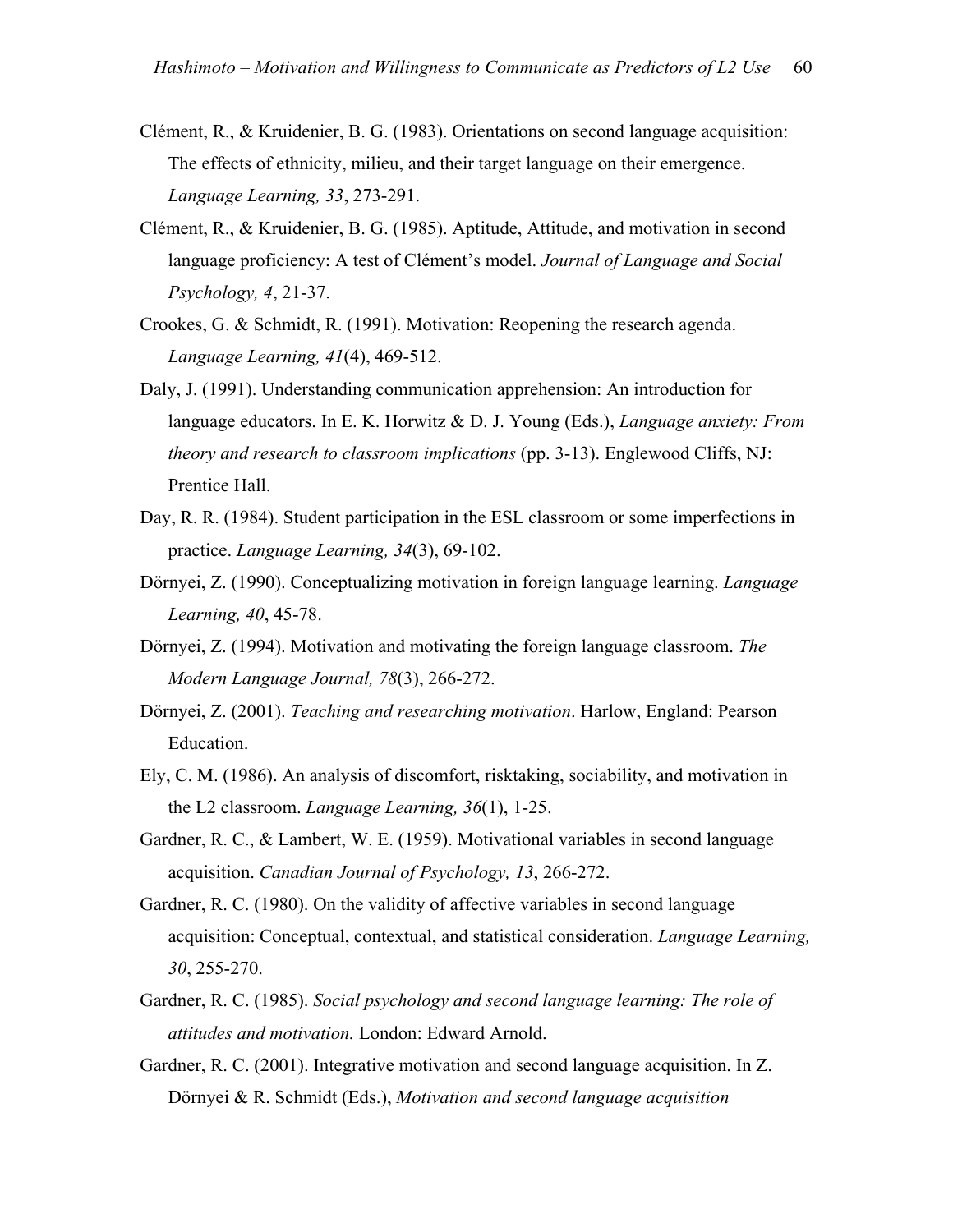(Technical Report #23, pp. 422-459). Honolulu: University of Hawaii, Second Language Teaching and Curriculum Center.

- Gardner, R. C., Day, J. B., & Macintyre, P. D. (1992). Integrative motivation, induced anxiety, and language learning in a controlled environment. *Studies in Second Language Acquisition, 14*(2), 197-214.
- Gardner, R. C., & Gliksman, L. (1982). On "Gardner on affect": A discussion of validity as it relates to the Attitude/Motivation Test Battery: A response from Gardner. *Language Learning, 32*, 191-200.
- Gardner, R. C., Lalonde, R. N., Moorcroft, R., & Evers, F. T. (1987). Second language attrition: The role of motivation and use. *Journal of Language and Social Psychology, 6*, 29-47.
- Gardner, R. C., & Macintyre, P. D. (1991). An instrumental motivation in language study: Who says it isn't effective? *Studies in Second Language Acquisition, 13*(1), 57- 72.
- Gardner, R. C., & Macintyre, P. D. (1993). On the measurement of affective variables in second language learning. *Language Learning, 43*(2), 157-194.
- Gardner, R. C., Smythe, P. C., Clément, R., & Gliskman, L. (1976). Second-language learning: A social psychological perspective. *The Canadian Modern Language Review, 32*, 198-213.
- Gardner, R. C., Tremblay, P. F., & Masgoret, A-M. (1997). Towards a full model of second language learning: An empirical investigation. *The Modern Language Journal, 81*, 344-362.
- Gliksman, L., Gardner, R. C., & Smythe, P. C. (1982). The role of the integrative motive on students' participation in the French classroom. *The Canadian Modern Language Review, 38*, 625-647.
- Horwitz, E. K. (1986). Preliminary evidence for the reliability and validity of a foreign language anxiety scale. *TESOL Quarterly, 20*, 559-562.
- Horwitz, E. K. (2001). Language anxiety and achievement. *Annual Review of Applied Linguistics: Language and Psychology, 21*, 112-126.
- Horwitz, E. K., Horwitz, M. B., & Cope, J. (1986). Foreign language classroom anxiety. *The Modern Language Journal, 70*, 125-132.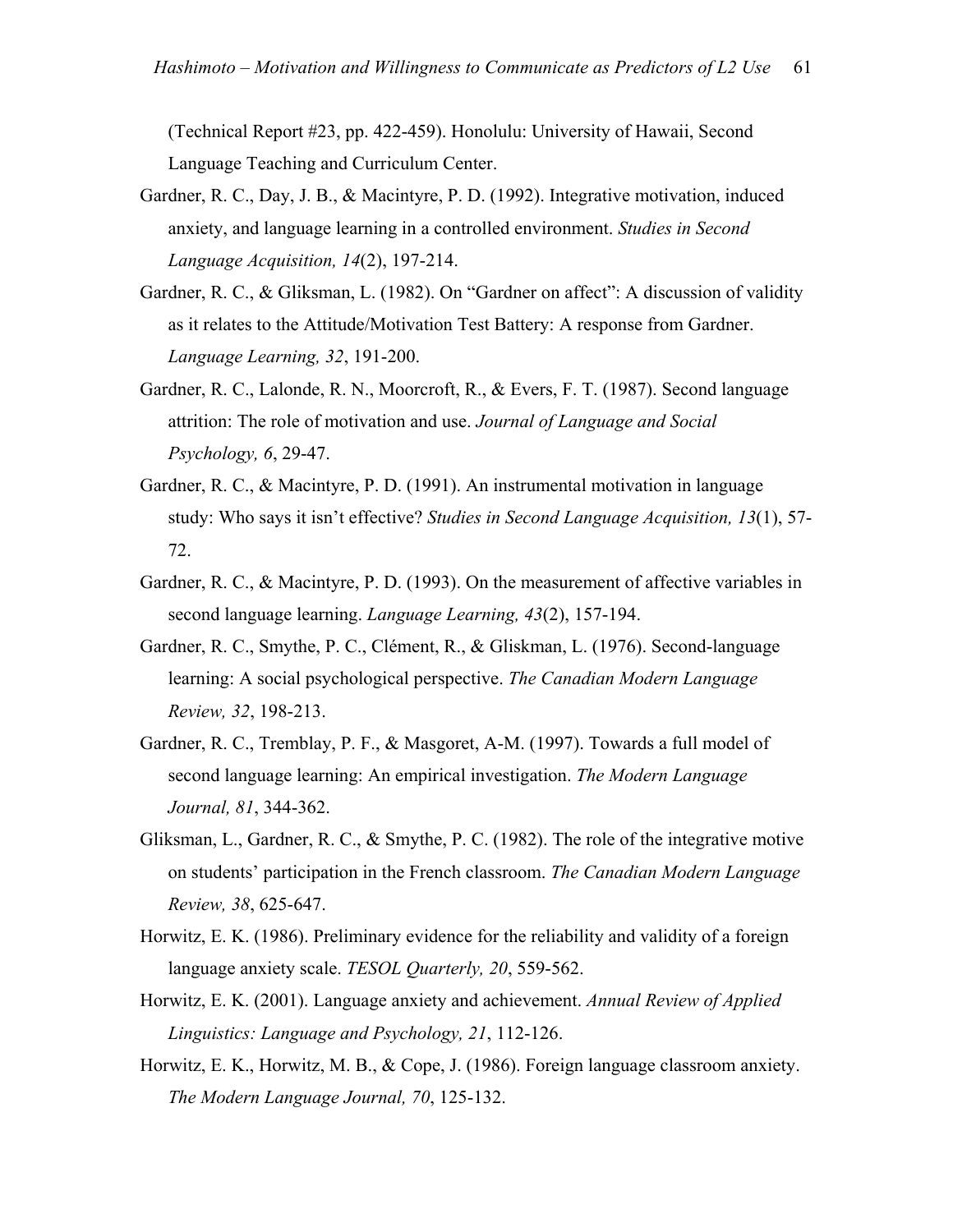- Horwitz, E. K., & Young, D. J. (1991). *Language anxiety: From theory and research to classroom implications*. Englewood Cliffs, NJ: Prentice Hall.
- Lalonde, R. N., & Gardner, R. C. (1984). Investigating a causal model of second language acquisition: Where does personality fit? *Canadian Journal of Behavioral Science, 16*, 224-237.
- Macintyre, P. D. (1994). Variables underlying willingness to communicate: A causal analysis. *Communication Research Reports, 11*, 135-142.
- Macintyre, P. D., Baker, S. C., Clément, R., & Conrod, S. (2001) Willingness to communicate, social support, and language-learning orientations of immersion students. *Studies in Second Language Acquisition, 23*, 369-388.
- Macintyre, P. D., & Charos, C. (1996). Personality, attitudes, and affect as predictors of second language communication. *Journal of Language and Social Psychology, 15*, 3- 26.
- Macintyre, P. D., Clément, R., Dornyei, Z., & Noels, K. A. (1998). Conceptualizing willingness to communicate in a L2: A situational model of L2 confidence and affiliation. *The Modern Language Journal, 82*(4), 545-562.
- Macintyre, P. D., & Gardner, R. C. (1989). Anxiety and second language learning: Toward a theoretical clarification. *Language Learning, 39*, 251-275.
- Macintyre, P. D., & Gardner, R. C. (1991). Methods and results in the study of anxiety and language learning: A review of literature. *Language Learning, 47*, 265-287.
- Macintyre, P. D., MacMaster, K., & Baker, S. C. (2001). The convergence of multiple models of motivation for second language learning: Gardner, Pintrich, Kuhl, and McCroskey. In Z. Dörnyei & R. Schmidt (Eds.), *Motivation and second language acquisition* (Technical Report #23, pp. 461-492). Honolulu: University of Hawaii, Second Language Teaching and Curriculum Center.
- Macintyre, P. D., & Noels, K. A. (1996). Using socialpsychological variables to predict the use of language learning strategies. *Foreign Language Annals, 29*(3), 373- 386.
- Macintyre, P. D., Noels, K. A., & Clément, R. (1997). Biases in self-ratings of second language proficiency: The role of language anxiety. *Language Learning, 47*, 265-287.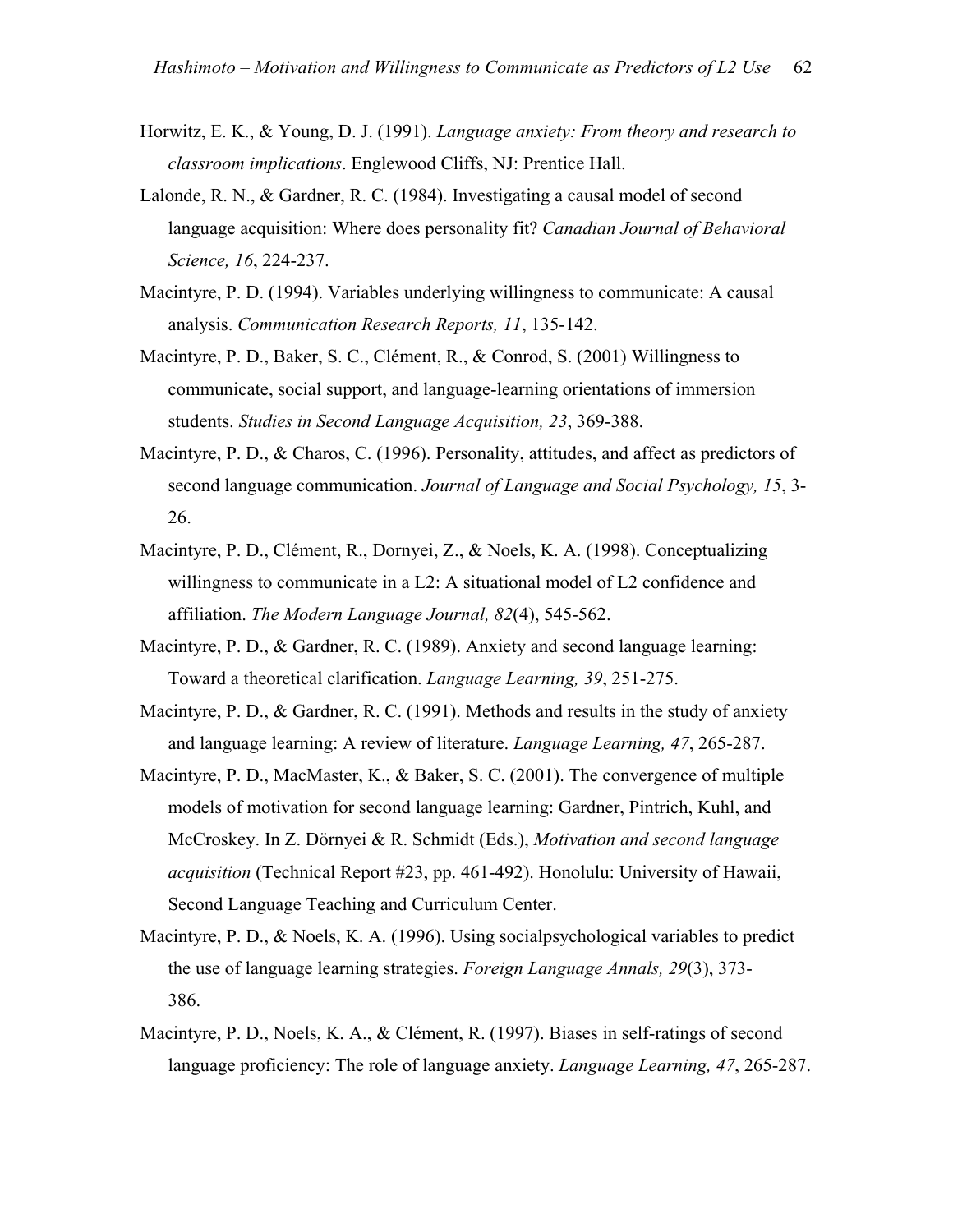- Masgoret, A-M., Bernaus, M., & Gardner, R. C. (2001). Examining the role of attitudes and motivation outside of the formal classroom: A test of the mini-AMTB for children. In Z. Dörnyei & R. Schmidt (Eds.), *Motivation and second language acquisition* (Technical Report #23, pp. 281-295). Honolulu: University of Hawaii, Second Language Teaching and Curriculum Center.
- McCroskey, J. C. (1992). Reliability and validity of the willingness to communicate scale. *Communication Quarterly, 40*, 25-26.
- McCroskey, J. C., Fayer, J., & Richmond, V. P. (1985). Don't speak to me in English: Communication apprehension in Puerto Rico. *Communication Quarterly, 33*, 185- 192.
- McCroskey, J. C., & Richmond, V. P. (1990). Willingness to communicate: Differing cultural perspectives. *Southern Communication Journal, 56*, 72-77.
- Norton, B. (1997). Language, identity, and the ownership of English. *TESOL Quarterly, 31*(3), 409-429.
- Norton Peirce, B. (1995). Social identity, investment, and language learning. *TESOL Quarterly, 29*(1), 9-31.
- Oller, J. W. (1981). Research on the measurement of affective variables: Some remaining questions. In R. W. Andersen (Ed.), *New dimensions in second language acquisition research* (pp. 14-27). Rowley, MA: Newbury House.
- Oller, J. W. (1982). Gardner on affect: A reply to Gardner. *Language Learning, 32*, 183- 189.
- Oller, J. W., Baca, L., & Vigil, F. (1977). Attitudes and attained proficiency in ESL: A sociolinguistics study of Mexican Americans in the Southwest. *TESOL Quarterly, 11*, 173-183.
- Oller, J. W., Hudson, A. J., & Liu, P. F. (1977). Attitudes and attained proficiency in ESL: A sociolinguistic study of native speakers of Chinese in the United States. *Language Learning, 27*, 1-27.
- Oller, J. W. & Perkins, K. (1978b). Intelligence and language proficiency as sources of variance in selfreported affective variables. *Language Learning, 28*, 85-97.
- Oller, J. W. & Perkins, K. (1978a). A further comment on language proficiency as a source of variance in certain affective measure. *Language Learning, 28*, 417-423.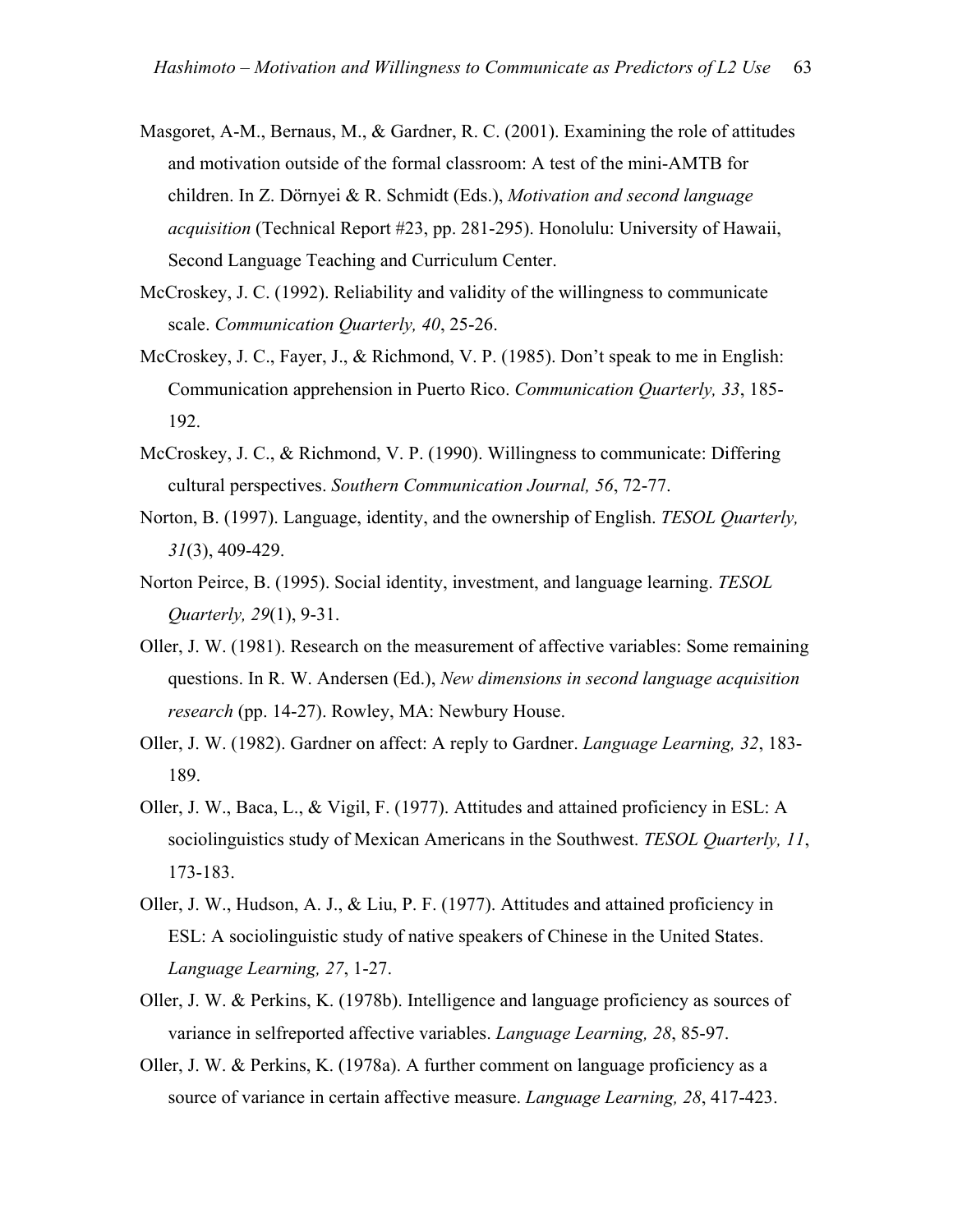- Scovel, T. (1978). The effect of affect: A review of the anxiety literature. *Language Learning, 28*, 129-142.
- Schmidt, R. (1983). Interaction, acculturation, and the acquisition of communicative competence: A case study of an adult. In S. Wolfson & E. Judd (Eds.), *Sociolinguistics and language acquisition.* Rowley, MA: Newbury House.
- Schumann, J. H. (1986). Research on the acculturation model for second language acquisition. *Journal of Multilingual and Multicultural Development, 7*(5), 379-392.
- Seliger, H. W. (1977). Does practice make perfect?: A study of interaction patterns and L2 competence. *Language Learning, 27*, 263-278.
- Steinberg, F. S., & Horwitz, E. K. (1986) The effect of induced anxiety on the denotative and interpretive content of second language speech. *TESOL Quarterly, 20*, 131-136.
- Swain, M. (1998). Focus on form through conscious reflection. In C. Doughty and J. Williams (Eds.), *Focus on form in classroom second language acquisition* (pp. 64- 81). Cambridge: Cambridge University Press.
- Swain, M., & Lapkin, S. (1995). Problems in output and the cognitive processes they generate: A step towards second language learning. *Applied Linguistics, 16*(3), 371- 391.
- Syed, Z. (2001). Notions of self in foreign language learning: A qualitative analysis. In Z. Dörnyei & R. Schmidt (Eds.), *Motivation and second language acquisition* (Technical Report #23, pp. 127-148). Honolulu: University of Hawaii Second Language Teaching and Curriculum Center.
- Teitelbaum, H., Edwards, A., & Hudson, A. (1975). Ethnic attitudes and the acquisition of Spanish as a second language. *Language Learning, 25*, 255-266.
- Tremblay, P. F., & Gardner, R. C. (1995). Expanding the motivation construct in language learning. *The Modern Language Journal, 79*, 505-518.
- Ushioda, E. (2001). Language learning at university: Exploring the role of motivational thinking. In Z. Dörnyei & R. Schmidt (Eds.), *Motivation and second language acquisition* (Technical Report #23, pp. 93-125). Honolulu: University of Hawaii, Second Language Teaching and Curriculum Center.
- Yashima, T. (2002). Willingness to communicate in a second language: The Japanese EFL context. *The Modern Language Journal, 86*(1), 54-66.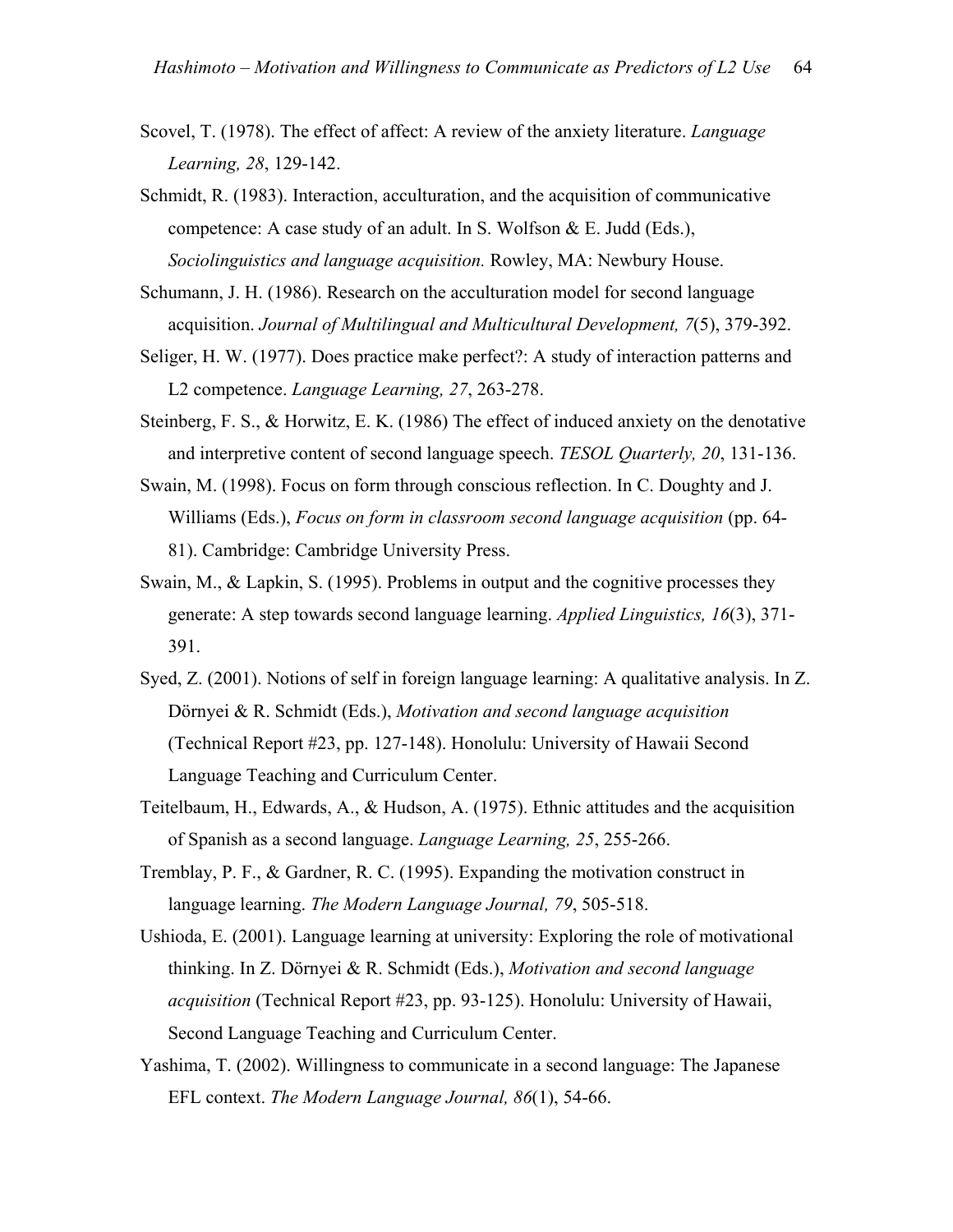# **APPENDIX**

# **SURVEY QUESTIONNAIRE FORM**

**DIRECTIONS:** Please indicate your opinion after each statement by putting an X that best describes the extent to which you believe the statement applies to you.

- 1. If I were to rate my feelings about learning English in order to interact with members of the second language community, I would say it is: Weak : : : : : : : Strong
- 2. If I were to rate my interest in foreign languages, I would say that it is: Very Low : : : : : : : : Very High
- 3. If I were to rate my attitude toward members of the second language community, I would say that it is:

Unfavorable : : : : : : Favorable

4. If I were to rate my attitude toward my second language instructor, I would say that it is:

Unfavorable\_\_\_\_:\_\_\_\_:\_\_\_\_:\_\_\_\_:\_\_\_\_:\_\_\_\_:\_\_\_\_Favorable

- 5. If I were to rate my attitude toward my second language course, I would say that it is: Unfavorable : : : : : : Favorable
- 6. If I were to rate how hard I work at learning English, I would characterize it as: Very Little  $\vdots$   $\vdots$   $\vdots$   $\vdots$   $\vdots$   $\vdots$   $\vdots$   $\vdots$   $\vdots$   $\vdots$   $\vdots$   $\vdots$   $\vdots$   $\vdots$   $\vdots$   $\vdots$   $\vdots$   $\vdots$   $\vdots$   $\vdots$   $\vdots$   $\vdots$   $\vdots$   $\vdots$   $\vdots$   $\vdots$   $\vdots$   $\vdots$   $\vdots$   $\vdots$   $\vdots$   $\vdots$   $\vdots$   $\vdots$   $\vdots$
- 7. If I were to rate my desire to learn English, I would say that it is: Very Low : : : : : : : : Very High
- 8. If I were to rate my attitude toward learning English, I would say that it is: Unfavorable  $\vdots \qquad \vdots \qquad \vdots$
- 9. If I were to rate how important it is for me to learn English for employment, I would say that it is:

Very Low : : : : : : : : Very High

- 10. If I were to rate my anxiety in my second language class, I would rate myself as: Very Calm\_\_\_\_:\_\_\_\_:\_\_\_\_:\_\_\_\_:\_\_\_\_:\_\_\_\_:\_\_\_\_Very Nervous
- 11. If I were to rate my anxiety when speaking English, I would rate myself as: Very Calm\_\_\_\_:\_\_\_\_:\_\_\_\_:\_\_\_\_:\_\_\_\_:\_\_\_\_:\_\_\_\_Very Nervous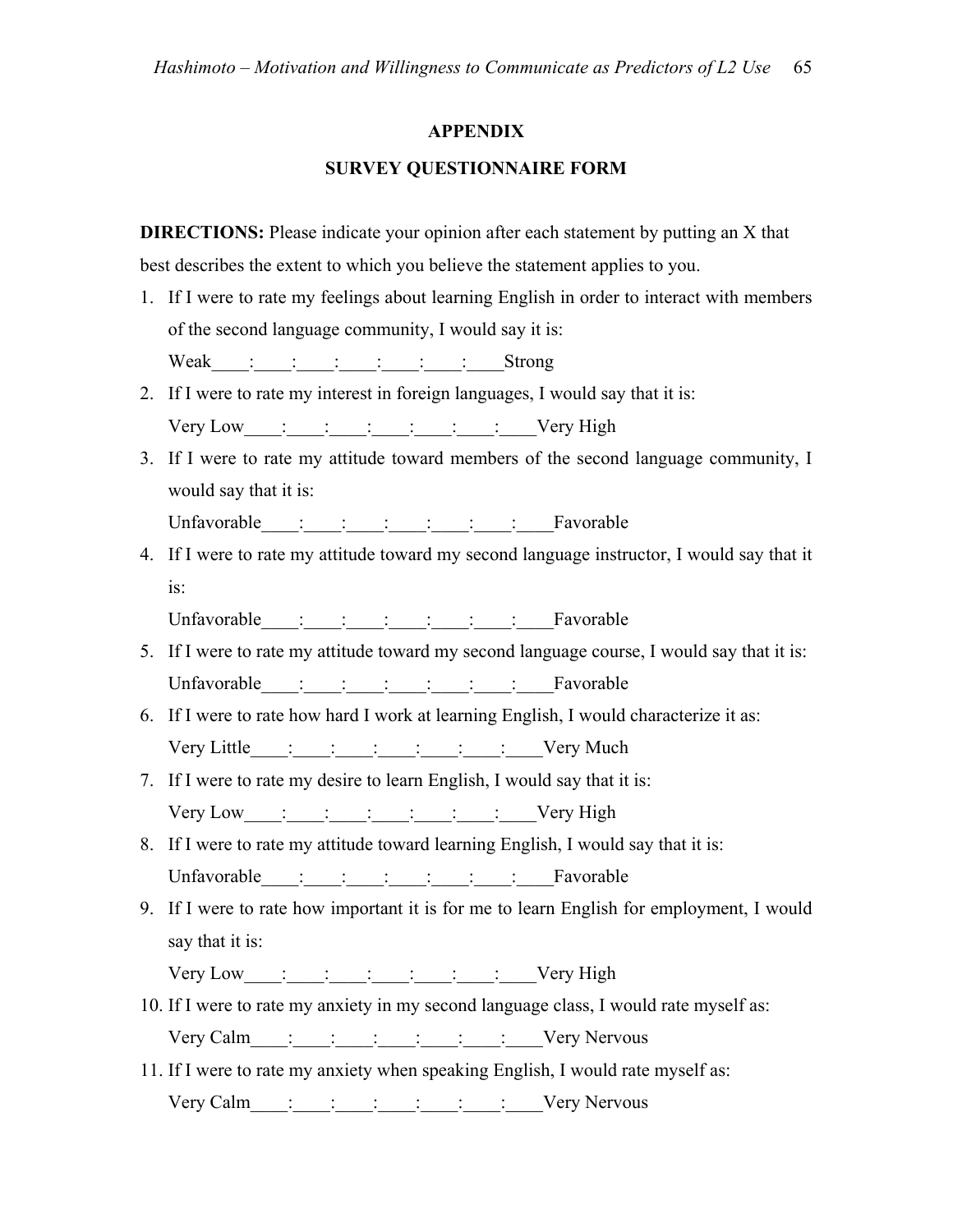**DIRECTIONS:** Below are 20 situations in which a person might choose to communicate or not to communicate. Please presume that you have completely free choice to initiate or avoid communication. Please indicate in the space at the left the percentage of times you would choose to communicate in English in each type of situation.

# **0 %= never, 100 %= always**

- **1.** Talk with an acquaintance in an elevator.
- **2.** Talk with a stranger on the bus.
- **3.** Speak in public to a group (about 30 people) of strangers.
- **4.** Talk with an acquaintance while standing in line.
- **5.** Talk with a salesperson in a store.
- **6.** Talk in a large meeting (about 10 people) of friends.
- *1. Talk with a janitor/resident manager.*
- **8.** Talk in a small group (about 5 people) of strangers.
- **9.** Talk with a friend while standing in line.
- **10.** Talk with a waiter/waitress in a restaurant.
- **11.** Talk in a large meeting (about 10 people) of acquaintances.
- **12.** Talk with a stranger while standing in line.
- 13. Talk with a shop clerk.
- 14. Speak in public to a group (about 30 people) of friends.
- **15.** Talk in a small group (about 5 people) of acquaintances.
- **16.** Talk with a garbage collector.
- 17. Talk in a large meeting (about 10 people) of strangers.
- **18.** Talk with a librarian.
- 19. Talk in a small group (about 5 people) of friends.
	- **20.** Speak in public to a group (about 30 people) of acquaintances.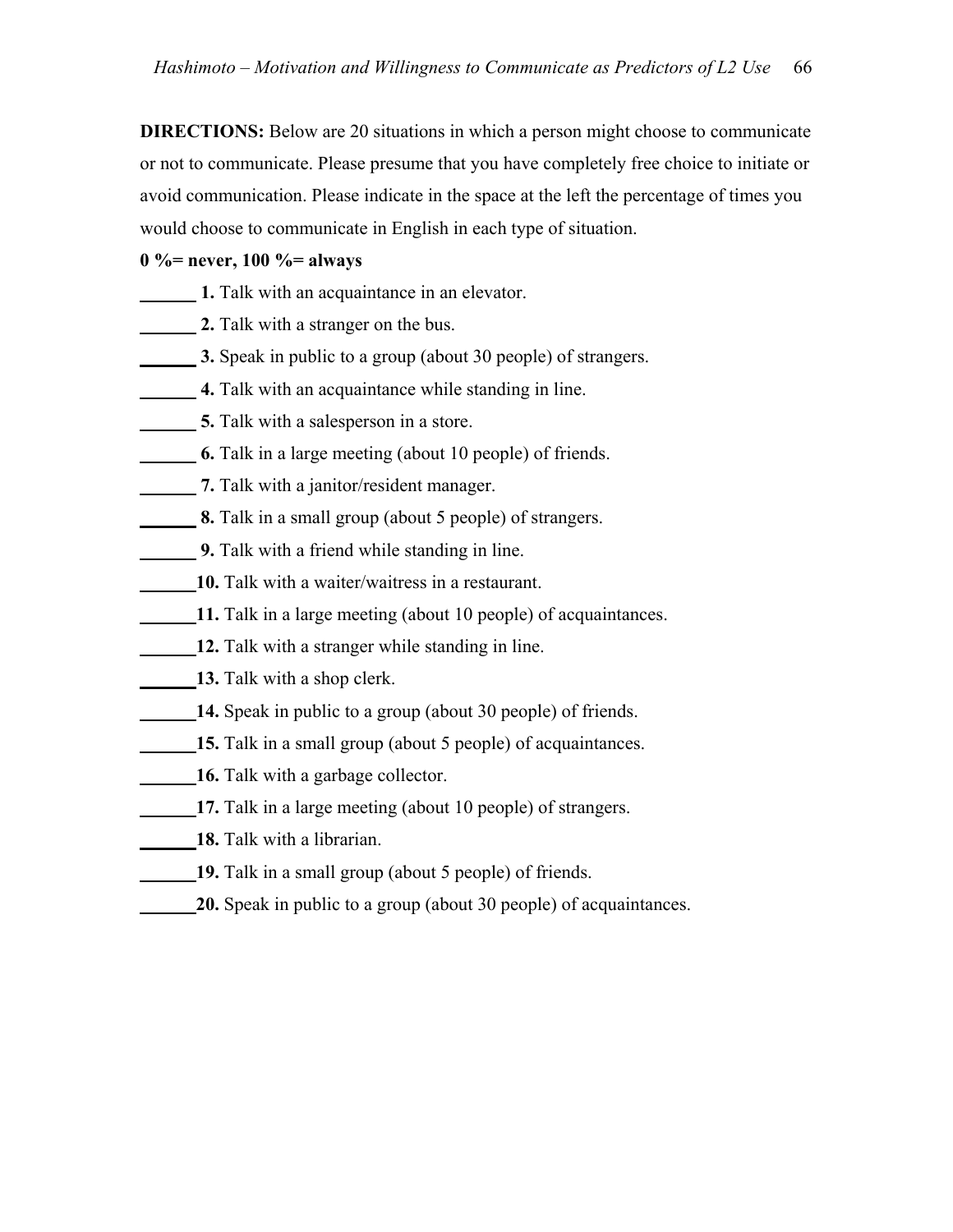**DIRECTIONS:** Below are 12 situations in which you might need to communicate. People's abilities to communicate effectively vary a lot and sometimes the same person is more competent to communicate in one situation than in another. Please indicate how competent you believe you are in communicating in English in each of the situations described below. Indicate in the space provided at the left of each item your estimate of your competence.

# **Presume 0 %= completely incompetent and 100 % = completely competent**

- **1.** Speak in public to a group (about 30 people) of strangers.
- **2.** Talk with an acquaintance.
- **3.** Talk in a large meeting (about 10 people) of friends.
- **4.** Talk in a small group (about 5 people) of strangers.
- **<u>5. Talk</u>** with a friend.
- **6.** Talk in a large meeting (about 10 people) of acquaintances.
- *<u>1. Is note</u>* **7.** Talk with a stranger.
- **8.** Speak in public to a group (about 30 people) of friends.
- **9.** Talk in a small group (about 5 people) of acquaintances.
- **10.** Talk in a large meeting (about 10 people) of strangers.
- **11.** Talk in a small group (about 5 people) of friends.
- **12.** Speak in public to a group (about 30 people) of acquaintances.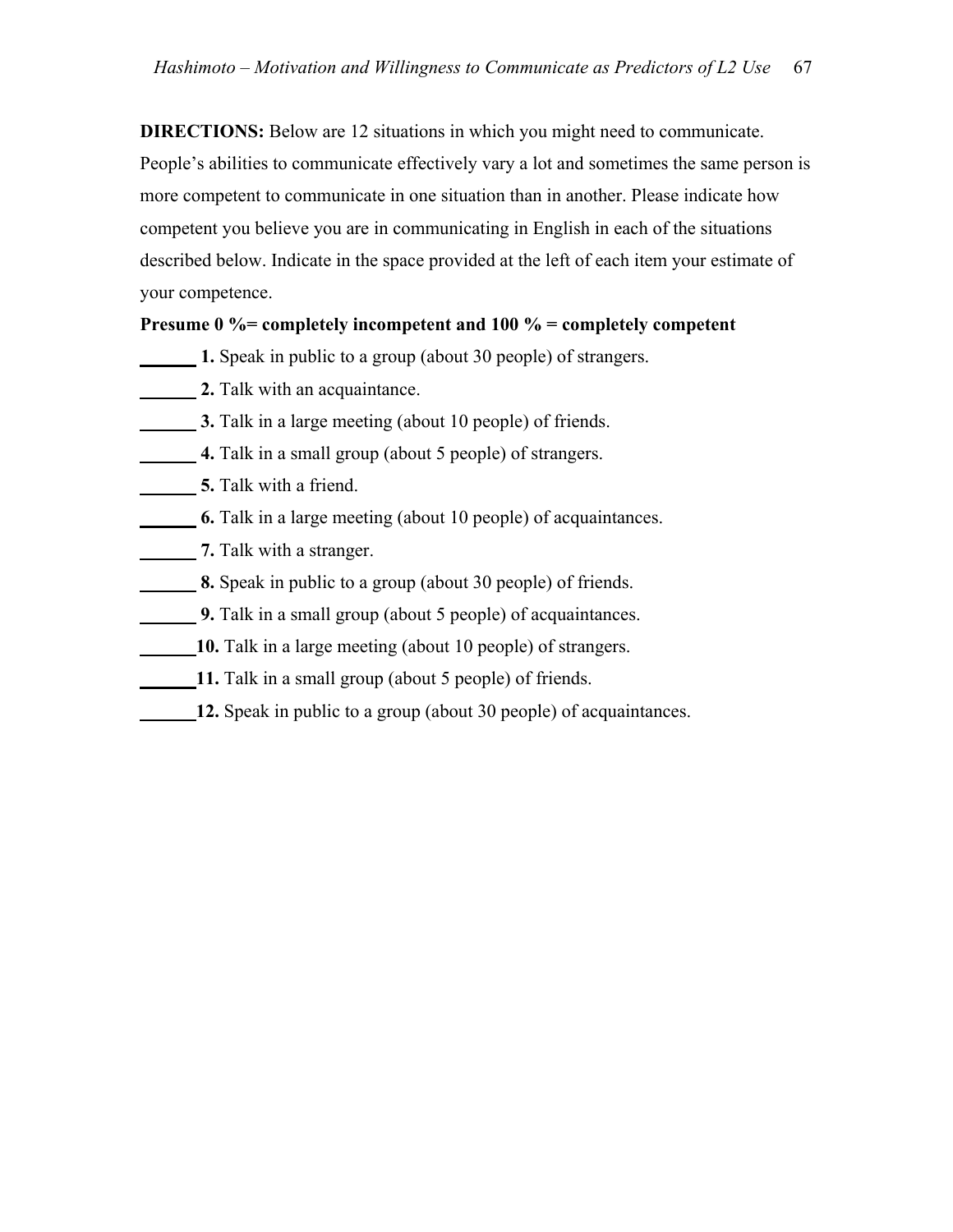**DIRECTIONS:** Below are 12 situations in which you might need to communicate. Please indicate how nervous you believe you will feel about communicating in English in each of the situations described below. Indicate in the space provided at the left of each item the percentage of time you would feel nervous.

# **Presume 0 %= I would never feel nervous and 100 %= I would always feel nervous**

- **1.** Speak in public to a group (about 30 people) of strangers.
- **2.** Talk with an acquaintance.
- **3.** Talk in a large meeting (about 10 people) of friends.
- **4.** Talk in a small group (about 5 people) of strangers.
- **5.** Talk with a friend.
- **6.** Talk in a large meeting (about 10 people) of acquaintances.
- *1.* Talk with a stranger.
- **8.** Speak in public to a group (about 30 people) of friends.
- **9.** Talk in a small group (about 5 people) of acquaintances.
- **10.** Talk in a large meeting (about 10 people) of strangers.
- **11.** Talk in a small group (about 5 people) of friends.
- **12.** Speak in public to a group (about 30 people) of acquaintances.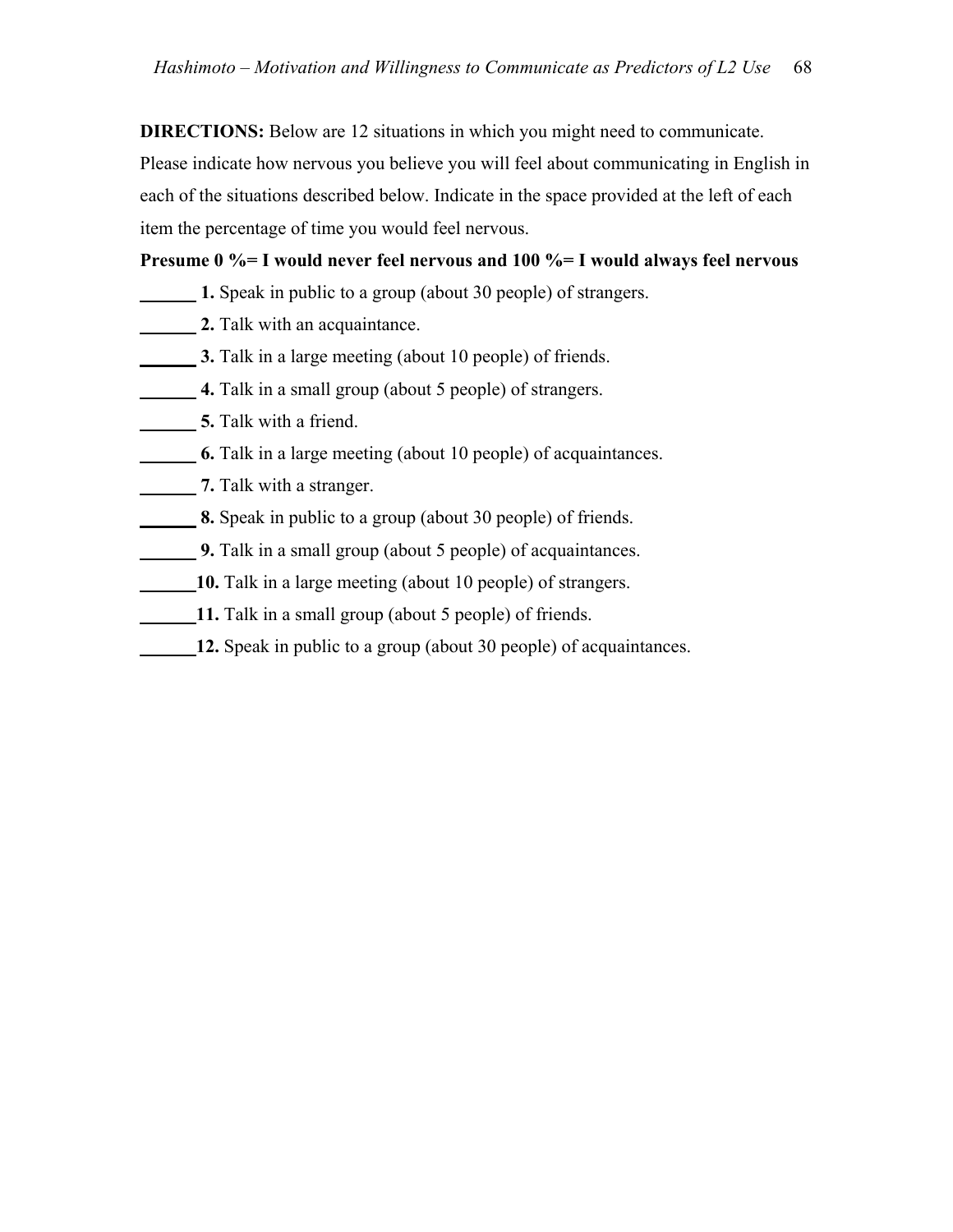**DIRECTIONS:** Below are 12 situations in which you might need to communicate. Please indicate how frequent you believe you will communicate in an English classroom in each of the situations described below. Indicate by putting an X that best describes the extent of your estimate of your frequency of communication.

- 1. Speak in public to a group (about 30 people) of strangers. Never  $\vdots$   $\vdots$   $\vdots$   $\vdots$   $\vdots$   $\vdots$   $\vdots$   $\vdots$   $\vdots$   $\vdots$   $\vdots$   $\vdots$   $\vdots$   $\vdots$   $\vdots$   $\vdots$   $\vdots$   $\vdots$   $\vdots$   $\vdots$   $\vdots$   $\vdots$   $\vdots$   $\vdots$   $\vdots$   $\vdots$   $\vdots$   $\vdots$   $\vdots$   $\vdots$   $\vdots$   $\vdots$   $\vdots$   $\vdots$   $\vdots$   $\vdots$
- 2. Talk with an acquaintance. Never  $\vdots$   $\vdots$   $\vdots$   $\vdots$   $\vdots$   $\vdots$   $\vdots$   $\vdots$   $\vdots$   $\vdots$   $\vdots$   $\vdots$   $\vdots$   $\vdots$   $\vdots$   $\vdots$   $\vdots$   $\vdots$   $\vdots$   $\vdots$   $\vdots$   $\vdots$   $\vdots$   $\vdots$   $\vdots$   $\vdots$   $\vdots$   $\vdots$   $\vdots$   $\vdots$   $\vdots$   $\vdots$   $\vdots$   $\vdots$   $\vdots$   $\vdots$
- 3. Talk in a large meeting (about 10 people) of friends. Never  $\vdots$   $\vdots$   $\vdots$   $\vdots$   $\vdots$   $\vdots$   $\vdots$   $\vdots$   $\vdots$   $\vdots$   $\vdots$   $\vdots$   $\vdots$   $\vdots$   $\vdots$   $\vdots$   $\vdots$   $\vdots$   $\vdots$   $\vdots$   $\vdots$   $\vdots$   $\vdots$   $\vdots$   $\vdots$   $\vdots$   $\vdots$   $\vdots$   $\vdots$   $\vdots$   $\vdots$   $\vdots$   $\vdots$   $\vdots$   $\vdots$   $\vdots$
- 4. Talk in a small group (about 5 people) of strangers. Never : : : : : : : Many, many times
- 5. Talk with a friend. Never  $\vdots$   $\vdots$   $\vdots$   $\vdots$   $\vdots$   $\vdots$   $\vdots$   $\vdots$   $\vdots$   $\vdots$   $\vdots$   $\vdots$   $\vdots$   $\vdots$   $\vdots$   $\vdots$   $\vdots$   $\vdots$   $\vdots$   $\vdots$   $\vdots$   $\vdots$   $\vdots$   $\vdots$   $\vdots$   $\vdots$   $\vdots$   $\vdots$   $\vdots$   $\vdots$   $\vdots$   $\vdots$   $\vdots$   $\vdots$   $\vdots$   $\vdots$
- 6. Talk in a large meeting (about 10 people) of acquaintances. Never  $\vdots$   $\vdots$   $\vdots$   $\vdots$   $\vdots$   $\vdots$   $\vdots$   $\vdots$   $\vdots$   $\vdots$   $\vdots$   $\vdots$   $\vdots$   $\vdots$   $\vdots$   $\vdots$   $\vdots$   $\vdots$   $\vdots$   $\vdots$   $\vdots$   $\vdots$   $\vdots$   $\vdots$   $\vdots$   $\vdots$   $\vdots$   $\vdots$   $\vdots$   $\vdots$   $\vdots$   $\vdots$   $\vdots$   $\vdots$   $\vdots$   $\vdots$
- 7. Talk with a stranger.
- Never  $\vdots$   $\vdots$   $\vdots$   $\vdots$   $\vdots$   $\vdots$   $\vdots$   $\vdots$   $\vdots$   $\vdots$   $\vdots$   $\vdots$   $\vdots$   $\vdots$   $\vdots$   $\vdots$   $\vdots$   $\vdots$   $\vdots$   $\vdots$   $\vdots$   $\vdots$   $\vdots$   $\vdots$   $\vdots$   $\vdots$   $\vdots$   $\vdots$   $\vdots$   $\vdots$   $\vdots$   $\vdots$   $\vdots$   $\vdots$   $\vdots$   $\vdots$ 8. Speak in public to a group (about 30 people) of friends.
- Never  $\vdots$   $\vdots$   $\vdots$   $\vdots$   $\vdots$   $\vdots$   $\vdots$   $\vdots$   $\vdots$   $\vdots$   $\vdots$   $\vdots$   $\vdots$   $\vdots$   $\vdots$   $\vdots$   $\vdots$   $\vdots$   $\vdots$   $\vdots$   $\vdots$   $\vdots$   $\vdots$   $\vdots$   $\vdots$   $\vdots$   $\vdots$   $\vdots$   $\vdots$   $\vdots$   $\vdots$   $\vdots$   $\vdots$   $\vdots$   $\vdots$   $\vdots$
- 9. Talk in a small group (about 5 people) of acquaintances. Never : : : : : : : Many, many times
- 10. Talk in a large meeting (about 10 people) of strangers. Never  $\frac{1}{\frac{1}{\sqrt{1-\frac{1}{\sqrt{1-\frac{1}{\sqrt{1-\frac{1}{\sqrt{1-\frac{1}{\sqrt{1-\frac{1}{\sqrt{1-\frac{1}{\sqrt{1-\frac{1}{\sqrt{1-\frac{1}{\sqrt{1-\frac{1}{\sqrt{1-\frac{1}{\sqrt{1-\frac{1}{\sqrt{1-\frac{1}{\sqrt{1-\frac{1}{\sqrt{1-\frac{1}{\sqrt{1-\frac{1}{\sqrt{1-\frac{1}{\sqrt{1-\frac{1}{\sqrt{1-\frac{1}{\sqrt{1-\frac{1}{\sqrt{1-\frac{1}{\sqrt{1-\frac{1}{\sqrt{1-\frac{1}{\sqrt{1-\frac$
- 11. Talk in a small group (about 5 people) of friends. Never  $\vdots$   $\vdots$   $\vdots$   $\vdots$   $\vdots$   $\vdots$   $\vdots$   $\vdots$   $\vdots$   $\vdots$   $\vdots$   $\vdots$   $\vdots$   $\vdots$   $\vdots$   $\vdots$   $\vdots$   $\vdots$   $\vdots$   $\vdots$   $\vdots$   $\vdots$   $\vdots$   $\vdots$   $\vdots$   $\vdots$   $\vdots$   $\vdots$   $\vdots$   $\vdots$   $\vdots$   $\vdots$   $\vdots$   $\vdots$   $\vdots$   $\vdots$
- 12. Speak in public to a group (about 30 people) of acquaintances. Never  $\vdots$   $\vdots$   $\vdots$   $\vdots$   $\vdots$   $\vdots$   $\vdots$   $\vdots$   $\vdots$   $\vdots$   $\vdots$   $\vdots$   $\vdots$   $\vdots$   $\vdots$   $\vdots$   $\vdots$   $\vdots$   $\vdots$   $\vdots$   $\vdots$   $\vdots$   $\vdots$   $\vdots$   $\vdots$   $\vdots$   $\vdots$   $\vdots$   $\vdots$   $\vdots$   $\vdots$   $\vdots$   $\vdots$   $\vdots$   $\vdots$   $\vdots$

# **(THE END. THANK YOU VERY MUCH)**